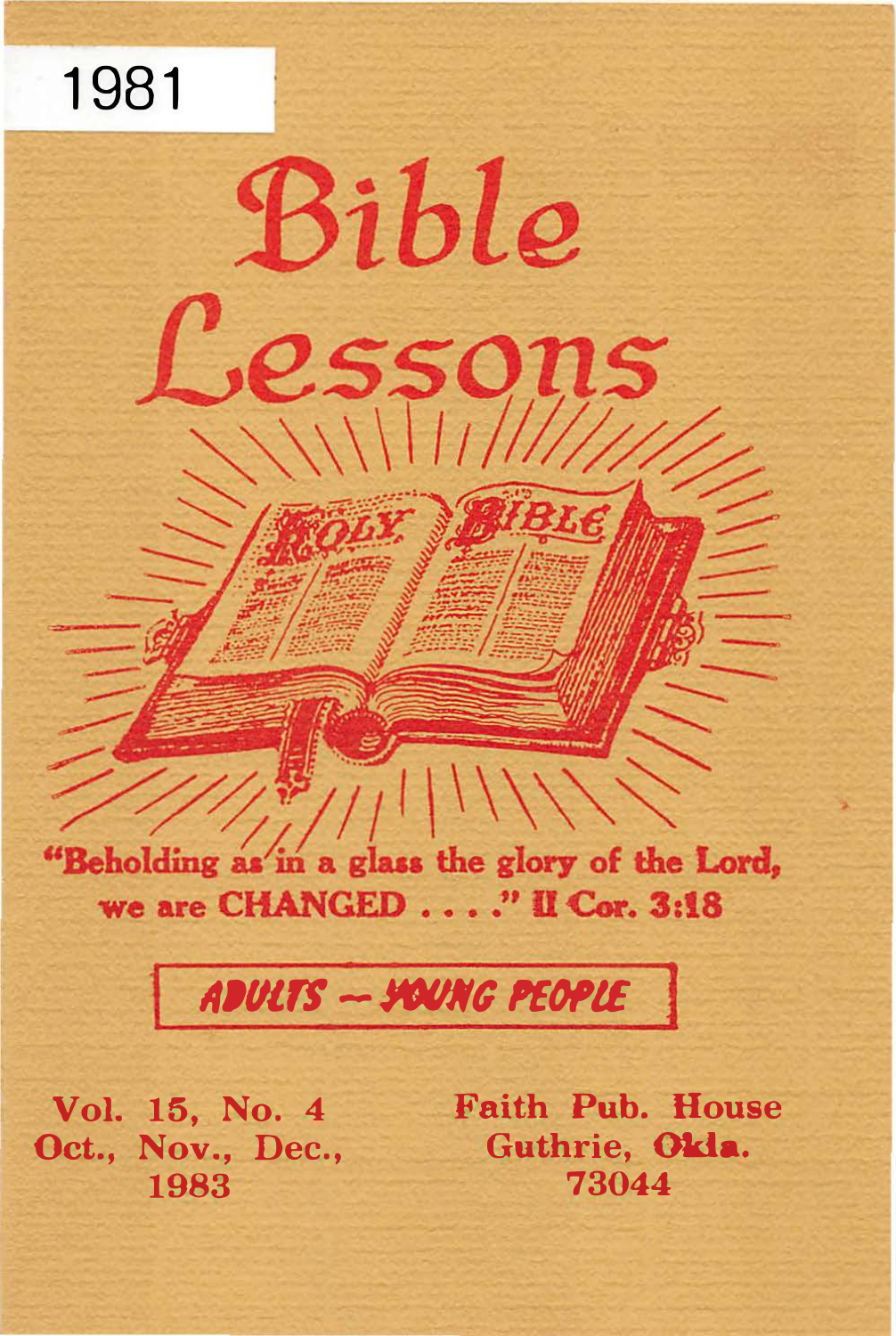# Bible Lessons for Adults and Young People (USPS054-680)

| Volume 15 |  | Oct., Nov., Dec., 1983 | No. 4 |
|-----------|--|------------------------|-------|
|           |  |                        |       |

# Table of Contents

Page

| Oct. $2$ | Exhortation to Seek God 1              |  |
|----------|----------------------------------------|--|
| 9        | The Call to God's House of Prayer  5   |  |
| 16       | God's Desire to Heal and Restore  9    |  |
| 23       | The Fast that God has Chosen  15       |  |
| 30       | The Separation Between God and Man  19 |  |
| Nov. 6   | The Church of God Shining Forth 23     |  |
| 13       | The Ministry of Christ 29              |  |
| 20       | Watchmen on the Walls of Zion 35       |  |
| 27       | Christ Treading the Winepress          |  |
| Dec. $4$ | The Prophet's Prayer for Divine        |  |
|          | Revelation 44                          |  |
| 11       | God's Answer Concerning His People  50 |  |
| 18       | Everlasting Salvation for the People   |  |
| 25       | The Birth of Jesus Christ, the Son of  |  |

# Publishing tbe Bible truths in the interest of Jesus Christ and His Church

Edited by Leslie C. Busbee, and other co-workers

Subscription Price-50� a copy for quarter of year, or �2.00 per year, issued quarterly.

Second class postage paid at Guthrie, Oklahoma.

Published Quarterly By FAITH PUBLISHING HOUSE 920 W. Mansur Ave. GUTHRIE, OKLAHOMA 73044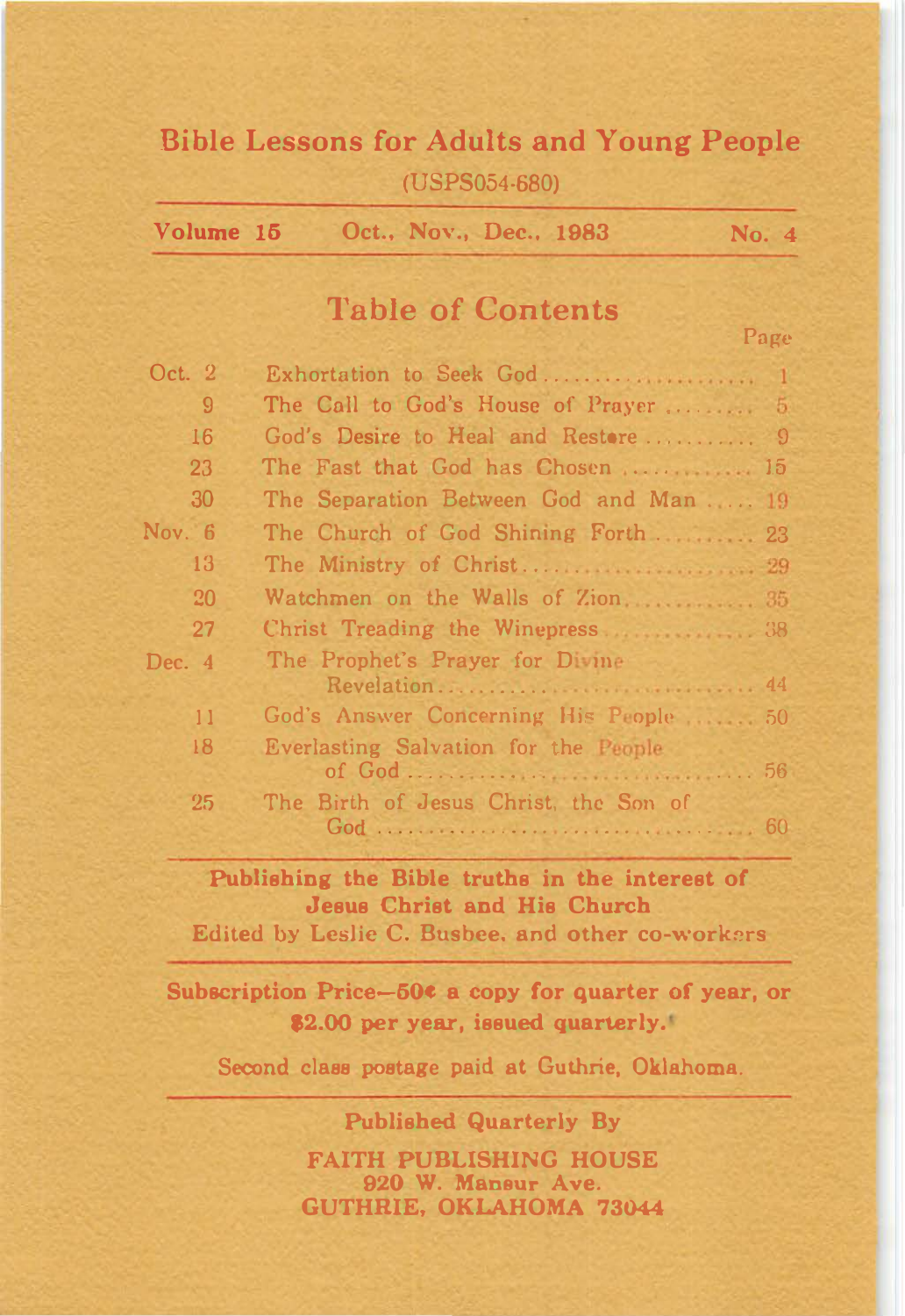# Theme for Fourth Quarter, 1983

We will conclude this series of studies from the book of the prophet Isaiah in these lessons. The remaining chapters of this wonderful book of prophecy are fragrant with rich and inspiring truths of Christ Jesus and His Church. We saw in our last Sunday's lesson God's wonderful promises of victory and prosperity to His Church. God's wrath against sin and His promised deliverance from its woe and corruption will be revealed in this study. His love for the Church and outreach for precious souls is also to be found. A faint glimpse of the repose of those who die in the faith and a bright glorious view of the eternal phase of the Church of God is also seen. The exalted position of the Church in Christ is shown along with a clear description of Christ's ministry and that of the ministers of the gospel. Oh, we have some wonderful sights to behold in the studies ahead! May God inspire our hearts and open our spiritual eyes to His truth!

#### -------0------- 0ctober 2, 1983

#### EXHORTATION TO SEEK GOD

Isa. 55:1 Ho, every one that thirsteth, come ye to the waters, and he that hath no money; come ye, buy, and eat; yea, come, buy wine and milk without money and without price.

2 Wherefore do ye spend money for that which is not bread? and your labour for that which satisfieth not? hearken diligently unto me, and eat ye that which is good, and let your soul delight itself in fatness.

Incline your ear, and come unto me: hear, and your soul shall live; and I will make an everlasting covenant with you, even the sure mercies of David.

6 Seek ye the Lord while he may be found, call ye upon him while he is near:

7 Let the wicked forsake his way, and the unrighteous man his thoughts: and let him return unto the Lord, and he will have mercy upon him; and to our God, for he will abundantly pardon.

8 For my thoughts are not your thoughts, neither are your ways my ways, saith the Lord.

9 For as the heavens are higher than the earth, so are my ways higher than your ways, and my thoughts than your thoughts.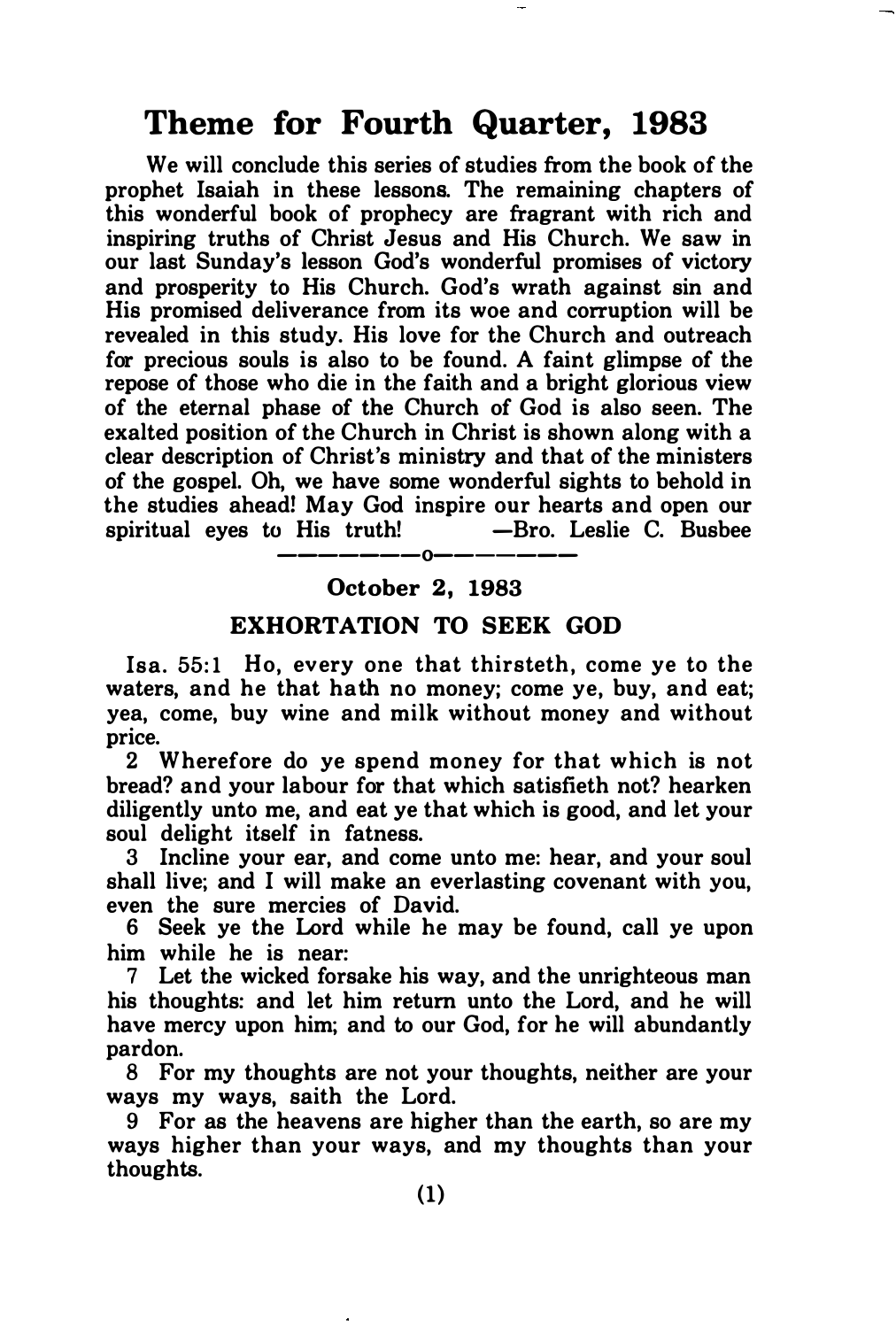10 For as the rain cometh down, and the snow from heaven, and returneth not thither, but watereth the earth, and maketh it bring forth and bud, that it may give seed to the sower, and bread to the eater:

11 So shall my word be that goeth forth out of my mouth: it shall not return unto me void, but it shall accomplish that which I please, and it shall prosper in the thing whereto I sent it.

12 For ye shall go out with joy, and be led forth with peace: the mountains and the hills shall break forth before you into singing, and all the trees of the field shall clap their hands.

13 Instead of the thorn shall come up the fir tree, and instead of the brier shall come up the myrtle tree: and it shall be to the Lord for a name, for an everlasting sign that shall not be cut off.

Memory Verse: Sow to yourselves in righteousness, reap in mercy; break up your fallow ground: for it is time to seek the Lord, till he come and rain righteousness upon you. Hos. 10:12.

Central Thought: God invites freely all men to turn from sin and the unprofitable pursuits of this world and seek His pardoning love. He wants us to forsake our ways and thoughts, and allow His Word to instruct us in the right way.

Word Definitions: Sure mercies: The Hebrew word for "sure" is "aman" which is the root word for "amen." It means faithful, permanent, and sure; unfailing and true. Mercies refer to kindnesses. The sure mercies that God promised to David because of His favor to him are promised to us in Christ Jesus. Myrtle tree: An evergreen shrub with white or pink flowers and dark berries. Fatness: Abundance, richness, plentifulness.

#### LESSON BACKGROUND

Our lesson today follows the beautiful address to the Church we had in our last Sunday's lesson in chapter 54. He is speaking to the barren (those who found no satisfaction in the ways of sin and the world), to the forsaken and grieved in spirit (those who are disappointed and bruised by a life without God), to the afflicted, tossed with tempest, and not comforted (those who find the ways of ungodliness incommodious and of no profit), and those whose righteousness is of God (those who are not satisfied with the filthy rags of selfrighteousness). The invitation is heralded to come and partake of true joys and blessings of God. If we will turn away from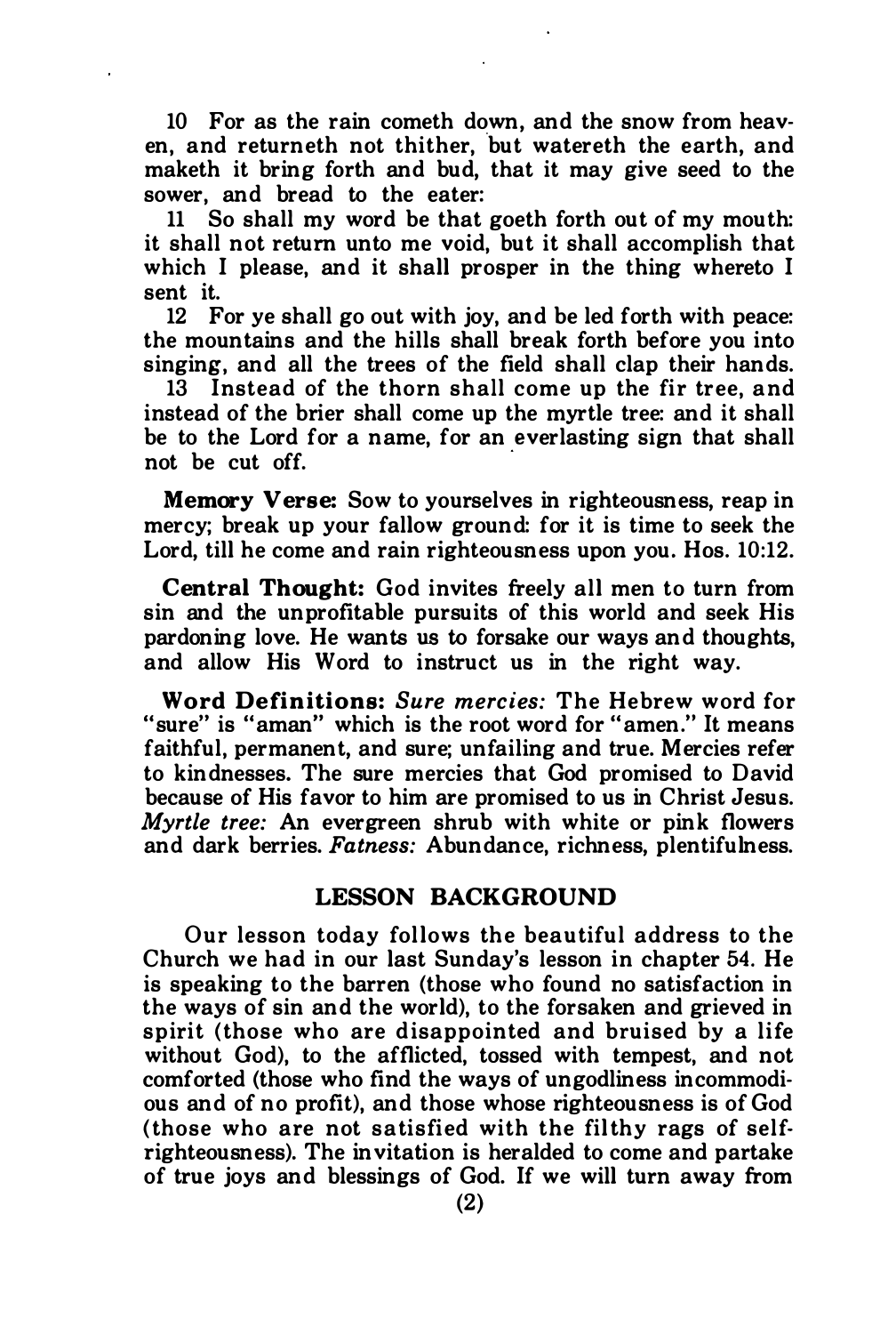the vanities of this present life and incline our ear to God and draw in our hearts and affections to Him. He promises to make an everlasting covenant with us. This everlasting covenant that God wants to make with every soul is labeled here the sure mercies of David. In Acts 13, Paul was preaching in the synagogue at Antioch in Pisidia. Speaking of Christ in verse 34, he said, "And as concerning that he raised him up from the dead, now no more to return to corruption, he said on this wise, I will give you the sure mercies of David." The Hebrew, the Septuagint, and the New Testament Greek all render this phrase the same: "the sure mercies of David." As Paul stated, the sure mercies of David involve being a partaker of the resurrection of the dead. Christ fulfilled this. We who are really in Christ have definite hope and assurance of partaking in this glorious resurrection. God's mercies to His saints are sure. Even if we come short and recognize any lack, failure, or need, we can humble our hearts, confess to God, and  $His$  mercies will enfold us.  $-Leslie$   $C.$  Busbee

#### QUESTIONS:

- 1. What kind of waters is God calling us to drink of?
- 2. If money cannot buy salvation, what do we buy it with?
- 3. What is the reward promised for hearkening, inclining, and coming to the Lord?
- 4. Why should we be diligent in seeking the Lord?
- 5. Why should we forsake our ways and thoughts?
- 6. What does God's Word accomplish?
- 7. What effect does the gospel have in the believing heart?

#### ADULTS' AND YOUNG PEOPLE'S COMMENTS

Oh, that men and women today could comprehend and visualize the great blessings and benefits that God is calling for them to come to! Our lesson today is a universal appeal to the sons of men. While men are raptured with the things of this present world that will decay and pass away, God is calling for them to come and share with Him the wonderful treasures of salvation and spiritual life in Jesus Christ. Money does not enter the picture as far as purchasing power is concerned. Here is a question that God is asking the souls of men: "Wherefore do ye spend money for that which is not bread?" He is calling us to hearken unto Him. What God wants to bestow is to be given freely to those who will qualify. And the only qualifications that God desires is that we hearken diligently unto Him, eat, delight in Him, incline our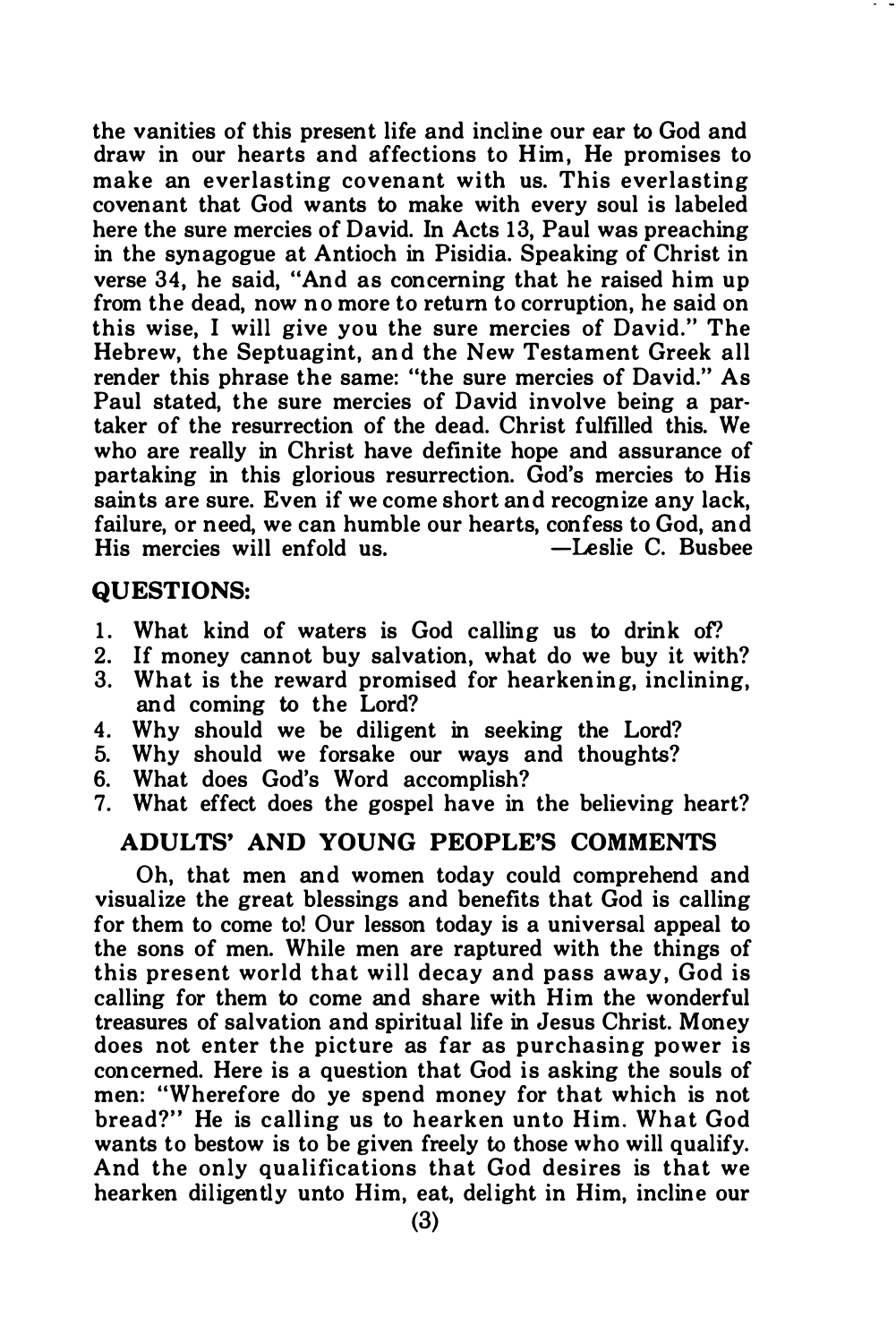ear, and come unto Him, and hear. If a person will do this earnestly, the Spirit of God will communicate with him of the wonderful treasures that eyes cannot see. People need to seek the Lord. He is hidden from the carnal apprehensions of man. But all who seek to find Him with all their hearts will be rewarded. We must seek Him to the point of being willing to forsake our ways and our thoughts; otherwise, our efforts will be unrewarded. Our ways and our thoughts are the barrier that lies between us and the blessed fellowship with God. The disposition and attitude of the heart determines the worth and state of the character. God speaks through His gospel. His gospel is preached and He expects men to hear and respond. His Word will accomplish His will one way or another. If we refuse to receive it, the Word of God will be a witness against us. But if we will receive His Word, obey it, and walk worthily before Him, joy and rejoicing will spring forth in our hearts. -Leslie C. Busbee

#### FOOD FOR THOUGHT

The children of Israel were just "spinning their wheels," as the saying goes. They wanted to enjoy the blessings of the Lord, but were going at it in the wrong way. It is not of our own merits that we enjoy salvation, but because it is a free gift of God. Our own righteousness will get us nowhere with God.

If man were saved by works, there would be many an ambitious person on the way to heaven. The truth of the matter is, we must realize just how insignificant we are before God and be willing to incline our ear unto Him. This goes against human nature. If you are offered membership in an exclusive human organization, it is likely because you have made a name for yourself. Organizations are not hunting for the insignificant and poor to fill their membership rolls, but those who are influential.

The salvation that Isaiah told of is for the humble. I have discovered in dealing with people that often the financially affluent care little what an item costs, just so they feel that they have purchased the best. I recall one instance in which an individual was shopping for some merchandise and was offered a choice of two very similar products. The main difference between the two items was the price, and this individual chose the most expensive because he wanted to feel that he owned the best.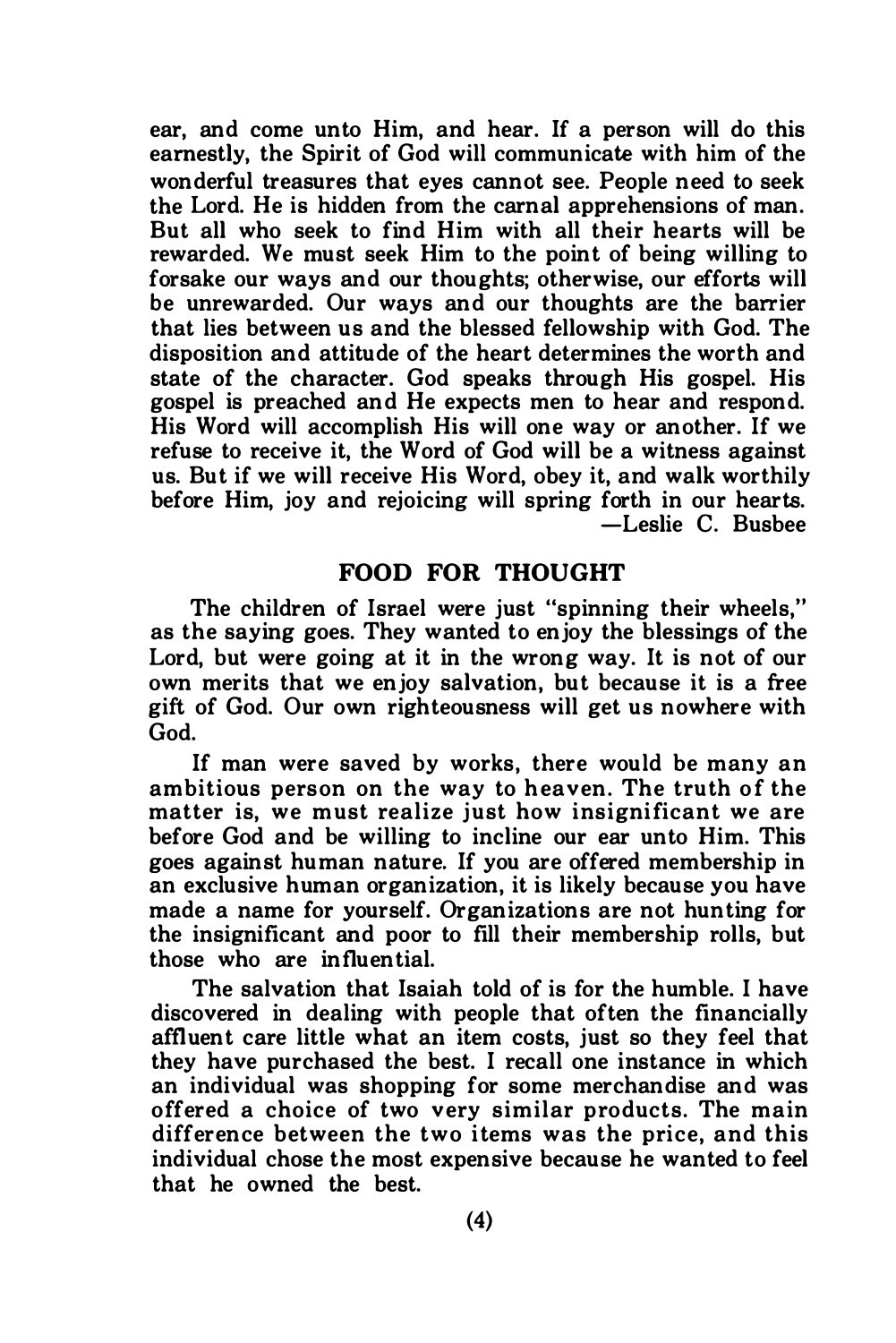Isaiah declared that salvation could be obtained without money and without price, but that certainly does not mean it is of inferior quality. It costs a great deal for God to be able to offer it to us. The price was the death of His only Son. -Wayne Murphey

> -------0------ October 9, 1983

#### THE CALL TO GOD'S HOUSE OF PRAYER

Isa. 56:1 Thus saith the Lord, Keep ye judgment, and do justice: for my salvation is near to come, and my righteousness to be revealed.

2 Blessed is the man that doeth this, and the son of man that layeth hold on it: that keepeth the sabbath from polluting it, and keepeth his hand from doing any evil.

3 Neither let the son of the stranger, that hath joined himself to the Lord, speak, saying, The Lord hath utterly separated me from his people: neither let the eunuch say. Behold, I am a dry tree.

4 For thus saith the Lord unto the eunuchs that keep my sabbaths, and choose the things that please me, and take hold of my covenant;

5 Even unto them will I give in mine house and within my walls a place and a name better than of sons and of daughters: I will give them an everlasting name, that shall not be cut off.

6 Also the sons of the stranger, that join themselves to the Lord, to serve him, and to love the name of the Lord, to be his servants, every one that keepeth the sabbath from polluting it, and taketh hold of my covenant;

7 Even them will I bring to my holy mountain, and make them joyful in my house of prayer: their burnt offerings and their sacrifices shall be accepted upon mine altar; for mine house shall be called an house of prayer for all people.

8 The Lord God which gathereth the outcasts of Israel saith, Yet will I gather others to him, beside those that are gathered unto him.

9 All ye beasts of the field, come to devour, yea, all ye beasts in the forest.

10 His watchmen are blind: they are all ignorant, they are all dumb dogs, they cannot bark; sleeping, lying down, loving to slumber.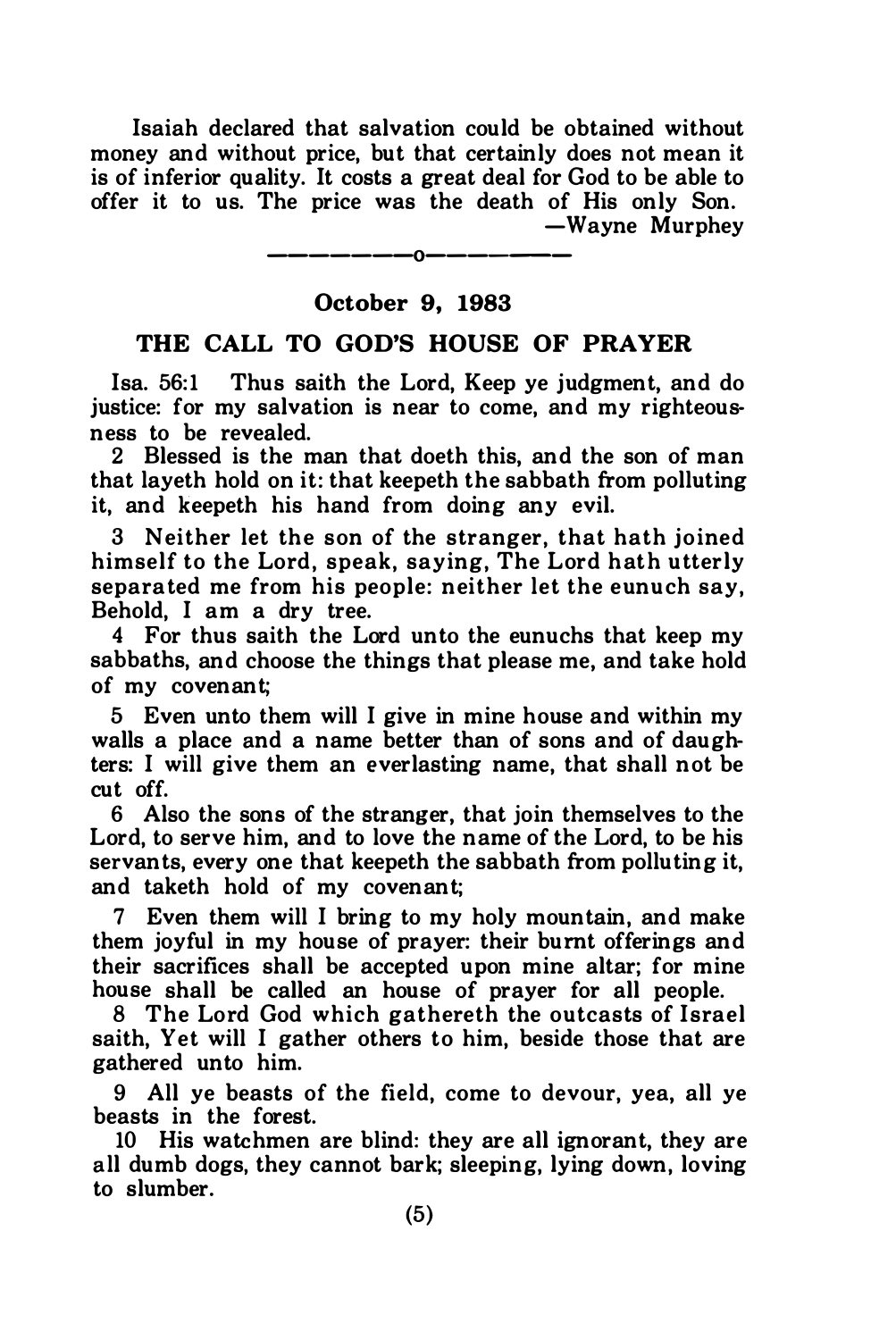11 Yea, they are greedy dogs which can never have enough, and they are shepherds that cannot understand: they all look to their own way, every one for his gain, from his quarter.

12 Come ye, say they, I will fetch wine, and we will fill ourselves with strong drink; and to morrow shall be as this day, and much more abundant.

Memory Verse: O come, let us worship and bow down: let us kneel before the Lord our maker. Psalms 95:6.

Central Thought: God is making available to all men a golden opportunity to come to Him and enter upon a life of prayer and communion with Him. We are God's house, and God wills that we live a life of prayer and consecration to Him.

Word Definitions: Eunuch: We will give a general definition of this term "eunuch" and what the application of this word is in our lesson. I believe that we can term a "eunuch" basically as any person who is deprived of lawful or natural powers, abilities, functions, or associations. Jesus said that there are some eunuchs who are thus born, some who are thus by men, and that there are those who are made eunuchs for the kingdom of heaven's sake. To get our spiritual thought, let us use this application of a eunuch in this way. People who for the sake of their faith and integrity with God are deprived of any activity or benefit can be here termed as eunuchs.

#### LESSON BACKGROUND

Our lesson today is a very serious message of God to us. We dwelt in chapter 55 on the need of seeking God. This is continued in today's lesson also. But He becomes more specific. He enjoins keeping judgment and doing justice, and warns against polluting the sabbath. The Jewish seventh day sabbath was a very important part of their worship and obedience to God. The New Testament sabbath, which is a spiritual sabbath, the rest of the soul, is just as important, and even more so. Then He urged the stranger and the eunuch not to bemoan their state. He promises to them and to us today a rich reward for our faithfulness to Him. He wants to bring all the outcasts and downtrodden of men who are weary with their own ways to His wonderful house of prayer and holy fellowship. In Mark 11, we find where Jesus went into the temple one evening and beheld all the buying and selling and trafficking of merchandise. The next morning He came back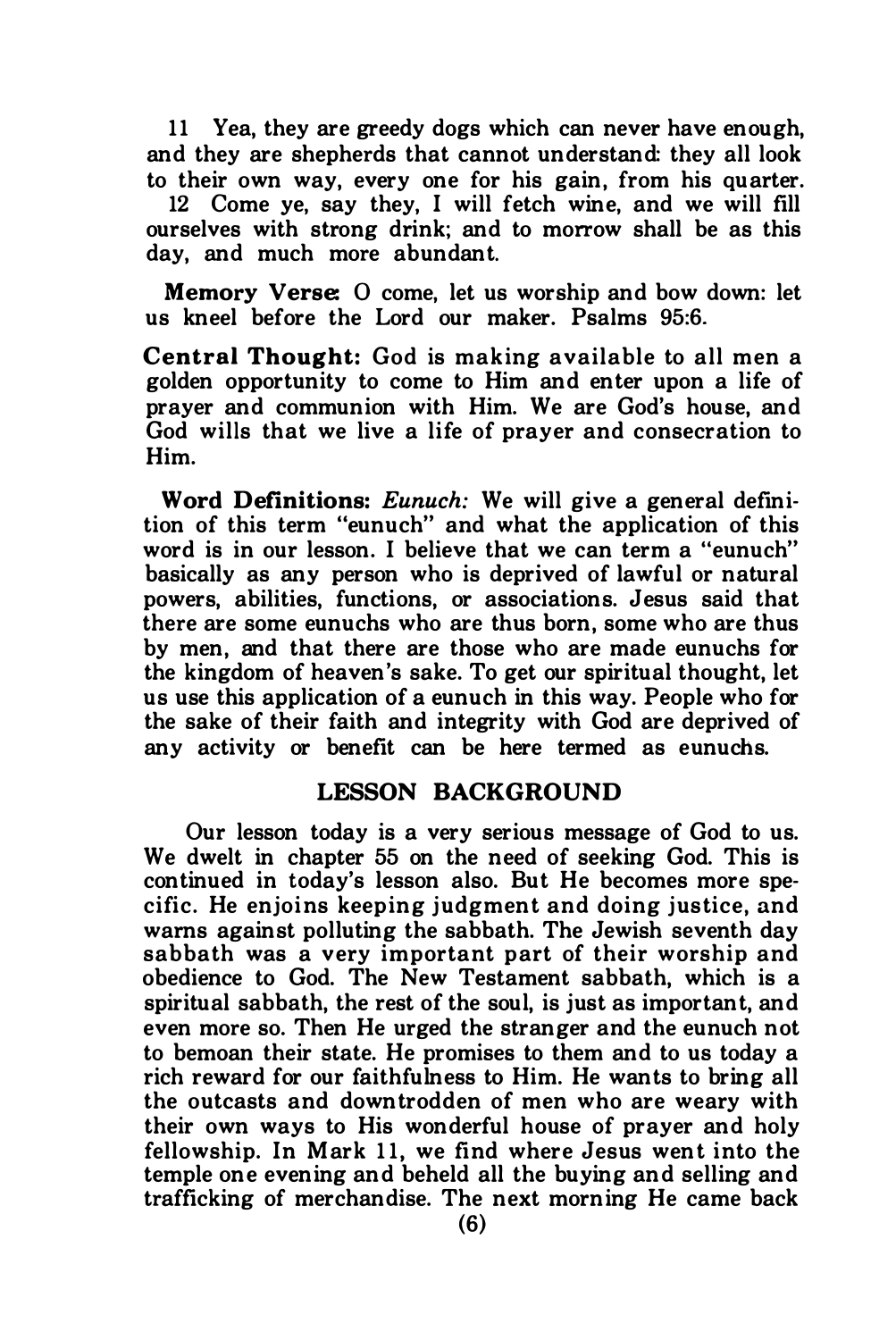and drove them all out, quoting verse 7 in our lesson. With His spiritual house today (which is us, our hearts and lives) He wills consecration, prayer, praise, quietness, peace, holiness, and everything that will promote a close walk with God. The Lord wants to draw all men into a holy solemnity with Him. But as the last 4 verses show, there will always be those who will refuse to walk in His holy ways. These exert much influence and cause great damage to the work of God.

-Leslie C. Busbee

#### QUESTIONS:

- 1. Why does God want us to keep judgment and do justice?
- 2. How does our lesson show the way any deprived person can overcome his sorrow and loss?
- 3. What is God calling all men to?
- 4. Of what importance would you say prayer is to the child of God?
- 5. What happens if we cease to pray and maintain communion and fellowship with God?
- 6. What causes a neglect and a ceasing of prayer in one's life?
- 7. Can you see any parallel between the cluttering of the temple in Christ's time and the cluttering of the temple of God today?
- 8. Some have applied the term "dumb dogs" to money paid preachers (D.D.'s) who will not cry out against sin and evil. Can you explain why this can be a true application?

#### ADULTS' AND YOUNG PEOPLE'S COMMENTS

What a privilege to carry everything to the Lord in prayer! God willed that the house erected in His name under the old covenant to be a place of quiet, holy worship and communion with Himself. He wanted all men everywhere from all nations to come to that temple and to join in the worship of God. If a man cannot do things as he would wish to do, he can pray. Prayer is a song we all can sing, a light that the blind man can see. It is our blessed privilege to come to the Lord and make our lives a house of prayer. There are so many intrusions into the house of prayer that we must guard against. The world and its vain pursuits can take up its abode in the house of prayer, interrupting and corrupting its holy chambers. Strife and turmoil can darken the windows of prayer that let the sunlight of heaven in. Oh, we would encourage everyone to develop and maintain a life of prayer and communion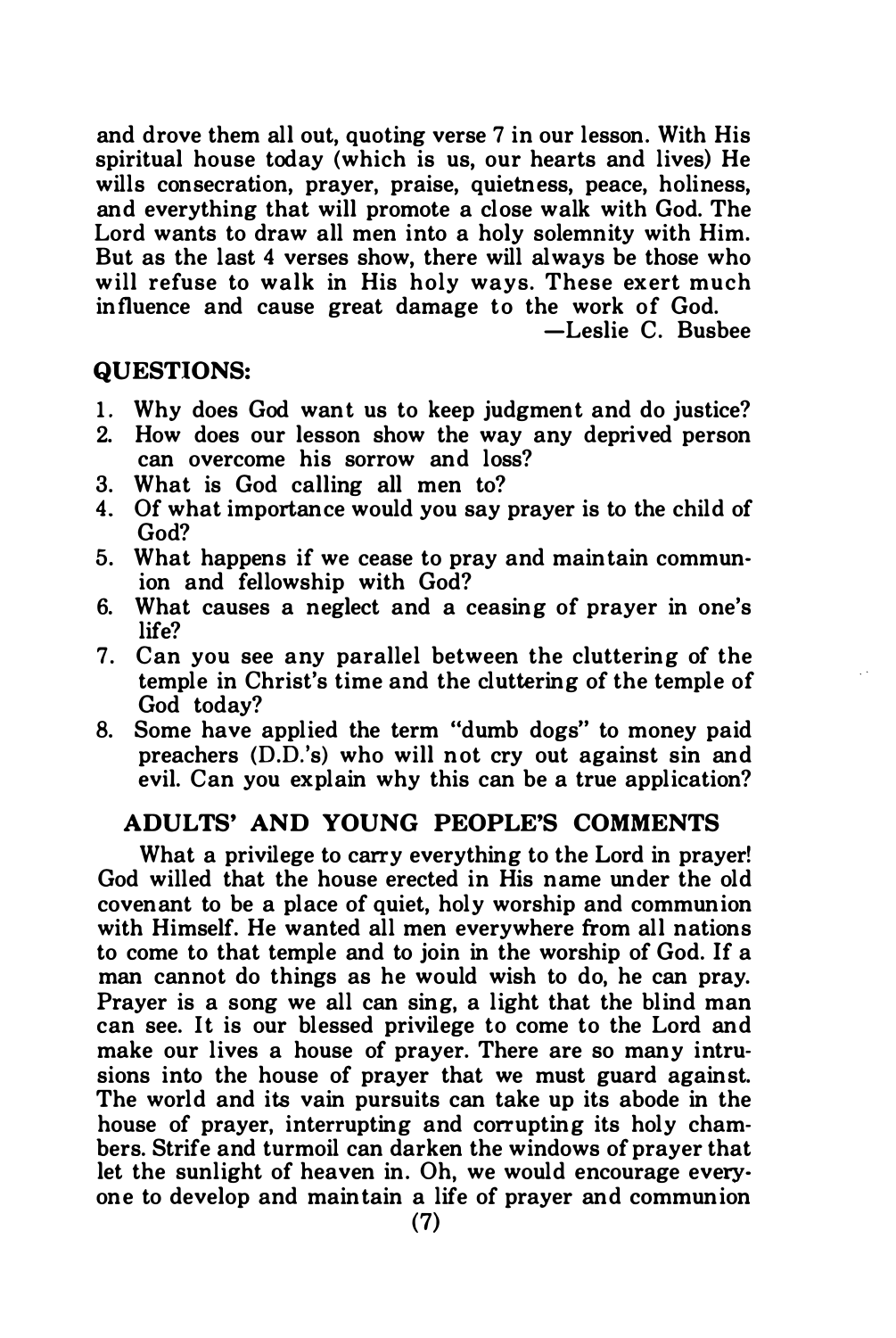with God. Shut the world and all of its strife and vanity out. Let your life be a life of prayer and feasting on the Word of God. There is no need for anyone to say, "There is nothing for me to do." Prayer is the weapon and tool for us to grasp and wield for all of our needs of life. Let us draw near to God, cleansing our lives from all wrong and evil. Let us overcome every privation and loss, drawing close to God and learning of His blessed truth and ways. Let us live continually on His holy mountain in the refuge of His wonderful house of prayer. -Leslie C. Busbee

#### FOOD FOR THOUGHT

Prayer is the vital life of a saint. In a previous lesson we studied where Isaiah said, "A bruised reed shall he not break, and the smoking flax shall he not quench." As long as a person retains a tender longing toward God, the Lord will show mercy and deal with that soul. He does it with the hope that the spark will catch and become a blazing fire. That desire toward God is the life or possibility for the making of a Christian. As a desire develops within a person, it is lifted up to God in the form of prayer.

God said that He would "make them joyful in my house of prayer." Something is not a drudgery if we have a desire to do it. We will be joyful in it. Perhaps you've walked the halls of a hospital or nursing home and noticed those on their beds who barely react to what is about them. The vital signs of life are there but they take no interest in their environment. They aren't really living. It is when we consider prayer a vital outlet of our soul and not just a form that we fulfill the place in the house of prayer that God has called His people to.

"If we live in the Spirit, let us also walk in the Spirit." Gal. 5:25. Here we find that we are to LIVE in the Spirit. Then in Romans 8:26, we find that "Likewise the Spirit also helpeth our infirmities: for we know not what we should pray for as we ought: but the Spirit itself maketh intercession for us with groanings which cannot be uttered."

How thankful we should be that there exists a direct avenue to the throne of mercy that each of us can make use of. -Wayne Murphey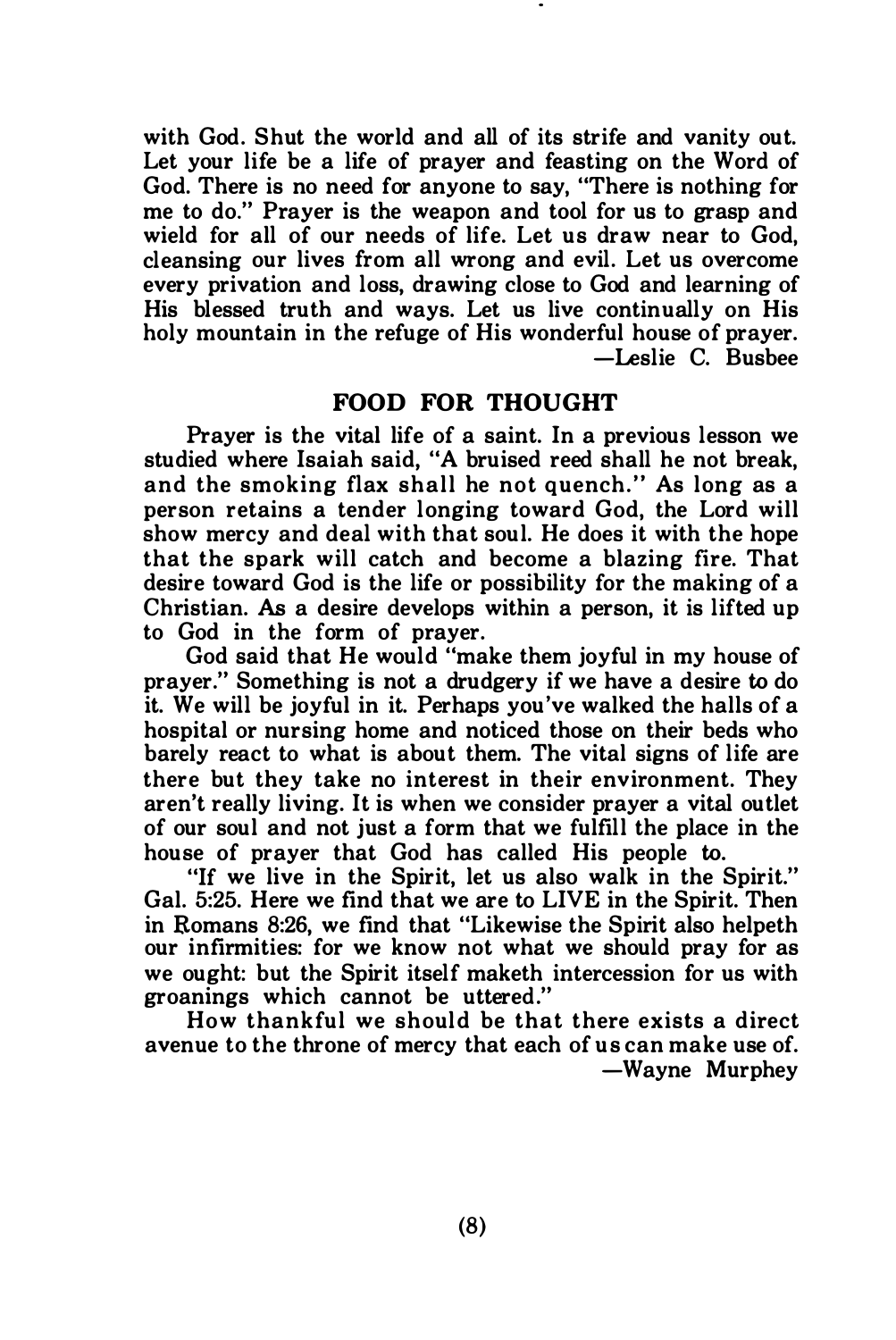#### GOD'S DESIRE TO HEAL AND RESTORE

Isa. 57:1 The righteous perisheth, and no man layeth it to heart: and merciful men are taken away, none considering that the righteous is taken away from the evil to come.

2 He shall enter in peace: they shall rest in their beds, each one walking in his uprightness.

3 But draw near hither, ye sons of the sorceress, the seed of the adulterer and the whore.

10 Thou art wearied in the greatness of thy way; yet saidst thou not, There is no hope: thou hast found the life of thine hand; therefore thou wast not grieved.

12 I will declare thy righteousness, and thy works; for they shall not profit thee.

13 When thou criest, let thy companies deliver thee; but the wind shall carry them all away; vanity shall take them: but he that putteth his trust in me shall possess the land, and shall inherit my holy mountain;

14 And shall say, Cast ye up, cast ye up, prepare the way, take up the stumblingblock out of the way of my people.

15 For thus saith the high and lofty One that inhabiteth eternity, whose name is Holy; I dwell in the high and holy place, with him also that is of a contrite and humble spirit, to revive the spirit of the humble, and to revive the heart of the contrite ones.

16 For I will not contend for ever, neither will I be always wroth: for the spirit should fail before me, and the souls which I have made.

17 For the iniquity of his covetousness was I wroth, and smote him: I hid me, and was wroth, and he went on frowardly in the way of his heart.

18 I have seen his ways, and will heal him: I will lead him also, and restore comforts unto him and to his mourners.

19 I create the fruit of the lips; Peace, peace to him that is far off, and to him that is near, saith the Lord: and I will heal him.

20 But the wicked are like the troubled sea, when it cannot rest, whose waters cast up mire and dirt.

21 There is no peace, saith my God, to the wicked.

Memory Verse: And make straight paths for your feet, lest that which is lame be turned out of the way; but let it rather be healed. Hebrews 12:13.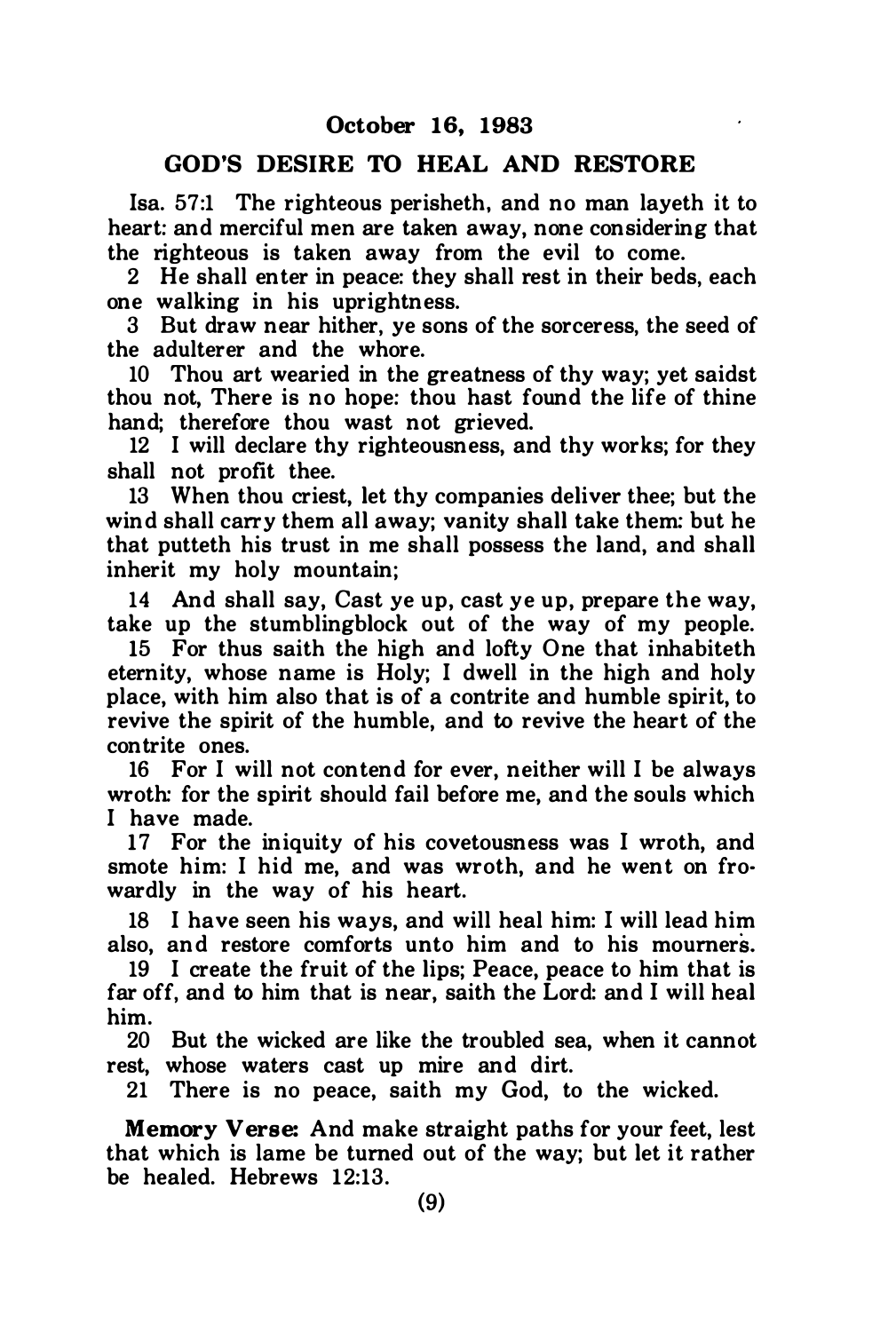Central Thought: God is angry and displeased with man because of his sin and disobedience, but is greatly desirous to heal and forgive all who will return to Him.

Word Definitions: Sorceress: One who works deceitfully under cover with magic. Here is the Septuagint rendering of verse 15: "For thus saith the Most High, who dwells on high for ever, Holy in the holies [Most Holy] is his name, the Most High resting in the holies, and giving patience to the fainthearted, and giving life to the broken-hearted."

#### LESSON BACKGROUND

After God's great call for all nations to the house of prayer, the last four verses of our previous lesson indicate that there are many people who will not respond to the call for fellowship with God. This indifference and rebellion against God promote conditions that develop into despairing problems in families and societies. Search for gain and drunkenness prevail. Our lesson today opens with another aspect of this sad state of mortal affairs. "The righteous perisheth, and no man layeth it to heart." The righteous perish through the cruel instruments of persecution and affliction. In His great wisdom, God has seen fit to work in this manner. That the righteous man is often the victim of the works of ungodliness we have only to read in history to prove. Death releases the godly from present evils and those to come. But, notwithstanding all of this, God still reaches out His hand of love and mercy, desiring to heal the wayward and the wicked. The reason why they are not healed is only defined by the stubbornness of the heart, and the unwillingness to acknowledge their own need. This is expressed in verse 10. Verses 15 through 19 are a sublime appeal from God Almighty to the souls of men. Verse 19 is referred to by Paul in Eph. 2:13, 14, and 19. He is speaking of the Jew and the Gentile both being reconciled to God. The Jews were those who were nigh, and the Gentiles were those who were afar off. It is interesting also to note that while the first two verses of our lesson describe the peace and rest of the righteous, the last two verses describe the unrest and trouble of the wicked.

-Leslie C. Busbee

#### QUESTIONS:

1. Why do people not lay it to heart when righteous people die?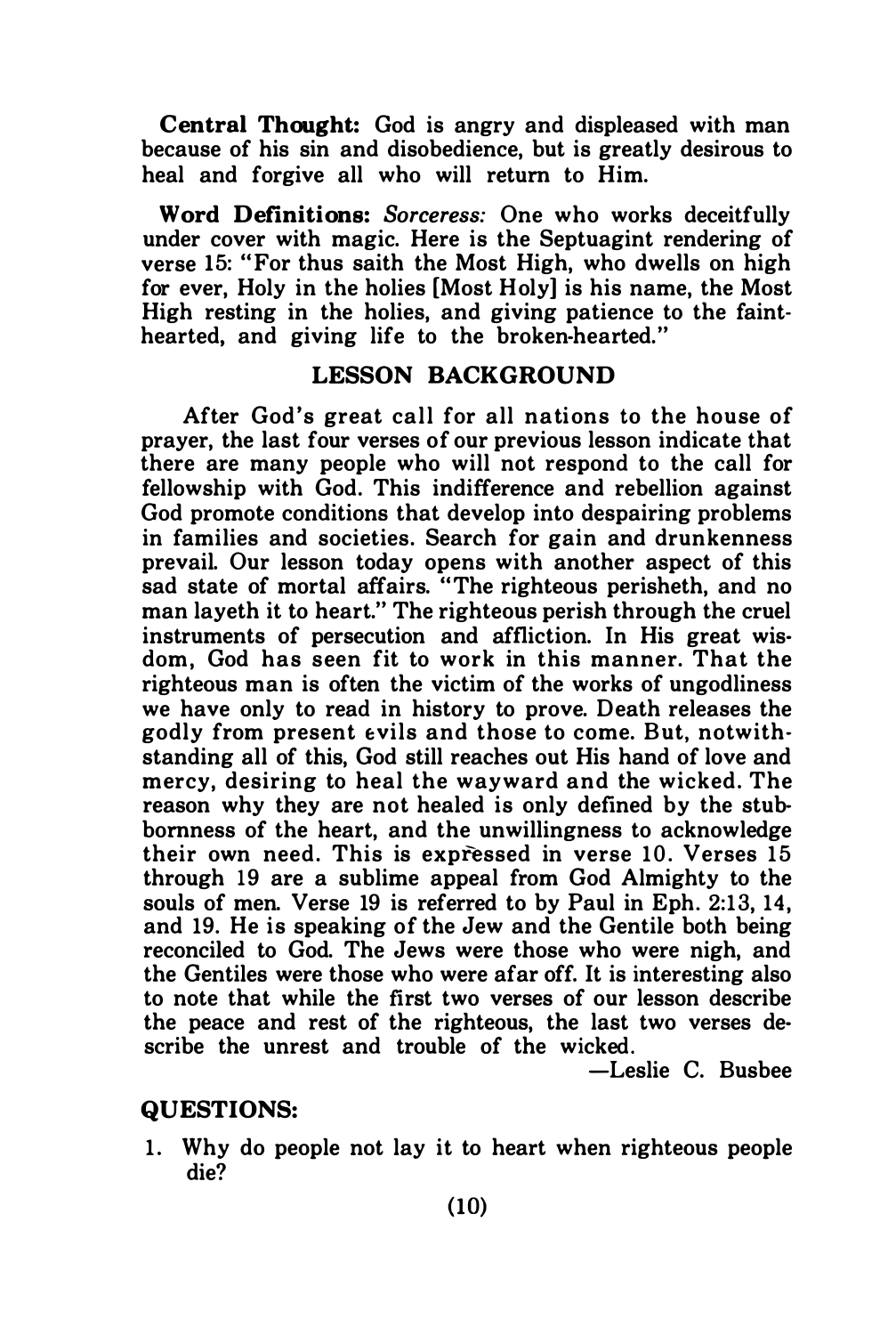- 2. What is the state of the righteous when they are taken away from the evil?
- 3. Why would God want the wicked to draw near?
- 4. What is there about pride that will weary a person?
- 5. Why is it so hard for a person to confess their sad condition and need?
- 6. From His high and holy position what is in the heart of God to do for mankind?
- 7. What would happen to a sinner if the message of mercy and healing that we have in our lesson could be revealed to him?

#### ADULTS' AND YOUNG PEOPLE'S COMMENTS

Although God is high and holy, His heart is full of compassion and desire to save. But, according to our lesson, God has had to hide from sinful man. In His anger and displeasure against sin, God has withdrawn and separated Himself to a certain extent. This separation is felt and realized on both sides. The sinner feels and experiences none of God's blessings. He is adrift on a sea of flesh and sin. This is the fallen, degenerated state of lost man. But God works to alien ate man's affections from the vanities and worldly things. He sends trouble and adversity. He causes their works to be of no profit. The door He leaves open for all who recognize the useless mass of pride and self love. These will reach out for God and seek to put their trust in Him. God's Spirit will respond to them, leading them to the realities of His presence and holiness. All who find the Lord and learn of His gracious ways can help prepare the way for others to be saved. They can do much through their faithfulness to God toward taking the stumbling blocks and stones out of the way and lifting up a standard for the people. People can know and learn that God loves them and greatly desires their return to Him. He wants to restore their comfort and peace. He wants to heal their broken hearts. To those who are afar off and to those who are near, He wills wonderful and joyful blessings. All He expects from man is a deep consciousness of his need and a confession of the same. This will lead to earnest seeking and deep humility of heart. Peace and healing will break forth. We can be restored to that wonderful fellowship and favor with God. -Leslie C. Busbee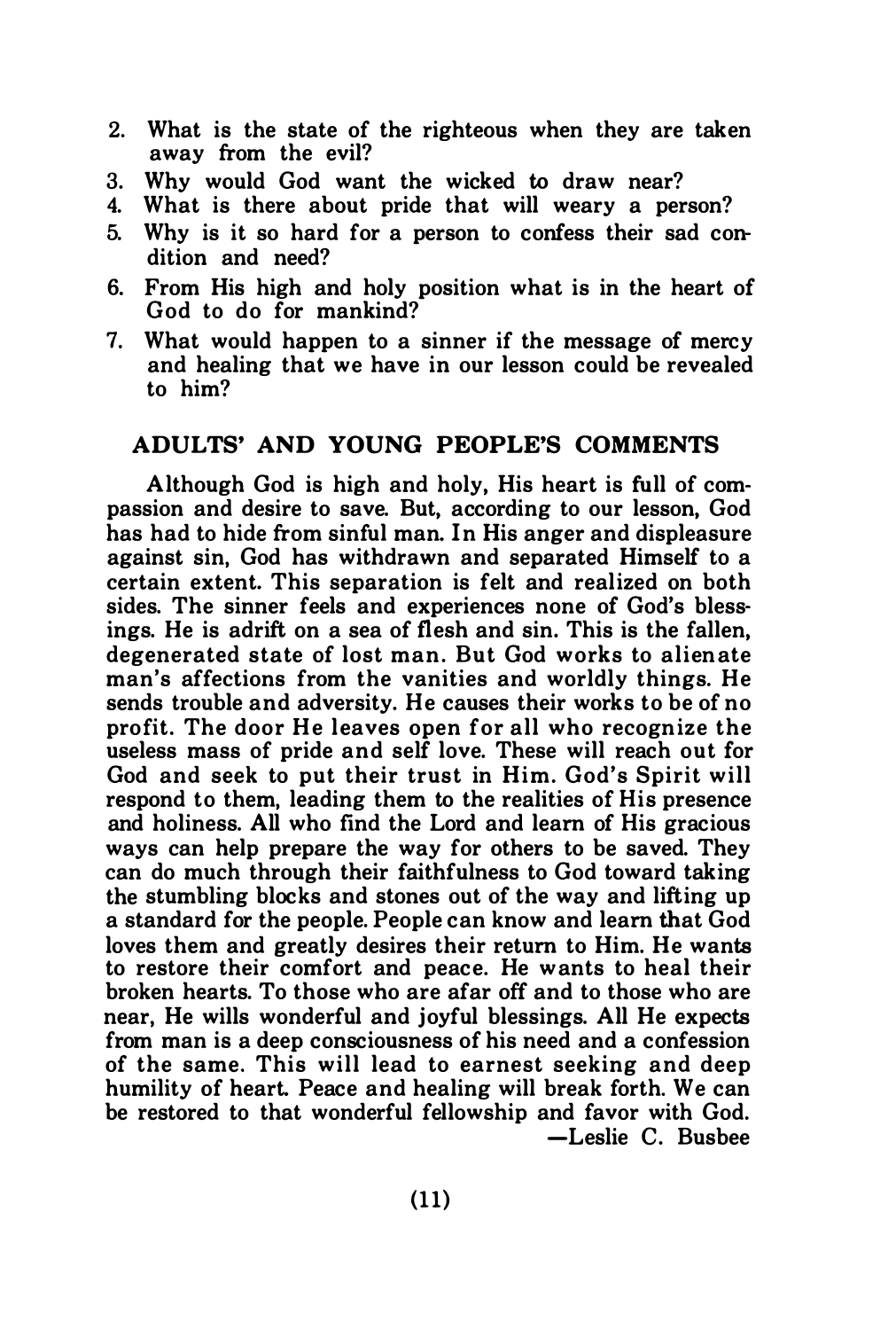The first verse of our lesson gives us an insight into the condition of society during Isaiah's time. "The righteous perisheth, and no man layeth it to heart." This occurs when wickedness is so prevalent that it is difficult to find a rightous man. The life of the upright is a condemnation to the wicked, and therefore of little value to him; so when the good men die, the wicked are unconcerned. It is tragic for a nation or an individual to lose regard for high moral standards. Once a downward trend is begun, it quickly gains momentum. In a few short generations, a civilized society can become filled with gross spiritual darkness.

The verse goes on to say, "none considering that the righteous is taken away from the evil to come." Sometimes it is difficult to understand why a good saint is called away when they appear to be so necessary to the work of God. In the months following their departure, though, events may transpire which we know would have caused them great heartache and we find comfort in knowing that they are free from the weight and care of such burdens.

The farther people remove themselves from God, the more unrest there is. Our n ation is a prime example. There are unstable m arriages, and a multitude of divorces, dissatisfaction on the job and increasing crime, as well as political corruption.

The tendency of those who are righteously indignant would be to call the evildoers into judgment, yet we find God's message was, "I have seen his ways, and will heal him: I will lead him also, and restore comforts unto him and to his -Wayne Murphey

#### BREAD UPON THE WATERS

"Ah! Jacob, now you see how all your hopes are gone. Here we are worn out with age-all our children removed from us by the hand of death, and ere long we must be the inmates of the poorhouse. Where now is all the bread you have cast upon the waters?"

The old, white-haired man looked up at his wife. He was indeed bent down with years, and age sat tremblingly upon him. Jacob Manfred had been a comparatively wealthy man, and while fortune had smiled upon him he had ever been among the first to lend a listening ear and a helping hand to the call of distress. But now misfortune was his. Of his four boys not one was left. Sickness and failing strength found him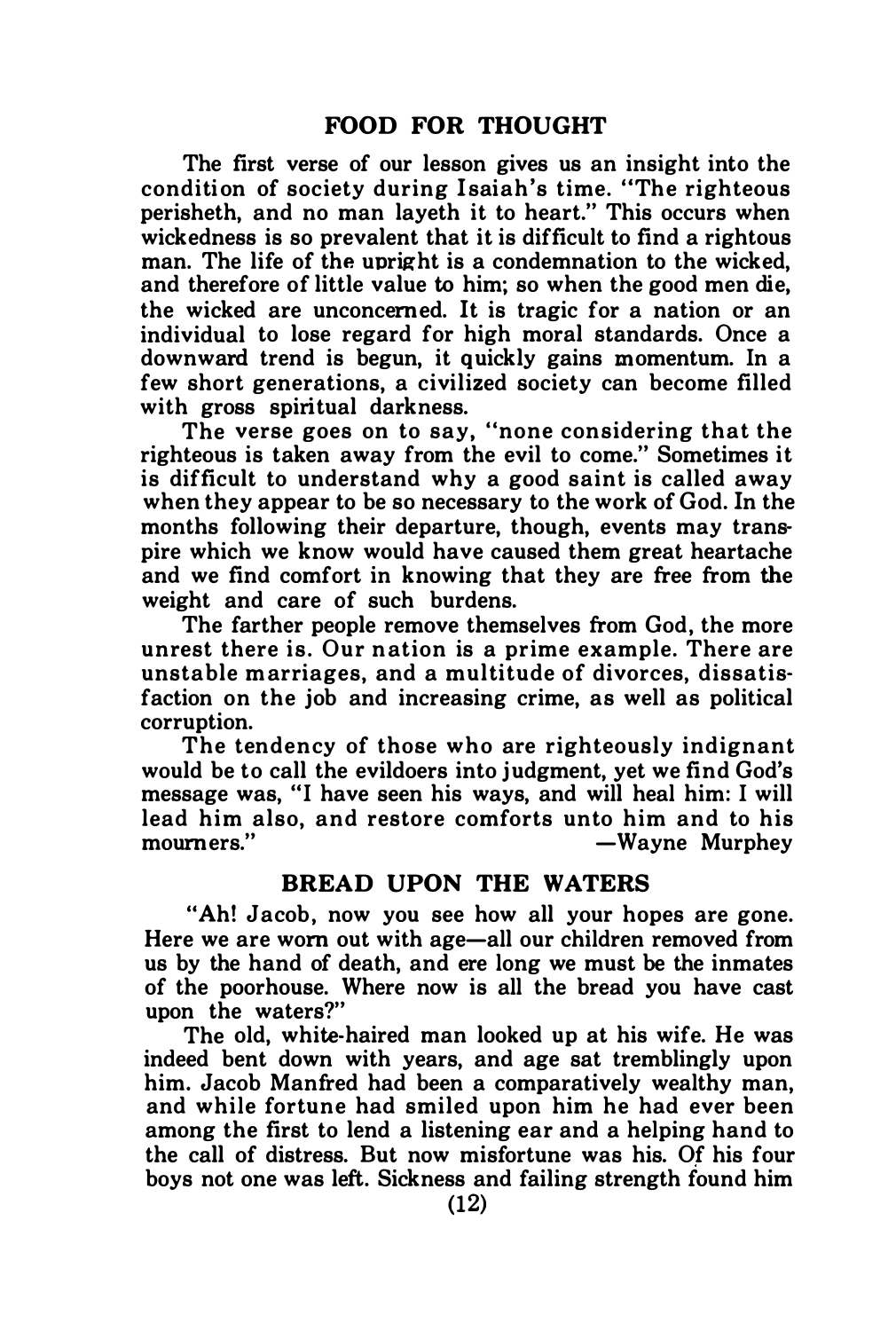with but little, and had left him penniless. An oppressive embargo upon the shipping business had been the first weight upon his head, and other misfortunes came in painful succession. Jacob and his wife were all alone, and gaunt poverty looked them coldly in the face.

"Don't repine, Susan," said the old man. "True we are poor, but we are not yet forsaken."

"Not forsaken, Jacob? Who is there to help us now?"

Jacob Manfred raised his trembling finger toward heaven.

"Ah! Jacob, I know God is our friend, but we should have friends here. Look back and see how many you have befriended in days long past. You cast your bread upon the waters with a free hand, but it has not returned to you."

"Hush, Susan, you forget what you say. To be sure I may have hoped that some kind hand of earth would lift me from the cold depths of utter want; but I do not expect it as a reward for anything I may have done. If I have helped the unfortunate in days gone by, I have had my full reward in knowing that I have done my duty to my fellows. Oh! of all the kind deeds I have done to my suffering fellows, I would not for gold have one of them blotted from my memory. Ah! my fond wife, 'tis the memory of the good done in life that makes old age happy. Even now, I can hear again the warm thanks of those whom I have befriended, and again I can see their smiles."

"Yes, Jacob," returned the wife, in a lower tone, "I know you have been good, and in your memory you can be happy; but, alas! there is a present upon which we must look-there is a reality upon which we must dwell. We must beg for food or starve!"

The old man started, and a deep mark of pain was drawn across his features.

"Beg!" he replied, with a quick shudder. "No, Susan, we are-''

He hesitated, and a big tear rolled down his furrowed cheek.

"We are what, Jacob?"

"We are going to the poorhouse!"

"0 God! I thought so!" fell from the poor wife's lips, as she covered her face with her hands. "I have thought so, and I have tried to school myself to the thought; but my poor heart will not bear it!"

"Do not give up," softly urged the old man, laying his hand upon her arm. "It makes but little difference to us now.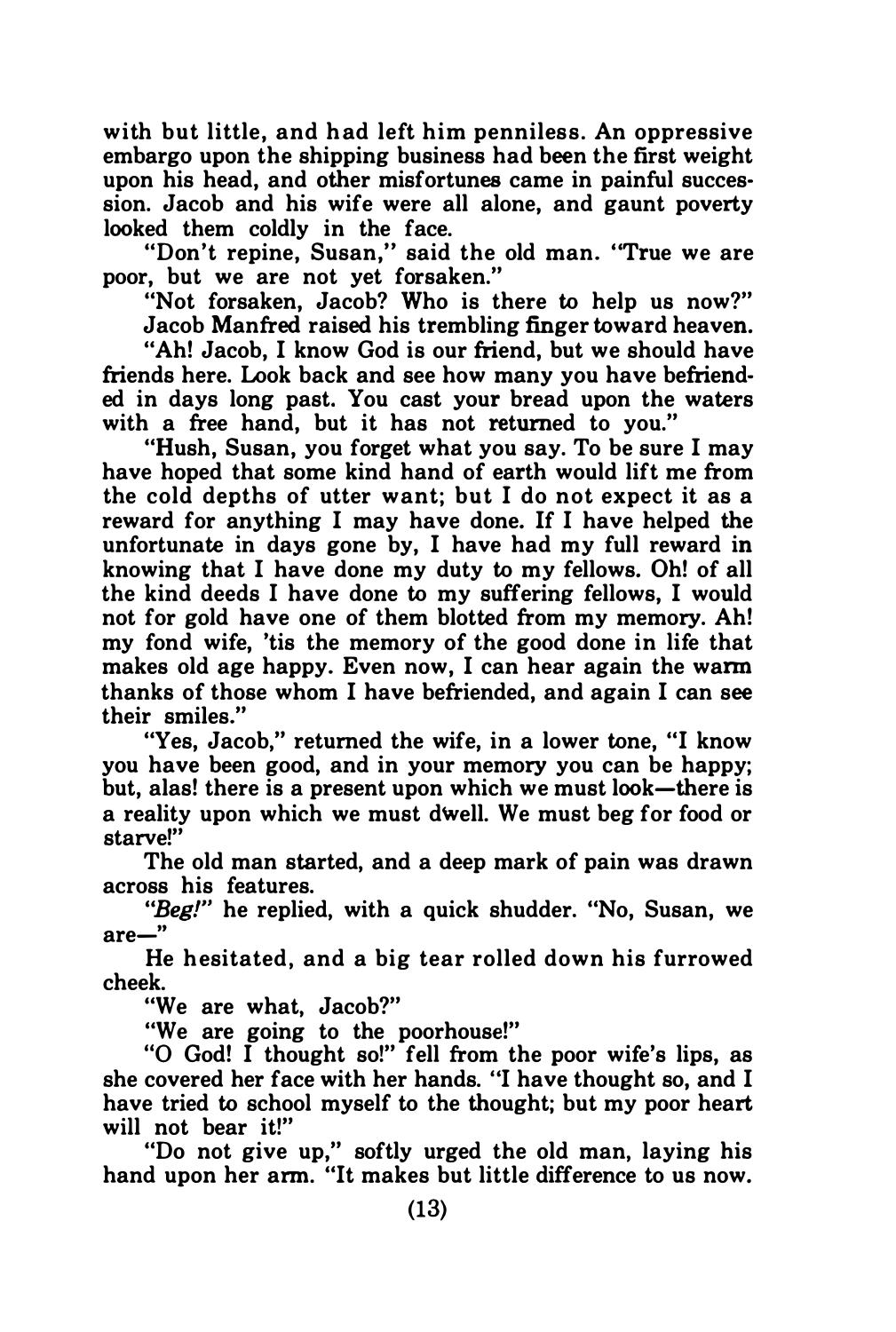We have not long to remain on earth, and let us not wear out our last days in useless repinings. Come, come."

"But when-when-shall we go?"

"Now-today."

"Then God have mercy on us!"

"He will," murmured Jacob.

The old couple sat for a while in silence. When they were aroused from their painful thoughts it was by the stopping of a wagon in front of the door. A man entered the room where they sat. He was the keeper of the poorhouse.

"Come, Mr. Manfred," he said, "the selectmen have managed to crowd you into the poorhouse. The wagon is at the door, and you can get ready as soon as possible."

Jacob Manfred had not calculated the strength he should need for this ordeal. There was a coldness in the very tone and manner of the man who had come for him that went like an ice-bolt to his heart, and with a deep groan he sank back in his seat.

"Come, be in a hurry," impatiently urged the keeper.

At that moment a heavy covered wagon carriage drove up to the door.

"Is this the house of Jacob Manfred?"

This question was asked by a man who entered from the carriage. He was a kind-looking man, about forty years of age.

"That is my name," said Jacob.

"Then they told me truly," uttered the new-comer. "Are you from the almshouse?" he continued, turning toward the keeper.

"Yes."

"Then you may return. Jacob Manfred goes to no poorhouse while I live."

The keeper gazed inquisitively into the face of the stranger, and left the house.

"Don't you remember me?" exclaimed the new-comer, grasping the old man by the hand.

"I cannot recall you to my memory now."

"Do you remember Lucius Williams?"

"Williams?" repeated Jacob, starting up and gazing earnestly into the stranger's face.

"Yes, Jacob Manfred-Lucius Williams, that little boy whom, thirty years ago, you saved from the house of correction; that poor boy whom you kindly took from the bonds of the law, and placed on board your own vessels."

"And are you-?"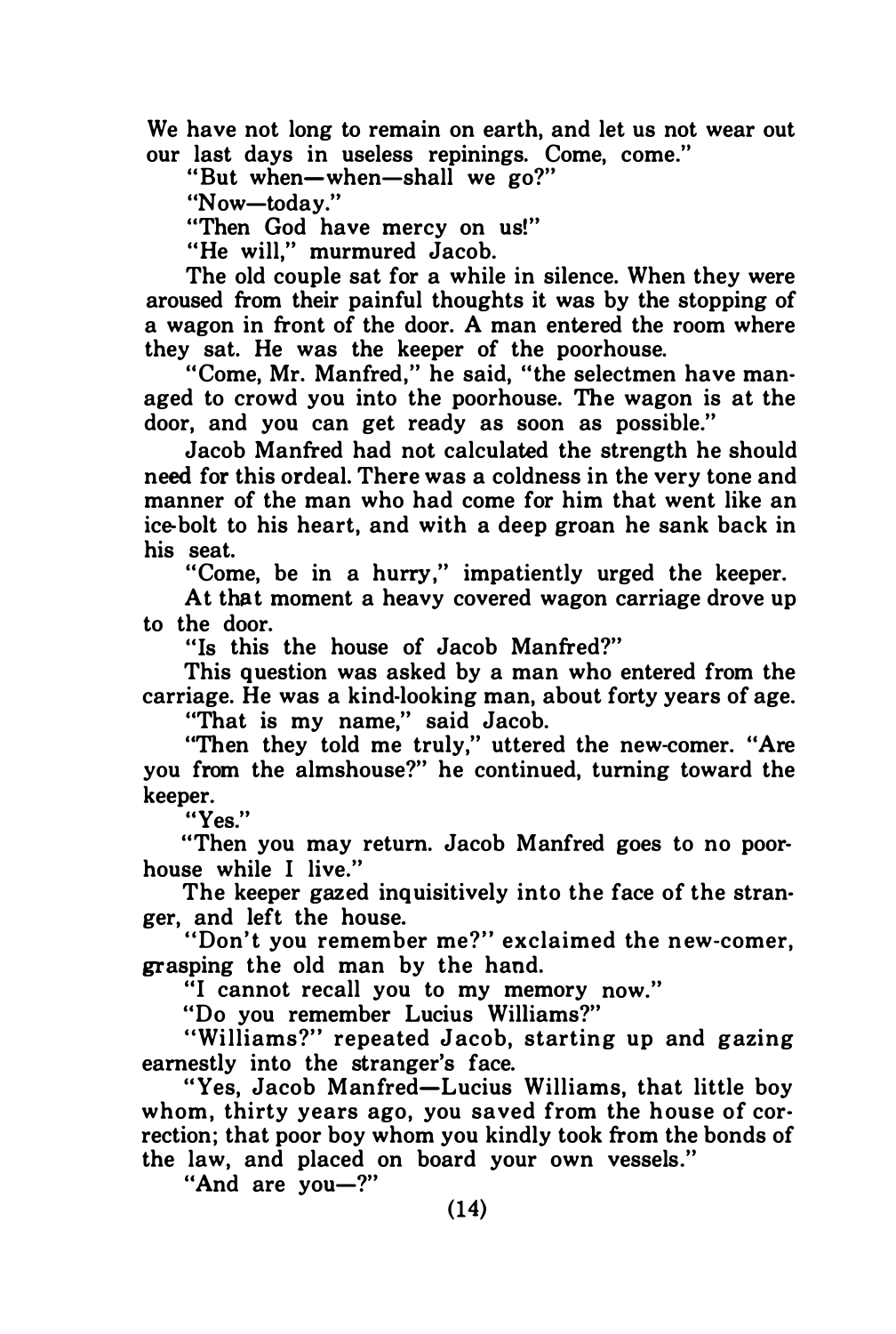"Yes-yes, I am the man you made. You found me a rough stone from the hand of poverty and bad example. It was you who brushed off the evil, and who first led me to the sweet waters of moral life and happiness. I have profited by the lesson you gave me in early youth, and the warm spark which your kindness lighted up in my bosom has grown brighter and brighter ever since. With an affluence for life I have settled down to enjoy the remainder of my days in peace and quietness. I have heard of your losses and bereavements. Come, I have a home and a heart, and your presence will make them both warmer, brighter, and h appier. Come, my more than father-and you my mother, come. You made my youth all bright, and I will not see your old age doomed to darkness."

Jacob Manfred trotted forward and sank upon the bosom of his preserver. He could not speak his thanks, for they were too heavy for words. When he looked up again he sought his wife.

"Susan," he said, in a choking, trembling tone, "my bread has come back to me!"

"Forgive me, Jacob."

"No, no, Susan. It is not I who must forgive-God holds us in His hand"

"Ah! murmured the wife, as she raised her streaming eyes to heaven. "I will never doubt Him again." -Selected -------0-------

#### 0ctober 23, 1983

#### THE FAST THAT GOD HATH CHOSEN

Isa. 58:1 Cry aloud, spare not, lift up thy voice like a trumpet, and shew my people their transgression, and the house of Jacob their sins.

2 Yet they seek me daily, and delight to know my ways, as a nation that did righteousness, and forsook not the ordinance of their God: they ask of me the ordinances of justice; they take delight in approaching to God.

3 Wherefore have we fasted, say they, and thou seest not? wherefore have we afflicted our soul, and thou takest no knowledge? Behold, in the day of your fast ye find pleasure, and exact all your labors.

4 Behold, ye fast for strife and debate, and to smite with the fist of wickedness: ye shall not fast as ye do this day, to make your voice to be heard on high.

5 Is it such a fast that I have chosen? a day for man to afflict his soul? is it to bow down his head as a bulrush, and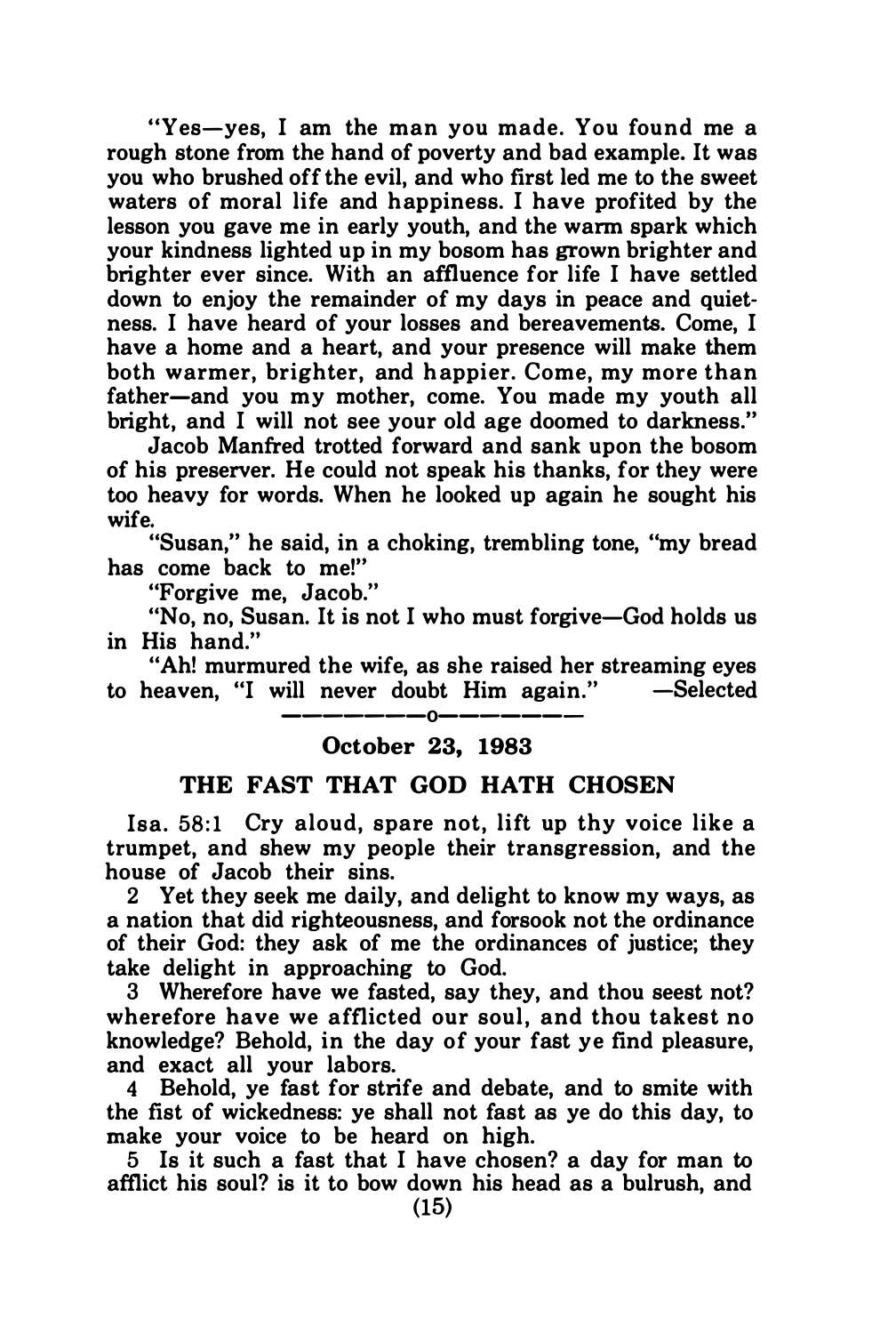to spread sackcloth and ashes under him? wilt thou call this a fast, and an acceptable day to the Lord?

6 Is not this the fast that I have chosen? to loose the bands of wickedness, to undo the heavy burdens, and to let the oppressed go free, and that ye break every yoke?

7 Is it not to deal thy bread to the hungry, and that thou bring the poor that are cast out to thy house? when thou seest the naked, that thou cover him; and that thou hide not thyself from thine own flesh?

8 Then shall thy light break forth as the morning, and thine health shall spring forth speedily: and thy righteousness shall go before thee: the glory of the Lord shall be thy rereward.

9 Then shalt thou call, and the Lord shall answer; thou shalt cry, and he shall say, Here I am. If thou take away from the midst of thee the yoke, and putting forth of the finger, and speaking vanity;

10 And if thou draw out thy soul to the hungry, and satisfy the afflicted soul; then shall thy light rise in obscurity, and thy darkness be as the noon day:

11 And the Lord shall guide thee continually, and satisfy thy soul in drought, and make fat thy bones: and thou shalt be like a watered garden, and like a spring of water, whose waters fail not.

12 And they that shall be of thee shall build the old waste places: thou shalt raise up the foundations of many generations; and thou shalt be called, The repairer of the breach, The restorer of paths to dwell in.

Memory Verse: Is not this the fast that I have chosen? to loose the bands of wickedness, to undo the heavy burdens, and to let the oppressed go free, and that ye break every yoke? lsa. 58:6.

Central Thought: The fast that prevails with God is more than merely abstaining from food. It is the outreach of man to his neighbor and brother in love and mercy. It is the loosing of the yokes of strife and unforgiveness, and the healing of mortals' woes through the operation of His love in the hearts of men.

Word Definitions: Fast: The Hebrew word is "Tsoom." which basically means "to cover the mouth." In the light of our lesson we can readily see that this would be referring to covering the mouth by guarding our tongue and the words that we say as well as to refrain from food. Debate: A quarrel or contention. Rereward: That which gathers up; a guard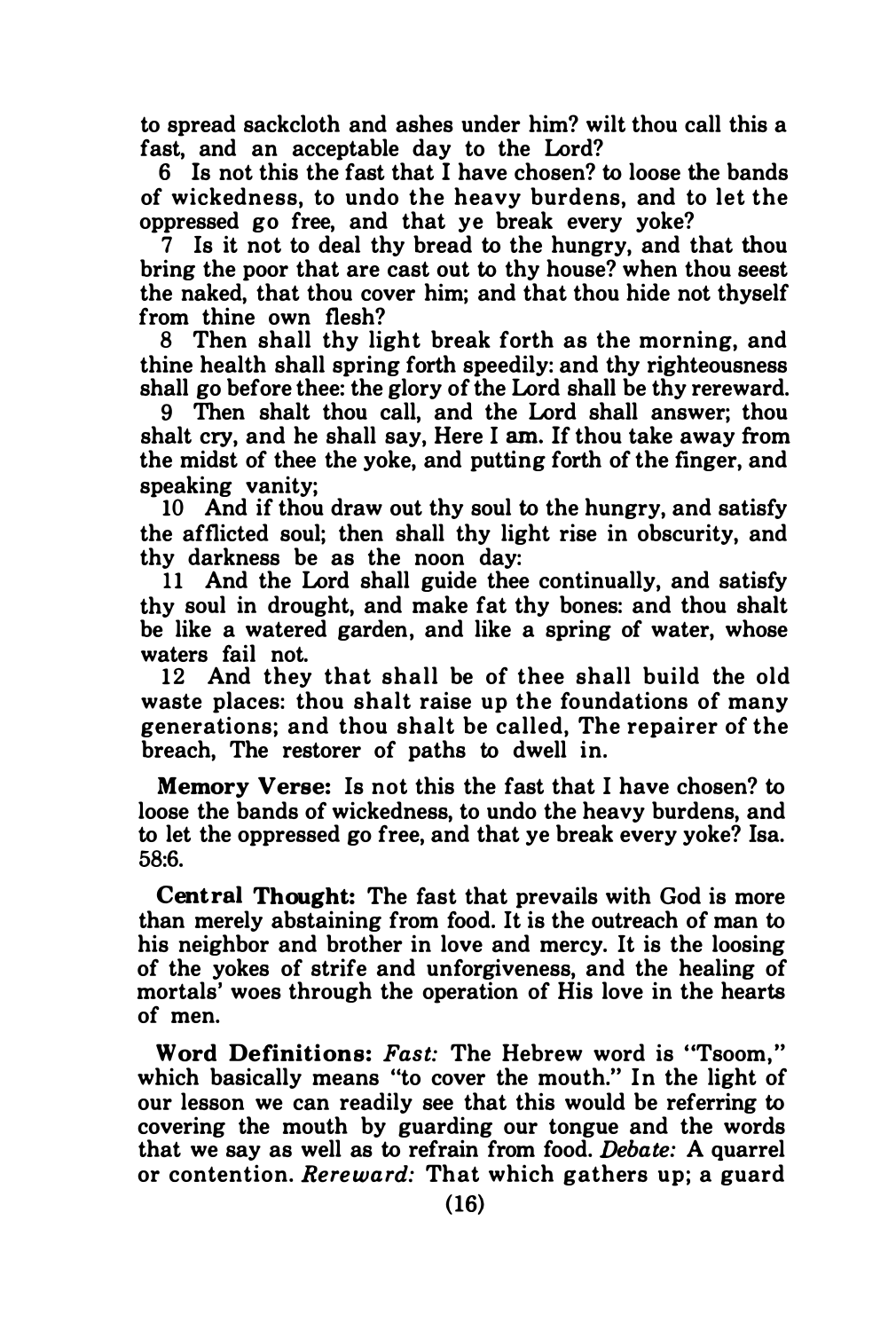behind. Breach: A break, separation, or gap.

#### LESSON BACKGROUND

Our lesson today reveals a highly important and valuable key to success in seeking God's blessings. There seems to be an inclination in humankind to believe or think that by afflicting one's self with severe body punishment and denial that God's favor will be invoked successfully. Earnestness, a heavy burden or concern, and a sincere outreach of our hearts to God might very well cause such humiliation and anguish of heart so as to induce us to practice such behavior. But that alone will not really affect God. The prophet in the inspiration of the Holy Spirit reveals to us what the righteous Almighty God is really interested in. God is greatly concerned with our attitude and relationship with our fellowman. Since we have found much merit and enlightenment by comparing the rendering of many of these passages from Isaiah with the Septuagint translation, I feel that an insertion of verses 2-7 might be found worthwhile. "They seek me day by day, and desire to know my ways, as a people that had done righteousness, and had not forsaken the judgment of their God: they now ask of me righteous judgment, and desire to draw nigh to God, saying, Why have we fasted, and thou regardest not? why have we afflicted our souls, and thou didst not know it? Nay, in the days of your fasts ye find your pleasures, and all them that are under your power ye wound. If ye fast for quarrels and strifes, and smite the lowly with your fists, wherefore do ye fast to me as ye do this day, so that your voice may be heard in crying? I have not chosen this fast, nor such a day for a man to afflict his soul; neither though thou shouldest bend down thy neck as a ring, and spread under thee sackcloth and ashes, neither thus shall ye call a fast acceptable. I have not such a fast, saith the Lord; but do thou loose every burden of iniquity, do thou untie the knots of hard bargains, set the bruised free, and cancel every unjust account. Break thy bread to the hungry, and lead the unsheltered poor to thy house: if thou seest one naked, clothe him, and thou shalt not disregard the relations of thine own seed."

 $-$ Leslie C. Busbee

#### QUESTIONS:

- 1. What was the prophet of God to show to His people?
- 2. What were the people asking God?
- 3. Why was God not pleased with their fast?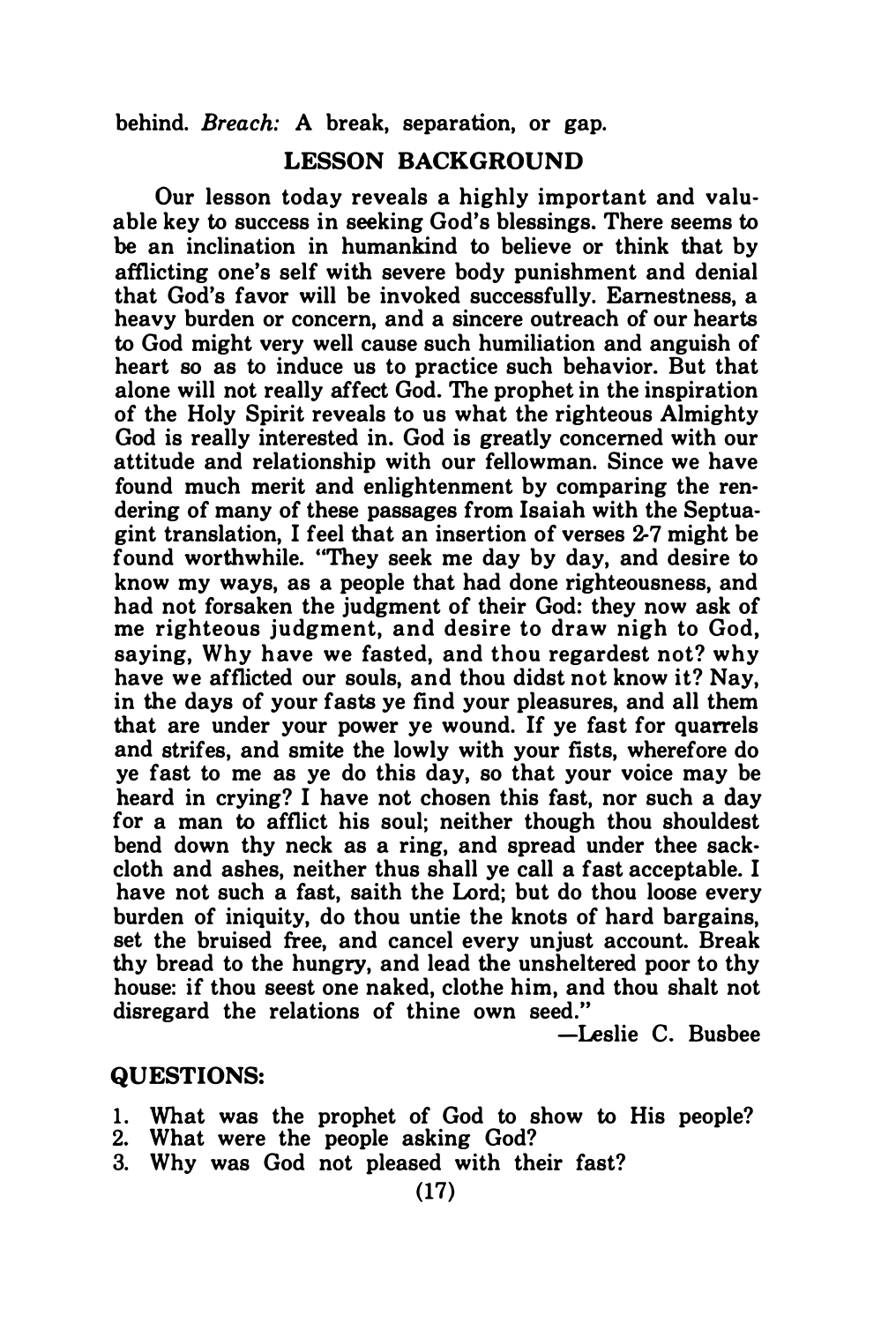- 4. What kind of fast was God really interested in?
- What were these people really falling short in?
- 5. Do you think that human relations has anything to do with our relations with God?
- 6. What principle in man causes strife, debate, oppression, yokes, and heavy burdens?
- 7. How can we offset or tum back this unrighteous tendency?

#### ADULTS' AND YOUNG PEOPLE'S COMMENTS

God is displeased with strife and oppression. And yet the history of mankind is full of it. Wickedness and iniquity have heaped heavy burdens upon the human race. Think of the wars, broken homes, tom asunder families, murders, and the many forms of strife that mar the peace of this God-created planet! And the sad thing about it is that much of this goes on in the hearts and lives of people who profess to be the people of God. The yoke of Babylon lords, the creeds and schisms of men, the criticizing and condemning of man to man-all these are indicative of the great fault that God finds and exposes in our lesson today. It seems that mankind has never awakened to the fact that his attitude toward his fellow man affects his relationship with God. We are in trouble with God when we harbor wrong attitudes toward our neighbor. We all love mercy when it is coming our way, but the showing of mercy toward our brother has a different taste. God is righteous and just. He is no respecter of persons. And this same sense of justice and mercy He wants in our hearts, also. The yoke is mentioned twice in our lesson. Did you know that it is possible for us to make yokes of our own design and actually put them on others? Jesus speaks about His yoke being easy, and His burden being light in Matthew 1 1:30. We can even take the Scriptures, and without Holy Spirit guidance and inspiration put them on others with such force and pressure that it becomes a galling yoke, void of comfort and spiritual blessing from God. The putting forth of the finger of accusation and the binding requirements of unscriptural decrees fall under this category. As we study these Scriptures today, let us ask God to help us to really see what His pleasure is.

-Leslie C. Busbee

#### FOOD FOR THOUGHT

To understand better what this chapter refers to, we need an insight into the customs of that time. According to the old law, one day out of a year was appointed for a fast. That was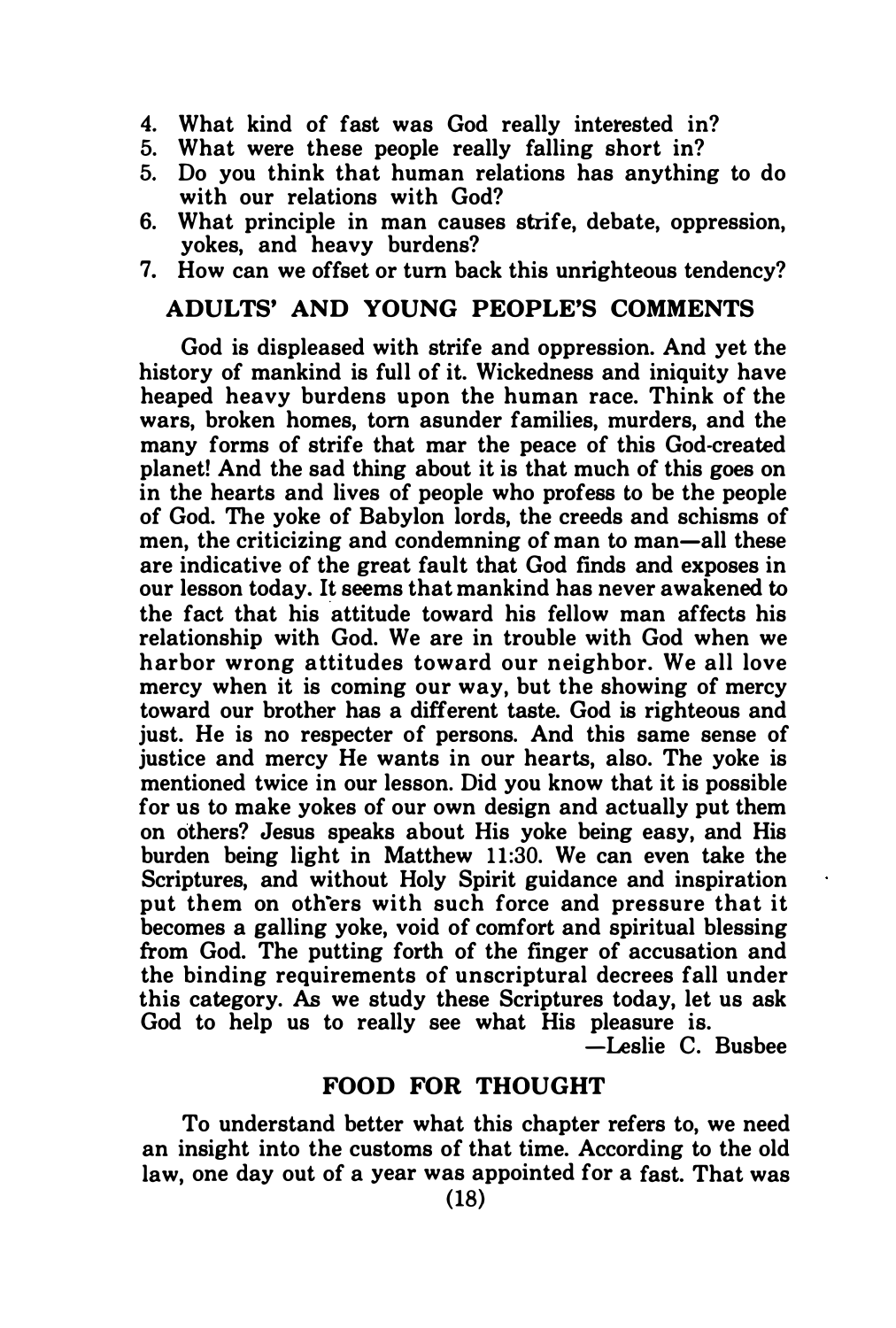on the Day of Atonement. According to history, when the Jews were in captivity, they were observing four annual fasts. Modern day Jews observe eight fasts. The original design of a fast was to express national humiliation and to supplicate divine favor. The Jews turned it into a holiday. Isaiah told the people that, "Behold, in the day of your fast ye fmd pleasure, and exact all your labours." Adam Clarke says, "In numberless cases the fast is turned into a feast. Some disregard the most sacred fast, and will oblige their servants to work all day long; others use fast days for the purpose of settling their accounts, posting up their books and drawing out their bills to be ready to collect their debts. These are sneaking hypocrites; others are daringly religious."

We can observe a distinct pattern here as the Jews fell away from serving the Lord. First, the service of God becomes a form, habit, and a routine. Secondly, in order to make such service interesting and enjoyable, man couples the flesh with the semblance of things spiritual and the result is an abomination to God.

God help us not to lose a perfect vision of His salvation. It is not the observance of a creed, but the quickening of His Holy Spirit within our hearts and a life that bears good fruit before the world.  $-Wavne$  Murphey

## -------0------- October 30, 1983

### THE SEPARATION BETWEEN GOD AND MAN BECAUSE OF SIN BRIDGED BY THE REDEEMER

Isa. 59:1 Behold, the Lord's hand is not shortened, that it cannot save; neither his ear heavy, that it cannot hear:

2 But your iniquities have separated between you and your God, and your sins have hid his face from you, that he will not hear.

3 For your hands are defiled with blood, and your fingers with iniquity; your lips have spoken lies, your tongue hath muttered perverseness.

4 None calleth for justice, nor any pleadeth for truth: they trust in vanity, and speak lies; they conceive mischief, and bring forth iniquity.

7 Their feet run to evil, and they m ake haste to shed innocent blood: their thoughts are thoughts of iniquity; wasting and destruction are in their paths.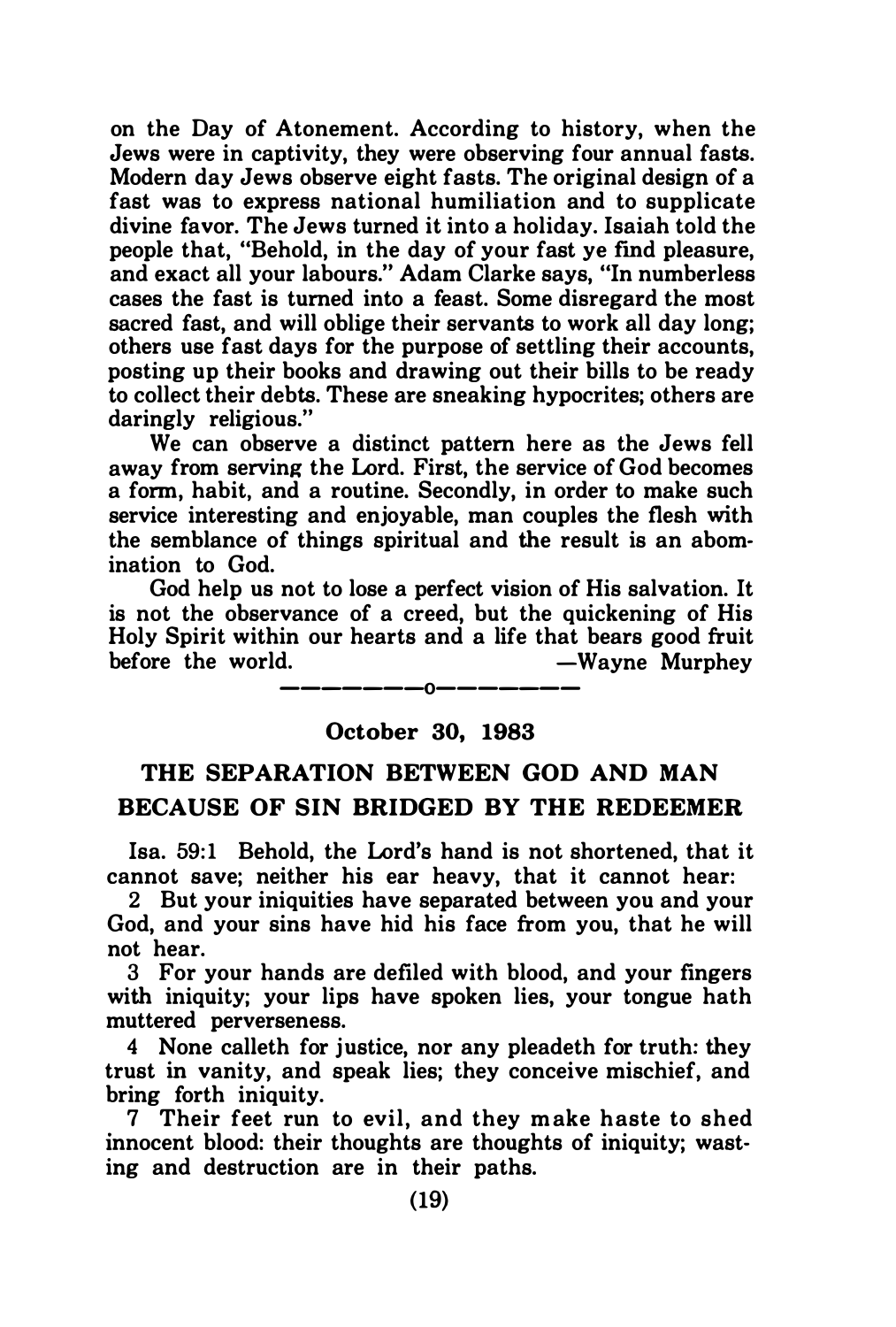15 Yea, truth faileth; and he that departeth from evil maketh himself a prey: and the Lord saw it, and it displeased him that there was no judgment.

16 And he saw that there was no man, and wondered that there was no intercessor: therefore his arm brought salvation unto him; and his righteousness, it sustained him.

17 For he put on righteousness as a breastplate, and an helmet of salvation upon his head; and he put on the garments of vengeance for clothing, and was clad with zeal as a cloke.

18 According to their deeds, accordingly he will repay, fury to his adversaries, recompence to his enemies; to the islands he will repay recompence.

19 So shall they fear the name of the Lord from the west, and his glory from the rising of the sun. When the enemy shall come in like a flood, the Spirit of the Lord shall lift up a standard against him.

·20 And the Redeemer shall come to Zion, and unto them that turn from transgression in Jacob, saith the Lord.

21 As for me, this is my covenant with them, saith the Lord: My spirit that is upon thee, and my words which I have put in thy mouth, shall not depart out of thy mouth, nor out of the mouth of thy seed, nor out of the mouth of thy seed's seed, saith the Lord, from henceforth and for ever.

Memory Verse: He that committeth sin is of the devil: for the devil sinneth from the beginning. For this purpose the Son of God was manifested, that he might destroy the works of the devil. 1 John 3:8.

Central Thought: God has sent His Son Jesus Christ to be the Redeemer for fallen man's iniquity, and to bridge the gap between God and man caused by sin.

Word Definitions: *Iniquity*: Perverseness or moral evil. Sin: Offence. Perverseness: Moral distortion. Transgression: Revolt or rebellion. Redeemer: One who buys back or pays a ransom.

#### LESSON BACKGROUND

The state of man's sinful ways and dispositions had caused and allowed many conditions to prevail in the hearts of people which were displeasing, offensive, and repulsive to a just and holy God. Because of the presence of sin in the heart and life, the blessings and comfort of the Lord cannot enter.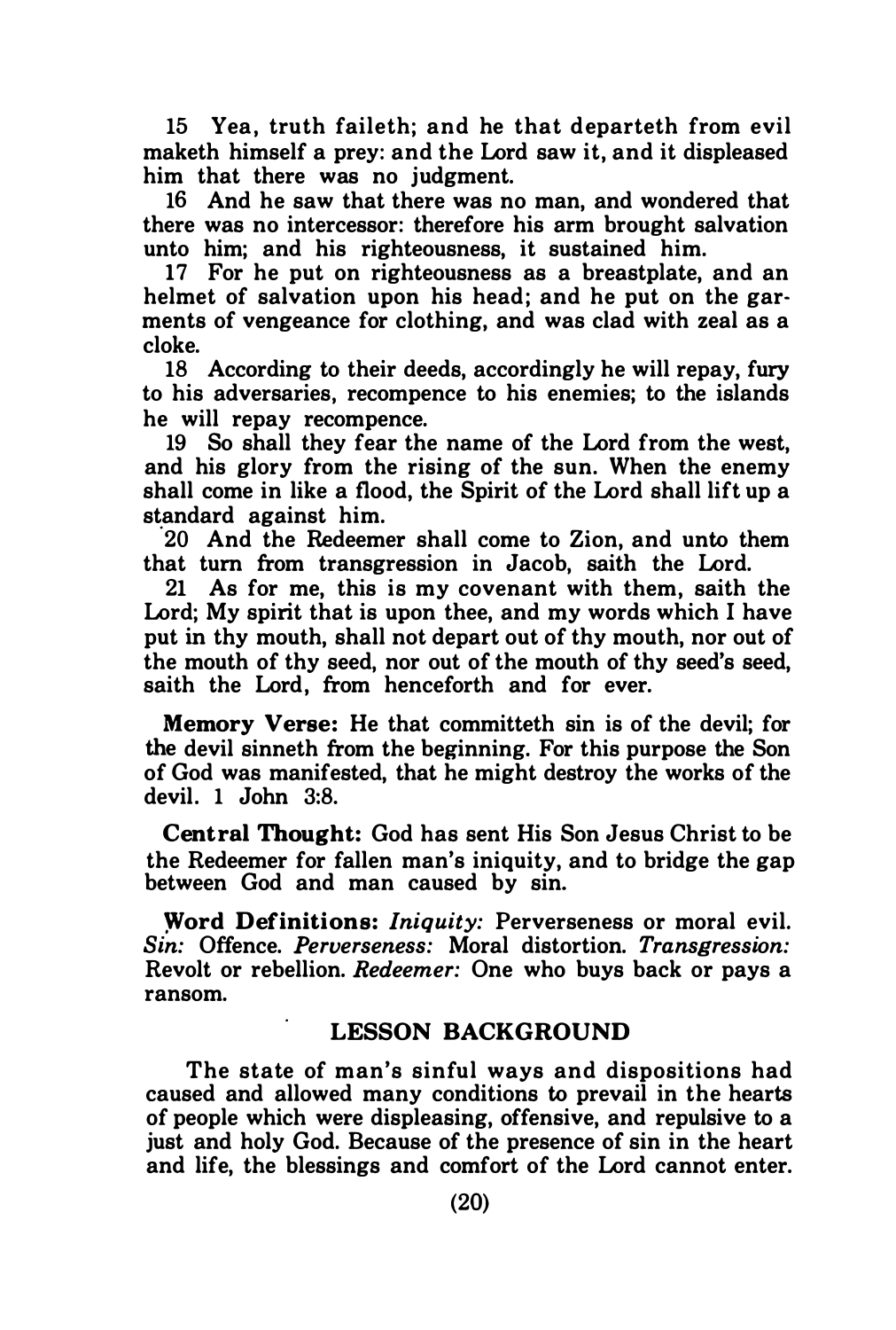"All have sinned and come short of the glory of God." In the 3rd chapter of Romans, Paul emphatically makes that clear concerning the general condition of man. "All are under sin," he states in verse 9, and then proceeds to quote from the Old Testament writings places where the sinful condition of man is declared. He quotes from this 59th chapter of Isaiah, verses 7 and 8, as part of his proof. Now this chapter has some dark scenes. But no words can fully describe the misery, turmoil, sorrow, pain, despair, darkness, and every other terrible condition one can think of that sin and transgression has brought upon the human race. It is a dark picture but one that we had better acknowledge and recognize. As verse 15 states, it displeased the Lord that there was no judgment. This pretty well summarizes the whole thing. Without judgment in one's life, evil will abound. But from verse 16 on, we find the promise of God's deliverance. Read these Scriptures thoughtfully and carefully, and be assured that God has surely fulfilled them perfectly in the salvation that Jesus Christ, His Son, has brought down to us. This intercessor, this Redeemer, this One who put on the breastplate of righteousness, and was clad with zeal as a cloak, was none other than Jesus Christ. He has already come and fulfilled these prophecies. We can have victory over sin today, and be loosed from its woeful<br>bondage. - Leslie C. Busbee -Leslie C. Busbee

#### QUESTIONS:

- 1. What is it that separates men from God?
- 2. What are some of the members of a man that have been used as instruments of sin?
- 3. How does a man conceive mischief?
- 4. Is it very important for a man to recognize his sin?
- 5. What was needed to bridge the gap between man and God?
- 6. How can we call Jesus the "arm of God"?
- 7. What did Jesus have on to accomplish the salvation of God?
- 8. Who will come from the west and the east?
- 9. What will happen when the enemy comes in like a flood? 10. Who will the Redeemer come to?

#### ADULTS' AND YOUNG PEOPLE'S COMMENTS

Paul quotes from our lesson in Romans 11:26, and 27, in declaring that salvation was for the Jews as well as for the Gentiles. The same sin that separated Israel from God also did the same for all men. Sin is a universal condition. The evil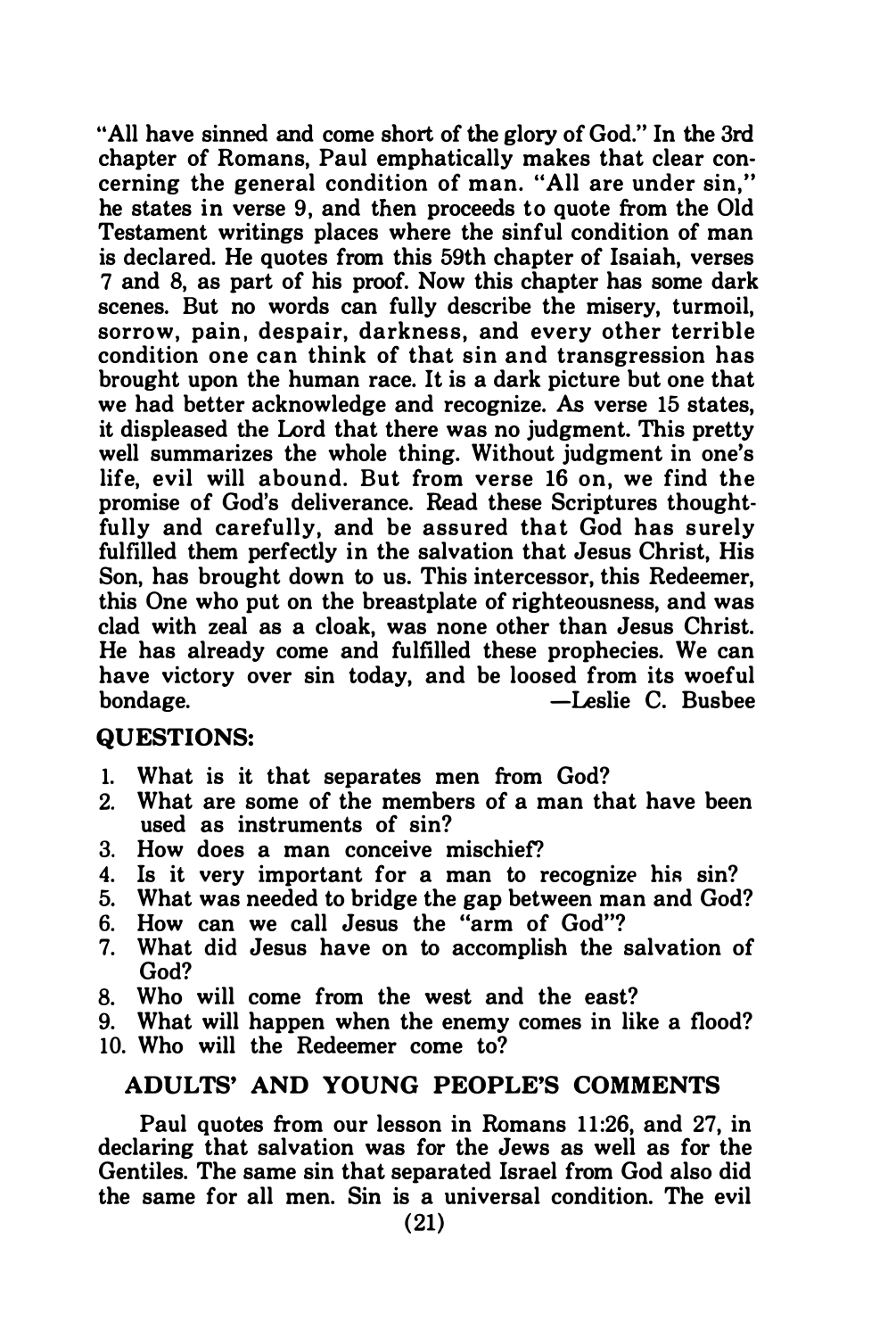and pride that infests the heart of man is a widespread disease of humanity. Our lesson today is a two-fold exposition of the dreadful condition of mankind under the yoke of sin plus the power, fury, and recompense that was to be handed out to sin and ungodliness in the work of redemption accomplished by Jesus Christ. It was no small problem that weighed down the population of this world. And no small solution was to be found, either. Whoever would accomplish the deliverance of man from the frightful bondage of sin and wrong had an enormous job to do, a terrific warfare to accomplish, and a gigantic effort to put in action. When Jesus came down into this world, He knew full well and was aware of what was waiting for him. Thus the language of the prophet describes the preparation and girding for the fight. The weapons that He girt on are the same weapons that we as Christian soldiers are to engage combat with. The controversy and conflict between sin and righteousness still rages today. Christ overcame the devil. And if we will live with the fear and love of God upon our hearts, we can overcome the devil, also. Praise the Lord for victory over sin! -Leslie C. Busbee

#### FOOD FOR THOUGHT

When a parent punishes a child, there are several things that are important to relay to that child's mind. The child needs to understand that he is loved. He should also be informed as to exactly what he did wrong and therefore why the punishment is deserved. It always helps if a child knows that there is a way for him to please his parents.

This chapter is a severe reproof to the Jews for their gross· wrong doings. Notice how the chapter begins.

"Behold, the Lord's hand is not shortened, that it cannot save: neither his ear heavy, that it cannot hear." The initial thing that God indicates to them is that He is interested in them, and is reaching forth to help. Their misdeeds have not destroyed His love and concern. If they will repent of their sin and forsake it, He will gather them back unto Himself like a mother hen would her chicks.

Secondly, God enumerated their wrongdoings. We are now in a dispensation of grace, but how awful to face God at the judgment and have sentence passed upon our lives. The presence of God makes man feel so insignificant.

God did not cut the Jews off, but foretold of a plan whereby a standard could be lifted up against the powers of the enemy.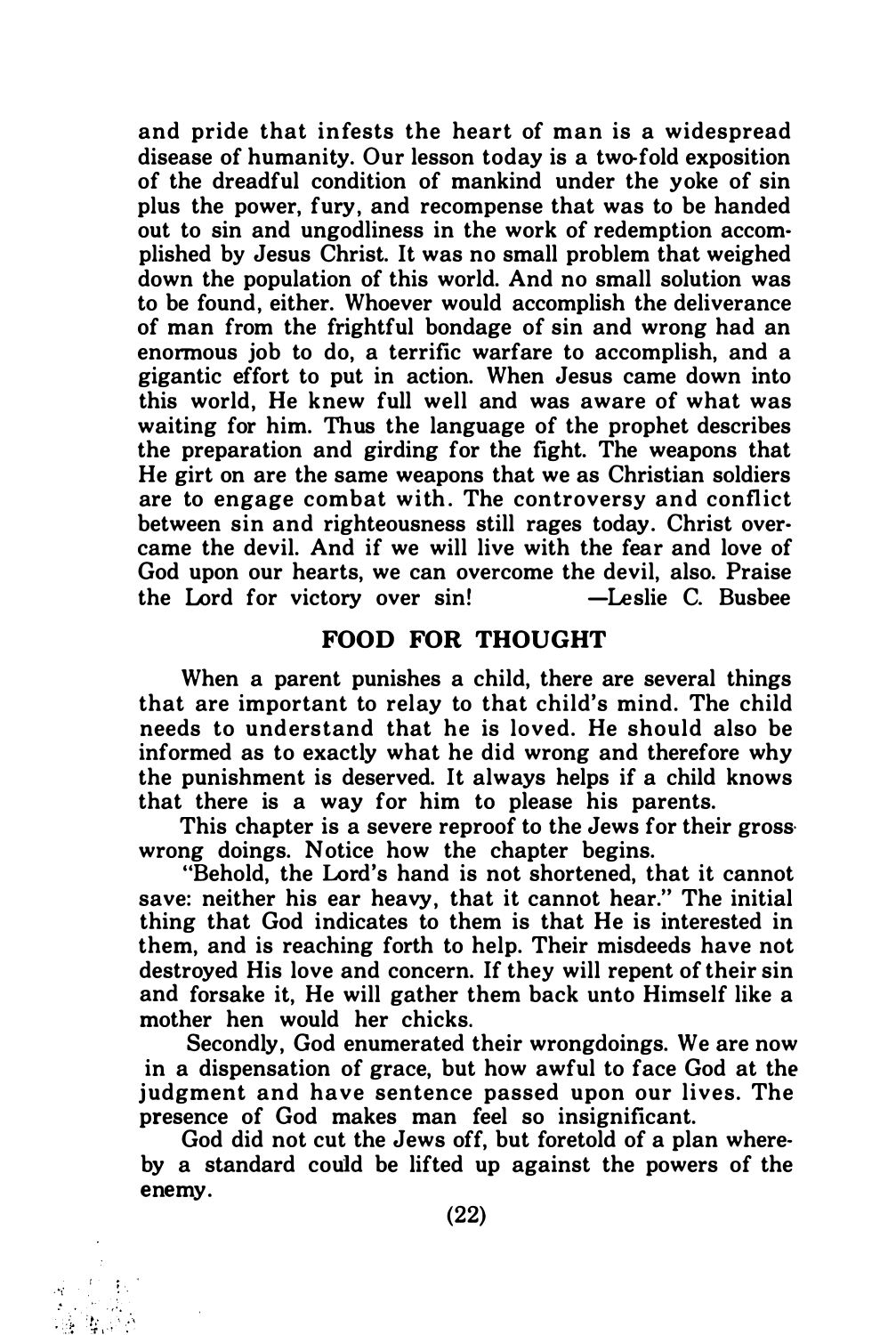The renowned evangelist, Jonathon Edwards, once said, "By Christ's purchasing redemption, two things are intended: his satisfaction and his merit; the one pays our debt, and so satisfies; the other procures our title, and so merits. The satisfaction of Christ is to free us from misery; the merit of Christ is to purchase happiness for us."  $-Wayne$  Murphey

### $---0---$ November 6, 1983

#### THE CHURCH OF GOD SHINING FORTH

Isa. 60:1 Arise, shine; for thy light is come, and the glory of the Lord is risen upon thee.

2 For, behold, the darkness shall cover the earth, and gross darkness the people: but the Lord shall arise upon thee, and his glory shall be seen upon thee.

3 And the Gentiles shall come to thy light, and kings to the brightness of thy rising.

4 Lift up thine eyes round about, and see: all they gather themselves together, they come to thee: thy sons shall come from far, and thy daughters shall be nursed at thy side.

5 Then thou shalt see, and flow together, and thine heart shall fear, and be enlarged; because the abundance of the sea shall be converted unto thee, the forces of the Gentiles shall rome unto thee.

11 Therefore thy gates shall be open continually: they shall not be shut day nor night; that men may bring unto thee the forces of the Gentiles, and that their kings may be brought.

13 The glory of Lebanon shall come unto thee, the fir tree, the pine tree, and the box together, to beautify the place of my sanctuary; and I will make the place of my feet glorious.

14 The sons also of them that afflicted thee shall come bending unto thee; and all they that despised thee shall bow themselves down at the soles of thy feet; and they shall call thee, The city of the Lord, The Zion of the Holy One of Israel.

17 For brass I will bring gold, and for iron I will bring silver, and for wood brass, and for stones iron; I will also make thy officers peace, and thine exactors righteousness.

18 Violence shall no more be heard in thy land, wasting nor destruction within thy borders; but thou shalt call thy walls Salvation, and thy gates Praise.

19 The sun shall be no more thy light by day; neither for brightness shall the moon give light unto thee: but the Lord shall be unto thee an everlasting light, and thy God thy glory.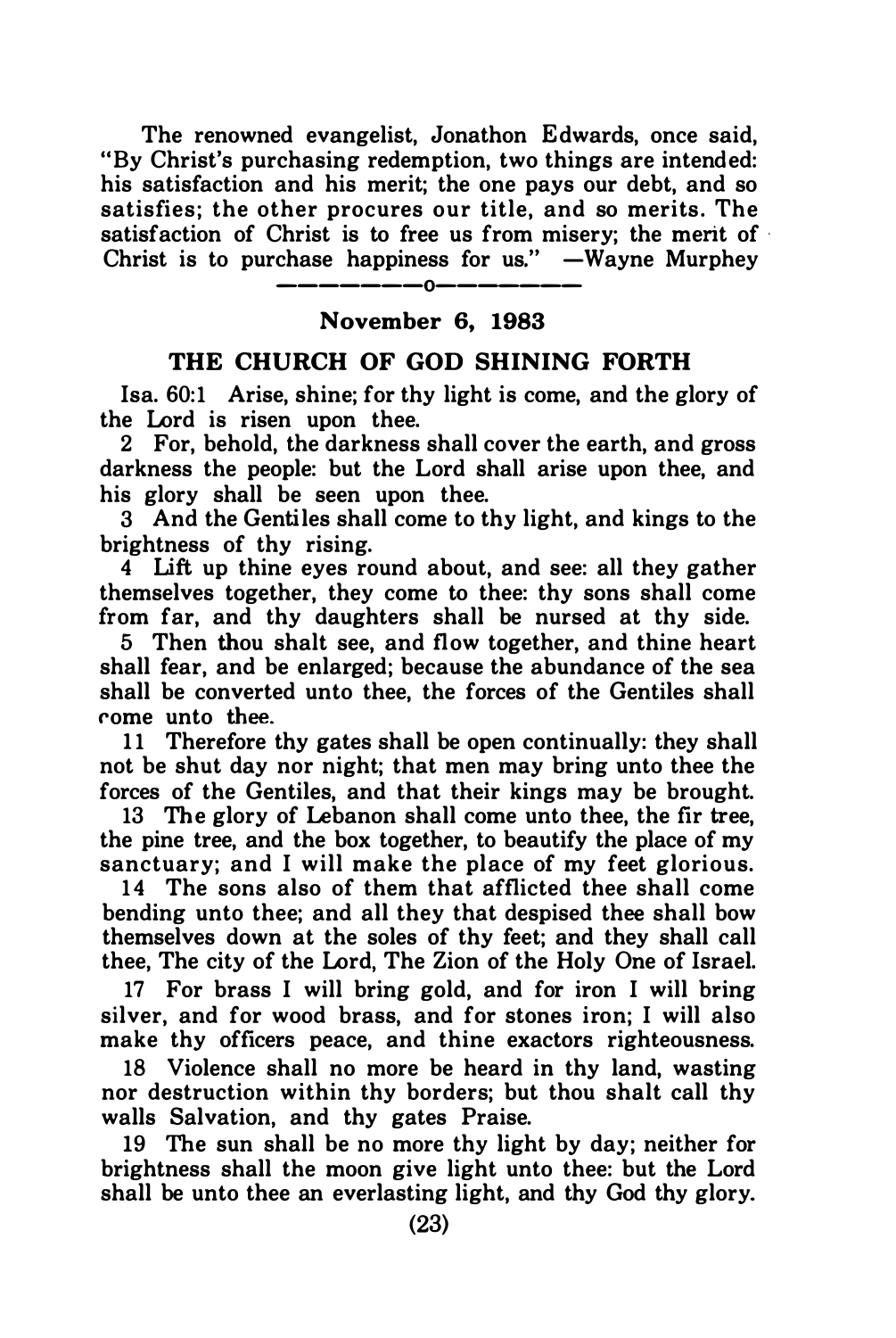20 Thy sun shall no more go down; neither shall thy moon withdraw itself: for the Lord shall be thine everlasting light, and the days of thy mourning shall be ended.

Memory Verse: Let your light so shine before men, that they may see your good works, and glorify your Father which is in heaven. Matt. 5:16.

Central Thought: The salvation of Jesus Christ brings forth a nation of redeemed souls who will shine out in this dark and evil world as a city set on a hill, giving light to all nations.

Word Definitions: The Box [Tree]: (verse 13). This was the cedar tree, along with the fir and the pine, all of which are evergreens, typical of the Christian life. Exactor: One who oversees and directs operations.

#### LESSON BACKGROUND

We would like to draw a comparison of chapters 59, 60, and 61 of this prophetic book of Isaiah with chapters 53, 54, and 55 of the same book. Chapters 53 and 59 deal with the sin problem and its cure, both uttering splendid and clear prophecies of Jesus Christ in His role as Redeemer. Chapters 54 and 60 are both messages of comfort and inspiration to the Church. And then chapters 55 and 61 are appeals to the souls of men, offering them hope and salvation through the grace of God. Our lesson today follows the wonderful prophecies of the Redeemer coming to Zion, coming to them who turn from their transgressions. Our lesson last week closed out with the wonderful promise of the Holy Spirit and His Word to remain in our mouths for life and utterance as the covenant of God with us. Then the exhortation breaks forth with comfort and inspiration: "ARISE, SHINE, FOR THY LIGHT IS COME!" These are the promises to the Church of God who will dare to walk in the light of Christ. Verses 3 and 4 promise children and converts. Verse 5 promises spiritual vision and unity. Verse 11 speaks about the gates being open continually. In comparing this chapter with Revelations 21, we see a great likeness. Both of these chapters are speaking of the Church of God, the city of the redeemed in Christ. Compare verses 11, 19, and 20, with Revelations 21:23, 24, and 25. Let us bring these Scriptures down to the plan of God for His Church in this world. To put it over in the world beyond is to miss the real purpose of it. God wants His Church to be a bright, shining light in this world.  $\qquad \qquad -$ Leslie C. Busbee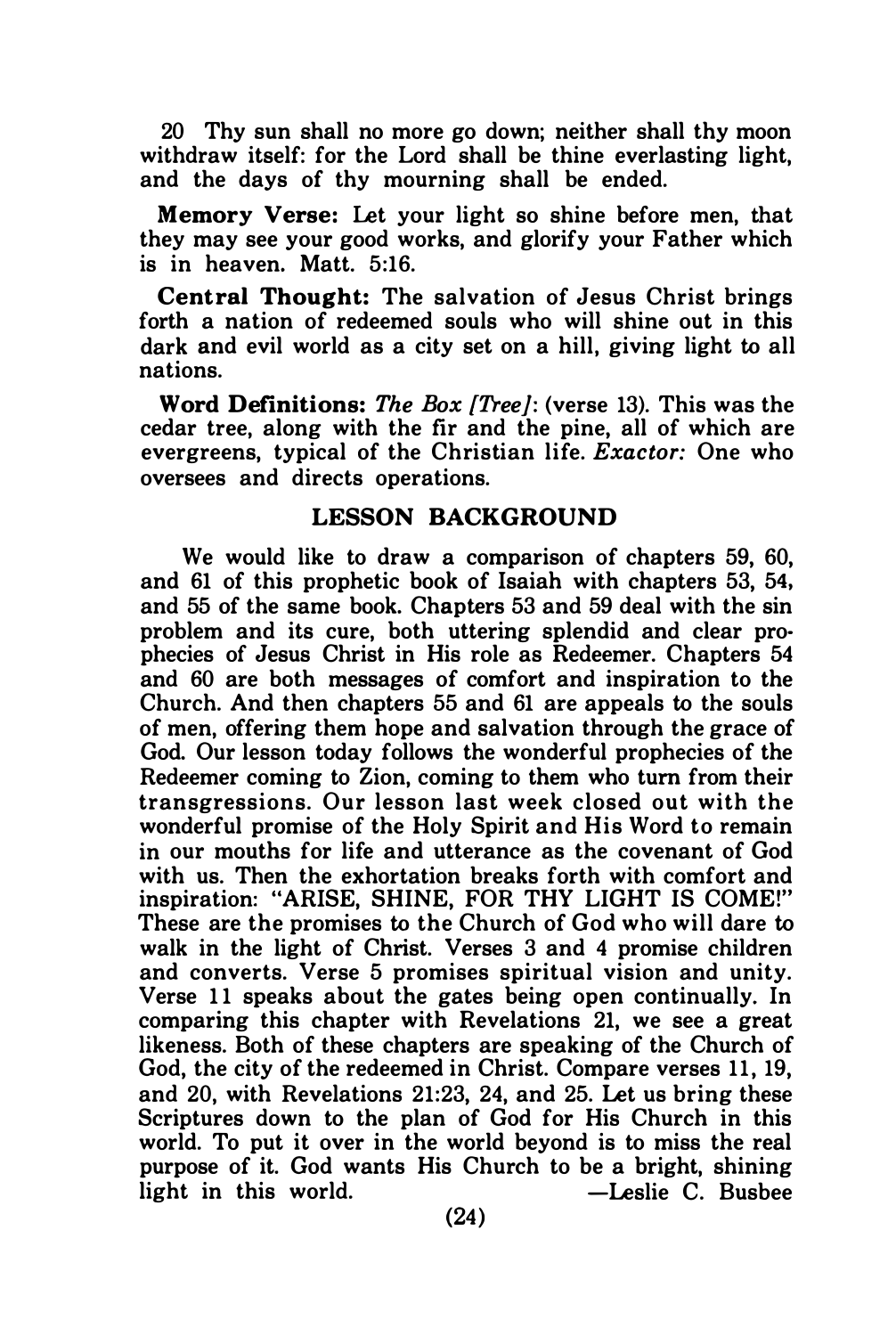#### QUESTIONS:

- 1. Why does the Lord call His Church to arise and shine?<br>2. How can the light be upon the Church of God while gross.
- 2. How can the light be upon the Church of God while gross darkness is covering the world?
- 3. What does the light of God shining through His Church do in effect to those around about?
- 4. What do the gates of praise being open continually refer to?
- 5. Why does God want gold instead of brass, and silver instead of iron?
- 6. What is the light of the City?
- 7. How can we be assured that her sun will never go down and that the days of her mourning are ended?

#### ADULTS' AND YOUNG PEOPLE'S COMMENTS

We pray that the Spirit of God will enlighten every heart as we behold these precious Scriptures in our lesson of today. If you are saved from your sins and truly love Jesus Christ as your Redeemer and Lord, this chapter is especially for you. It is the message of God to the Church. God wants us to let our lights shine. He wants eternal values in our lives. When the glory of God rises upon us, the influence of that glory will go out and touch other people's lives. God wants us to show forth His praise. We are not to put on a show, but we are to show forth the richness and joy that we have in Christ. We are not to "cut a shine," but we are to let our lights shine. And this thought of showing and letting our light shine has to be taken rightly. Notice verse 7: "For brass I will bring gold." Brass can be polished up to such a brilliance that it will almost look like gold. The human can polish and refine their manners and rituals to look very impressive to the observer. But this is only brass. God wants gold-that is, holiness and purity. "For iron I will bring silver." Iron can be polished to resemble silver. But God wants that quality of righteousness and godliness that is more than just mere human goodness. But brass will be brought for wood and iron for stones. God wants brilliance, strength, and durability in our lives. But He does not want it in the place of real holiness and righteousness. Perfect holiness and the righteousness of Jesus Christ, that which is through faith, are the qualities that set the Church of God off from any other organization in this world. Let us seek for these things to abound in our lives and not be ashamed to show forth their value to mankind. - Cassic C. Busbee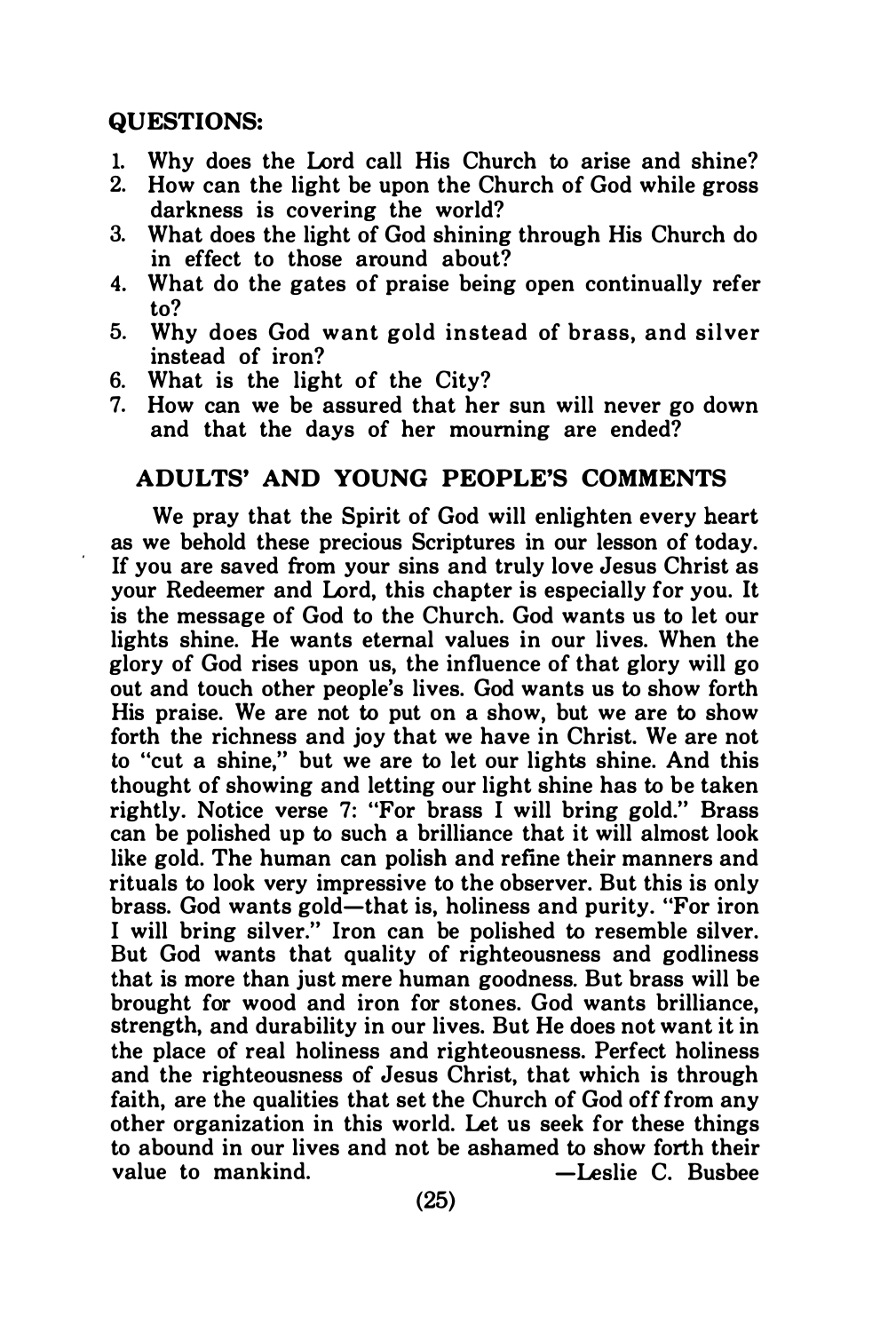Light is a beautiful thing. It holds an attraction. On a warm summer night, insects will congregate about a light and even become entrapped in the light globe. Wouldn't it be satisfying if people would flock into the city of the Lord like bugs to a light? They would, too, if it were not for the blinding power of the enemy. God will remove the scales from the eyes of those who are honest hearted and such will see the beauty of Zion.

Consider the various kinds of light. Science has invented light by harnessing electricity. With a flick of a switch, an entire room can be bathed in light. This light is small in comparison to that of the sun, which pours freely and impartially over hill and valley. The light of the sun has life in it. Without it, plants would die and death would reign. Yet the light of the universe is as darkness compared to the light that issues from the throne of God. This light radiates eternal life. It illumines our reason and our conscience; it will instill worth and dignity within a person. It is the avenue by which a person can see their way from the life of a pauper to that of a king. What more needs to be said? The prophet declared, "Arise, shine; for thy light is come, and the glory of the Lord is risen upon thee." -Wayne Murphey

#### THE LITTLE SISTERS

"You were not here yesterday," said the gentle teacher of the little village school, as she placed her hand kindly on the curly head of one of her pupils. It was recess time, but the little girl addressed had not gone to frolic away the ten minutes, not even left her seat, but sat absorbed in what seemed a fruitless attempt to make herself mistress of an example in long division.

Her face and neck crimsoned at the remark of her teacher, but looking up, she seemed somewhat reassured by the kind glance that met her, and answered, "No, ma'am, I was not, but sister Nellie was."

"I remember there was a little girl who called herself Nellie Gray, came in yesterday, but I did not know she was your sister. But why did you not come? You seem to like to study very much."

"It was not because I didn't want to," was the earnest answer, and then she paused and the deep flush again tinged her fair brow; "but," she continued after a moment of painful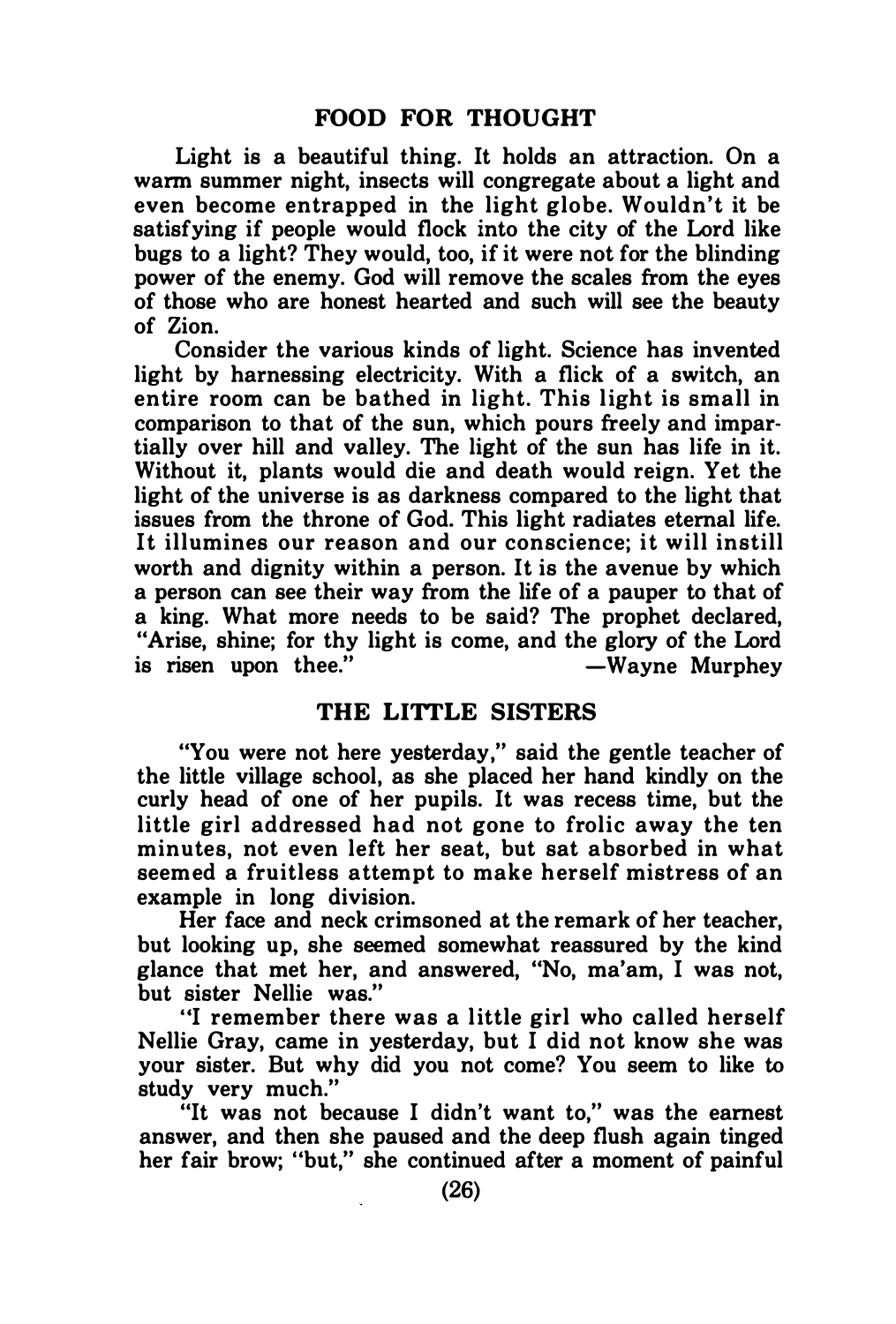embarassment, "mother cannot spare both of us conveniently, and so we are going to take turns. I'm going to school one day, and sister the next, and tonight I'm to teach Nellie all I have learned today, and tomorrow night she will teach me all that she learns while here. It's the only way we can think of getting along, and we want to study very much, so as to sometime keep school ourselves, and take care of mother, because she has to work very hard to take care of us."

With genuine delicacy Miss  $M \rightarrow - -$  forbore to question the child further, but sat down beside her, and in a moment explained the rule over which she was puzzling her young brain, so that the hard example was easily finished.

"You had better go out and take the air a few moments; you have studied very hard today," said the teacher, as the little girl put aside the slate.

"I had rather not-1 might tear my dress-1 will stand by the window and watch the rest."

There was such a peculiar tone in the voice of her pupil as she said, "I might tear my dress," that the teacher was led instinctively to notice it. It was nothing but a nine-penny print of a deep hue, but it was neatly made and had never been washed. And while looking at it, she remembered that during the whole previous fortnight Mary Gray had attended school regularly, she had never seen her wear but that one dress. "She is a thoughtful little girl," said she to herself, "and does not want to make her mother any trouble. I wish I had more such scholars."

The next morning Mary was absent, but her sister occupied her seat. There was something so interesting in the two little sisters, the one eleven, and the other eighteen months younger, agreeing to attend school by turns, that Miss M—— could not forbear obser ving them very closely. They were pretty faced children, of delicate forms, the elder with dark eyes and chestnut curls, the other with orbs like the sky of June, her white neck veiled by a wealth of golden ringlets. She observed in both the same close attention to their studies, and as Mary tarried within during the play time, so did Nellie; and upon speaking to her as she had her sister, she received the same answer, "I might tear my dress."

The reply caused Miss  $M$ ———— to notice the garb of her sister. She saw at once that it was of the same piece as Mary's, and upon scrutinizing it very closely, she became certain that it was the same dress. It did not fit quite so nicely on Nellie, and was too long for her, and she was evidently ill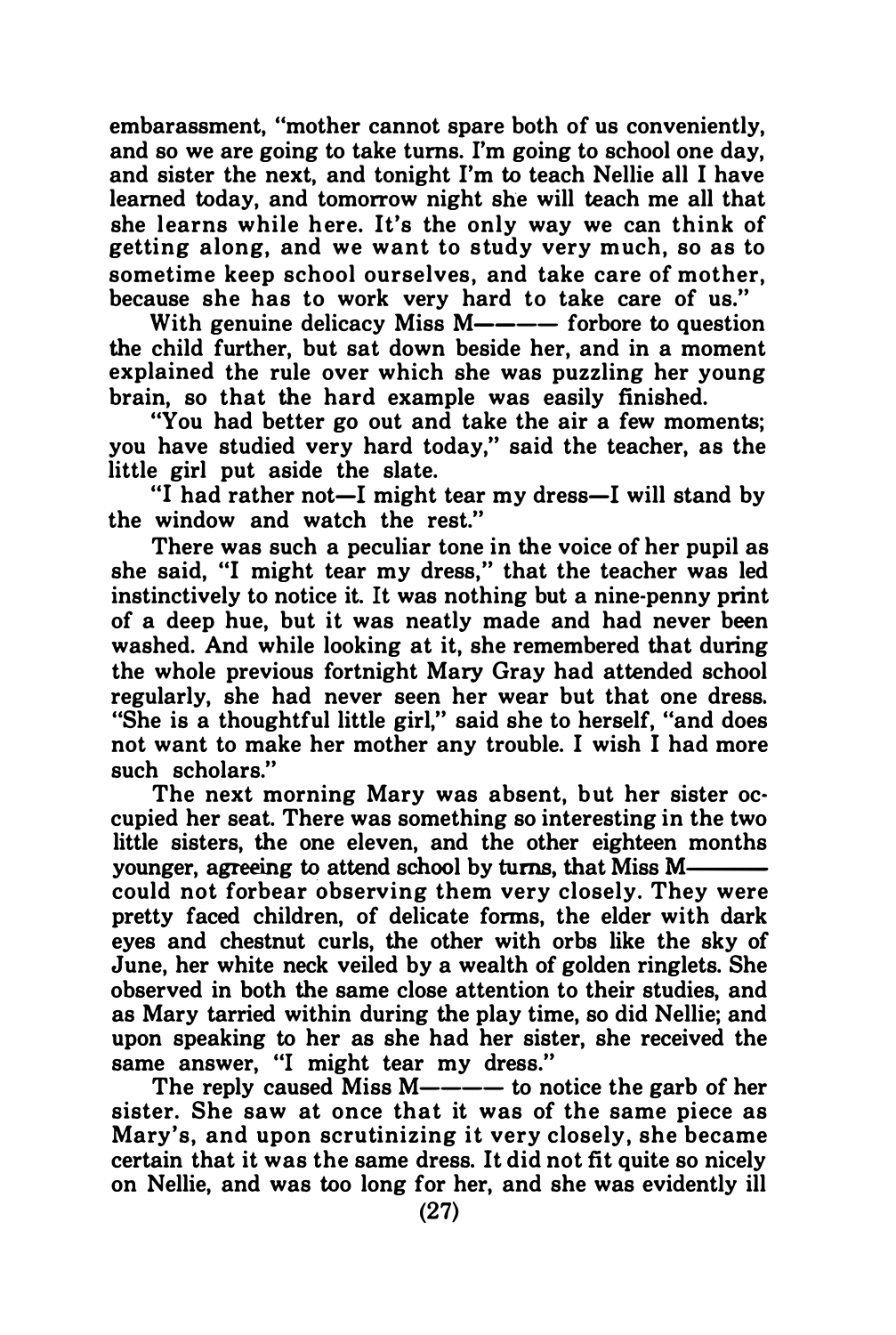at ease when she noticed her teacher looking at the bright pink flowers that were so thickly set on the white ground.

The discovery was one that could not but interest a heart so benevolent as which pulsated the bosom of that village school-teacher. She ascertained the residence of their mother that same night, having found at the only store in the place a few yards of the same material, purchased a dress for little Nellie, and made arrangements with the merchant to send it to her in such a way that the donor could not be detected.

Very bright and happy looked Mary Gray on Friday morning, as she entered the school at an early hour. She waited only to place her books in neat order in her desk, ere she approached the teacher, and whispering in a voice that laughed in spite of her efforts to make it low and deferential— "After this week sister Nellie is coming to school every day, and oh, I am so glad!"

"That is very good news," replied the teacher kindly. "Nellie is fond of her books, I see, and I am happy to know that she can have an opportunity to study them every day." Then she continued, a little good-natured mischief encircling her eyes and dimpling her sweet lips—"But can your mother spare you both conveniently?"

"Oh, yes, ma'am, yes, ma'am, she can now. Something happened that she didn't expect, and she is as glad to have us come as we are to do so." She hesitated a moment, but her young heart was filled to the brim with joy, and when a child is happy it is as natural to tell the cause as it is for a bird to warble when the sun shines. So out of the fulness of her heart she spoke and told her teacher this little story.

She and her sister were the only children of a very poor widow, whose health was so delicate that it was almost impossible to support herself and daughters. She was obliged to keep them out of school all winter, as they had no suitable clothes to wear, but she told them that if they could earn enough by doing odd chores for the neighbors to buy each of them a new dress, they might go in the spring. Very earnestly had the little girls improved their stray chances, and very carefully hoarded the copper coins which usually repaid them. They had nearly saved enough to buy a dress, when Nellie was taken sick, and as the mother had no money beforehand, her own treasure had to be expended.

"Oh, I did feel so bad when school opened and Nellie could not go, because she had no dress," said Mary. "I told mother I wouldn't go either, but she said I had better, for I could teach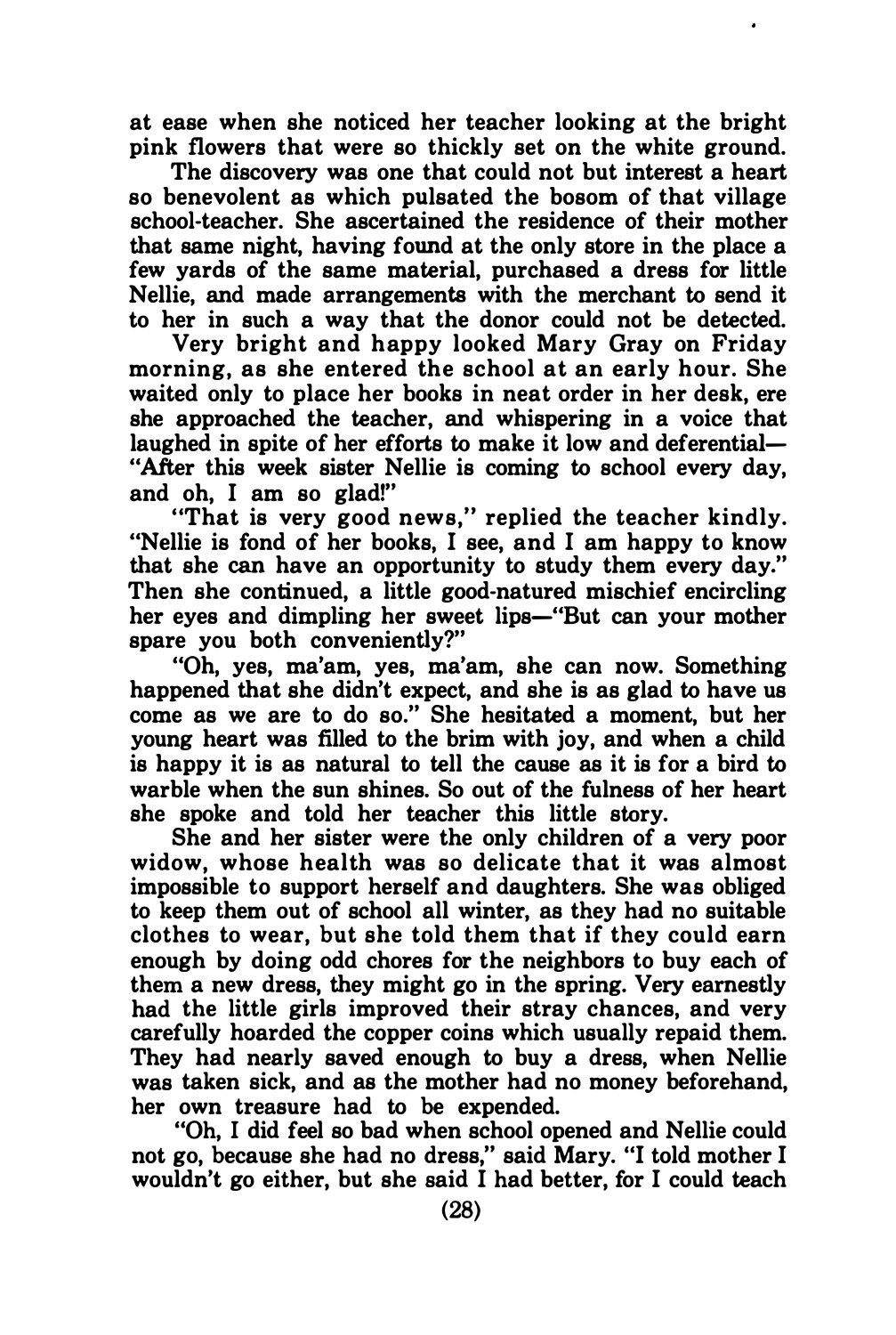sister some, and it would be better than no schooling. I stood it for a fortnight, but Nellie's little face seemed all the time looking at me on the way to school, and I couldn't be happy a bit, so I finally thought of a way by which we could both go, and I told mother I would come one day, and the next I would lend Nellie my dress and she might come, and that's the way we have done this week. But last night, don't you think, someone sent sister a dress just like mine, and now she can come too. Oh, if I only knew who it was, I would get down on my knees and thank them, and so would Nellie. But we don't know, and so we've done all we could for them-we've prayed for them-and oh. Miss  $M$ ----, we are all so glad now. Ain't you, too?"

"Indeed I am," was the emphatic answer. And when on the following Monday, little Nellie, in the new pink dress, entered the schoolroom, her face radiant as a rose in sunshine, approached the teacher's table, exclaimed, in tones as musical as those of a freed fountain, "I am coming to school every day, and oh, I am so glad," the teacher felt as she had never done before, that it is more blessed to give than to receive. No millionaire, when he saw his name in public prints, lauded for his thousand-dollar charities, was never so happy as the poor school-teacher who wore her gloves half a summer longer than she ought, and thereby saved enough to buy that little fatherless girl a calico dress. - Selected

#### November 13, 1983

-------o---

#### THE MINISTRY OF CHRIST

Isa. 61:1 The Spirit of the Lord is upon me; because the Lord hath anointed me to preach good tidings unto the meek; he hath sent me to bind up the brokenhearted, to proclaim liberty to the captives, and the opening of the prison to them that are bound;

2 To proclaim the acceptable year of the Lord, and the day of vengeance of our God; to comfort all that mourn;

3 To appoint unto them that mourn in Zion, to give unto them beauty for ashes, the oil of joy for mourning, the garment of praise for the spirit of heaviness; that they might be called trees of righteousness, the planting of the Lord, that he might be glorified.

4 And they shall build the old wastes, they shall raise up the former desolations, and they shall repair the waste cities,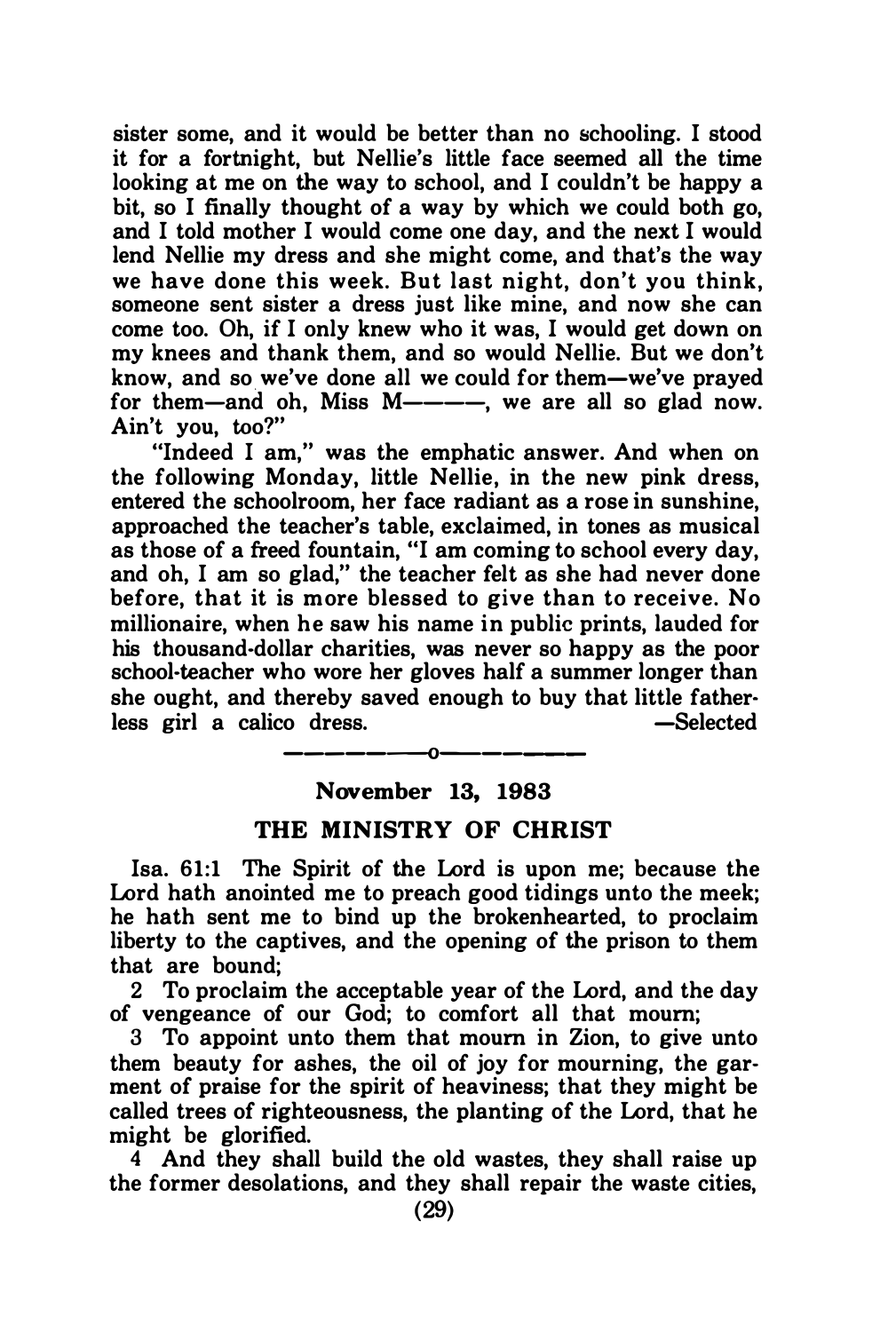the desolations of many generations.

 $\ddot{\phantom{a}}$ 

5 And strangers shall stand and feed your flocks, and the sons of the alien shall be your plowmen and your vinedressers.

6 But ye shall be named the Priests of the Lord: men shall call you the Ministers of our God: ye shall eat the riches of the Gentiles, and in their glory shall ye boast yourselves.

7 For your shame ye shall have double; and for confusion they shall rejoice in their portion: therefore in their land they shall possess the double: everlasting joy shall be unto them.

8 For I the Lord love judgment, I hate robbery for burnt offering; and I will direct their work in truth, and I will make an everlasting covenant with them.

9 And their seed shall be known among the Gentiles, and their offspring among the people: all that see them shall acknowledge them, that they are the seed which the Lord hath blessed.

10 I will greatly rejoice in the Lord, my soul shall be joyful in my God; for he hath clothed me with the garments of salvation, he hath covered me with the robe of righteousness, as a bridegroom decketh himself with ornaments, and as a bride adorneth herself with her jewels.

11 For as the earth bringeth forth her bud, and as the garden causeth the things that are sown in it to spring forth; so the Lord God will cause righteousness and praise to spring forth before all the nations.

Memory Verse: The Spirit of the Lord is upon me, because he hath anointed me to preach the gospel to the poor; he hath sent me to heal the brokenhearted, to preach deliverance to the captives, and recovering of sight to the blind, to set at liberty them that are bruised. Luke 4:18.

Central Thought: The gospel of Jesus Christ is being proclaimed for all the world to hear and experience the liberty and salvation from sin and the devil. The grace of God will restore the soul to its rightful place in the favor of God, and we can all be a part of the bride of Christ.

Word Definitions: Meek: Depressed, lowly, humble, poor. Acceptable year of the Lord: This word "acceptable" means that which is delightful and pleasing to God. It is the time of God accepting souls who come to Him through Christ. Appoint unto them that mourn in Zion: To assign, promise, give, or bestow.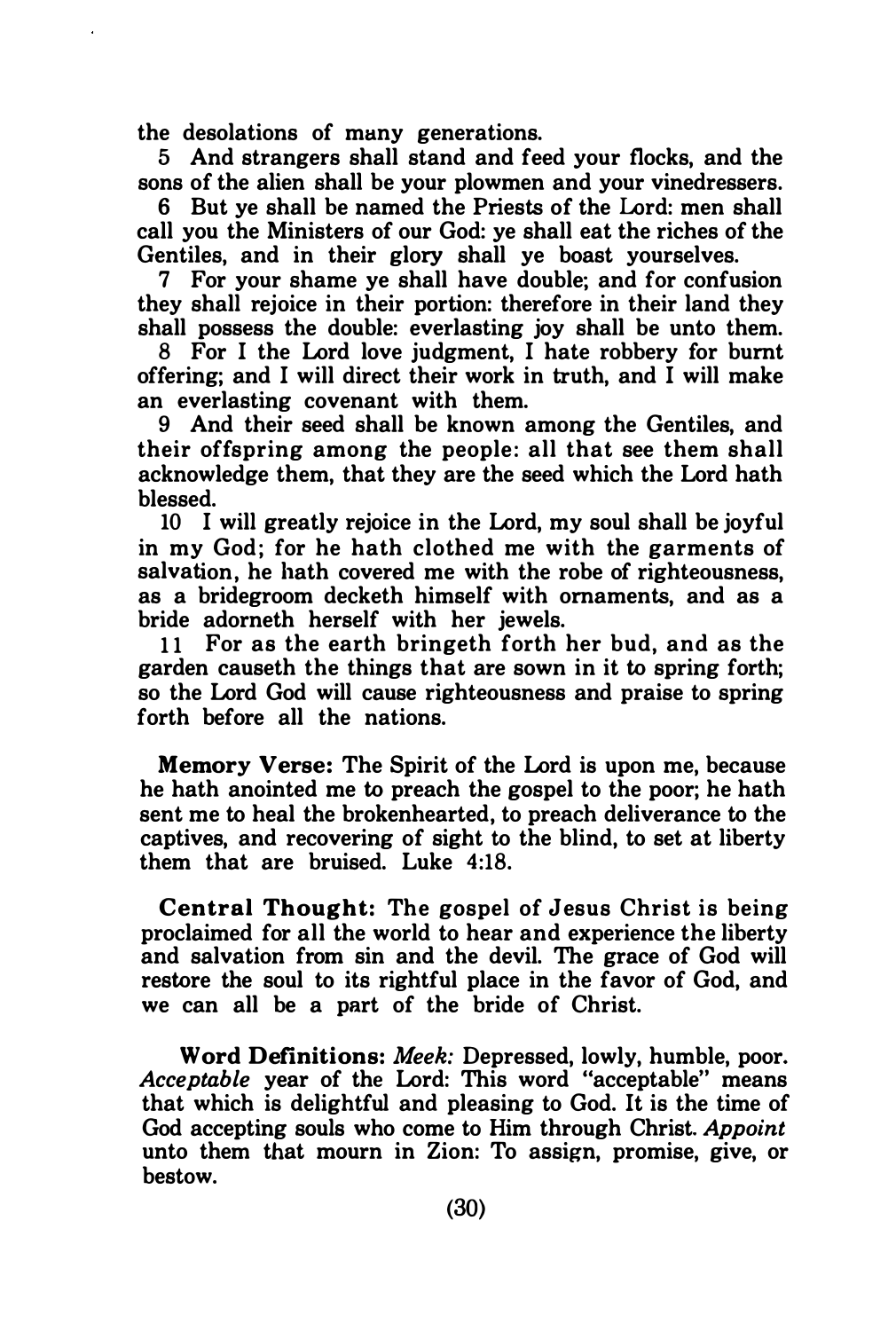#### LESSON BACKGROUND

In the 4th chapter of Luke we find where Christ returns in the power of the Spirit into Galilee after overcoming the temptation of the devil in the wilderness. He came to Nazareth where He had been brought up: "and, as his custom was, he went into the synagogue on the sabbath day, and stood up for to read. And there was delivered unto him the book of the prophet Esaias. And when he had opened the book, he found the place where it was written" in the place where our lesson is found today. He read the first two Scriptures. He then closed the book, handed it back to the minister, and sat down. As all eyes fastened upon Him that day, He spoke these words: "This day is this scripture fulfilled in your ears." Praise the Lord, this Scripture is fulfilled today! To the meek comes good tidings, that is the gospel. To the brokenhearted comes healing and binding up. To the captive is offered liberty. Just as in the ancient day when the year of jubilee came around, all the captives were set free, the gospel brings the year of jubilee to the soul of man. He takes our ashes of corruption and dishonor and gives us the beauty of holiness. We trade our mourning for the oil of joy, and our spirit of heaviness for a garment of praise. Then just take notice of what all else follows this wonderful experience. In verse 10 we find Christ rejoicing as the bridegroom of the souls of men. God causes righteousness and praise to spring forth in the heart of man. -Leslie C. Busbee

#### QUESTIONS:

- 1. What enabled Christ to preach good tidings?
- 2. To whom is the message of salvation directed?
- 3. Because of this, what shall we be called?
- 4. How does the effect of the gospel in the heart build up and repair waste cities?
- 5. Why does Christ rejoice and how did He clothe and adorn Himself?
- 6. What does the grace of Christ cause to break forth in our hearts and lives?
- 7. Name some of the ornaments Christ was decked with .

#### ADULTS' AND YOUNG PEOPLE'S COMMENTS

The proud and self sufficient will not hear nor heed the appeal of the Almighty. But to the broken hearted and the captive prisoner in the prison house of sin, the Lord Jesus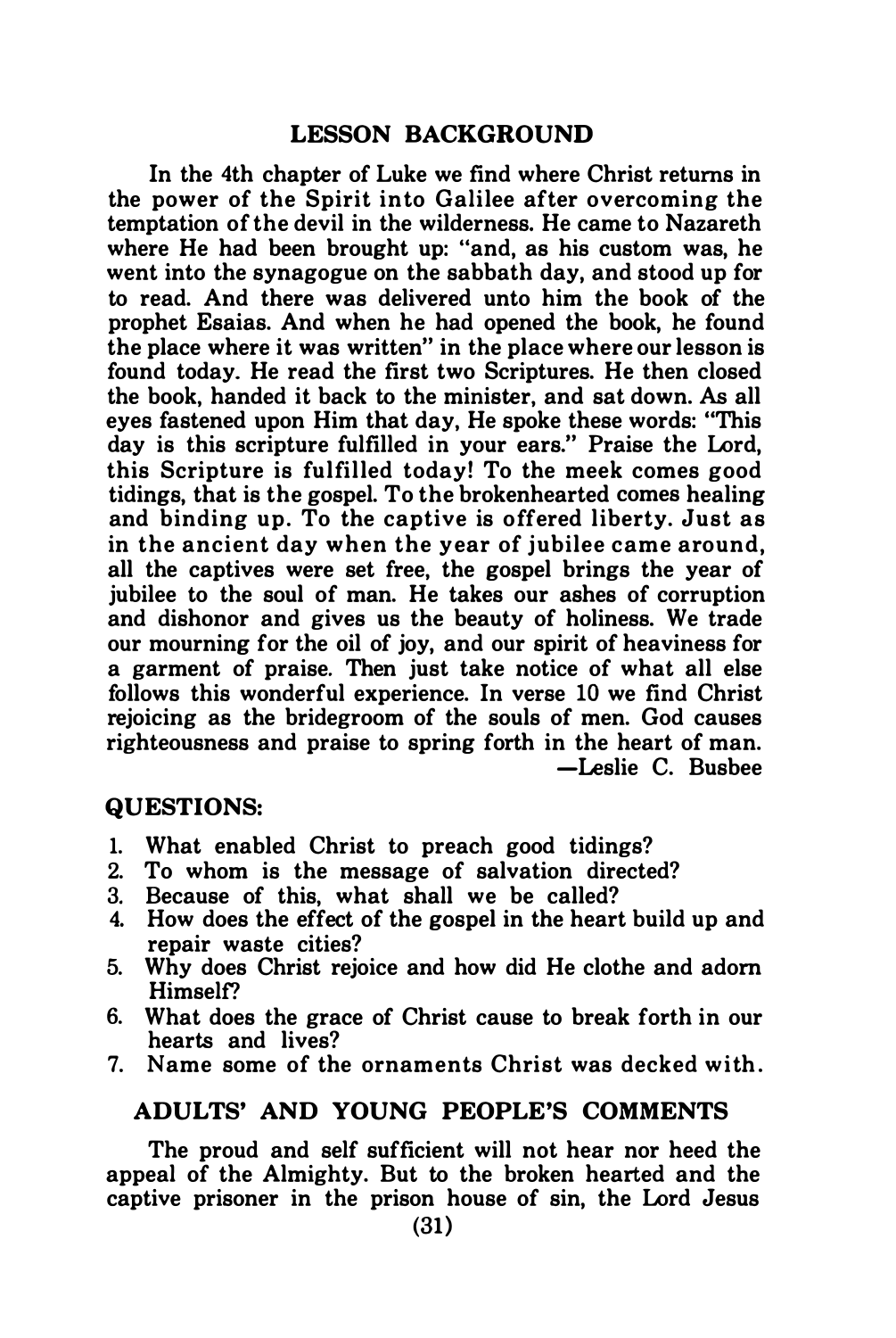comes in melting love. It is a day of vengeance of our God. The grace of God avenges the works of the devil. He destroys what Satan has built up and repairs what Satan has damaged. For the shame we have double joy, and for confusion we find rejoicing in our portion in Christ. Wonderful promises are here for those who will accept Christ and be willing to follow Him all the way! Verses 10 and 11 are really connected to the proclamations in the next chapter, so let us remember them. Christ comes forth to be our Saviour with joy. The Spirit of the Lord rested upon Him. He was joyful in the execution of His mission. He decked Himself with ornaments. But, praise the Lord, it was not with the ornaments of the flesh and the pride of life. It was the ornament of a meek and quiet spirit, which are in the sight of God of great price. He has faith and love. He has holiness and purity. He has wisdom and understanding. Oh, if the vain worldlyminded could but see what the real adornments are! If they could but see how superficial and ridiculous their artificial beauty program is! There is nothing wrong with putting on adornments, just so we put the right kind on. And the Bible shows what they are. Oh, if a person were as diligent to beautify his soul as many are to fix up and adorn the outer man, it would cause a great breaking forth of the righteousness and praise of the Lord. Praise the Lord. He can give us real beauty for ashes.

-Leslie C. Busbee

#### FOOD FOR THOUGHT

Undoubtedly, the message that Isaiah had to deliver in this 61st chapter was much easier to preach than the one in the 60th chapter. A servant of God must be willing to impart whatever the Lord has laid on his heart, but how much more pleasant to deliver a message of hope!

Once, Jeremiah, in agony before the Lord, declared, "As for me, I have not hastened from being a pastor to follow thee: neither have I desired the woeful day; thou knowest: that which came out my lips was right before thee. Be not a terror unto me: thou art my hope in the day of evil." Jer. 17:16, 17. Isaiah had a joyful message to preach. It was a message of freedom.

It is sad to see mankind pursue his natural course without including the divine in his life. People are steeped in "religion" that soothes their conscience but in effect, they are bound in the prison of sin. There are none who are more hopelessly enslaved than those who falsely believe that they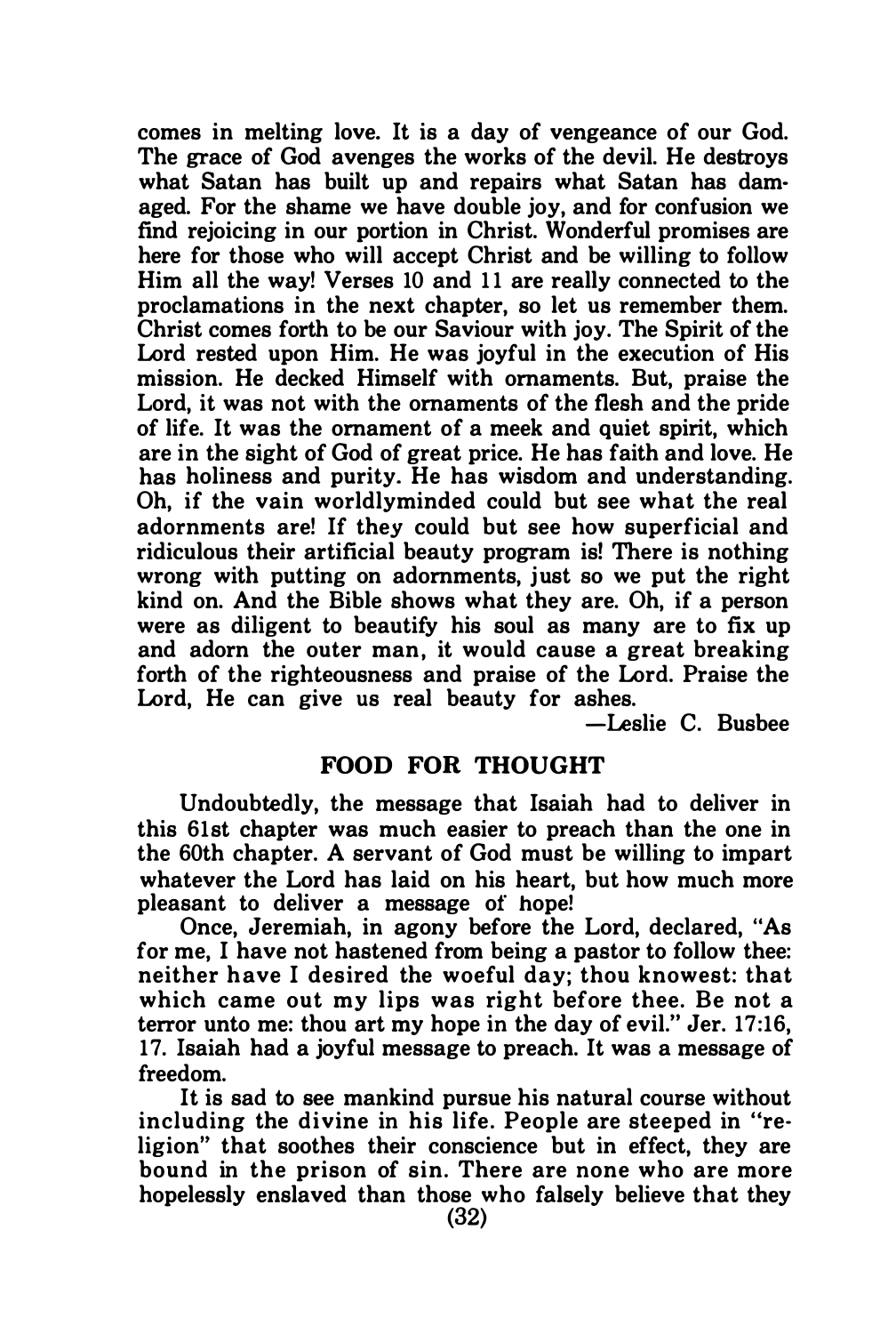are free. Real freedom comes from the mastery of self. Paul summed up the condition of many when he said, "For the good that I would I do not: but the evil which I would not, that I do:' Rom. 7:19. Paul also was able to preach the same message that Isaiah preached. "But God be thanked, that ye were the servants of sin, but ye have obeyed from the heart that form of doctrine which was delivered you. Being then made free from sin, ye became the servants of righteousness." Rom. 6:17, 18. - Wayne Murphey

#### WHAT IS YOUR CLAIM?

In the early years of my ministry, as I studied the Bible, I saw, as it were, three men standing before the Lord. And as I watched, they spoke.

"Lord," said one, "I have come for a pardon."

"And who are you, friend," replied the Lord.

"Who am I? Why, don't you know, Lord? I'm the best man in my home town. I've been as honest and upright with my neighbours as it is possible for a man to be."

"And your name?"

"My name, Lord, is Mr. Morality."

"Mr. Morality, let me see. Most of these pardons read: 'I came not to call the righteous, but sinners. ' I don't see any made out for Mr. Morality. Are you a sinner, Mr. Morality?"

"A sinner? I should say not! There isn't a person who knows me who can charge me with a single wrong. Why, I'm the most respected citizen in my town!"

"Well now, Mr. Morality, perhaps this pardon will do. It reads: 'There is none righteous, no, not one!' Are you unrighteous, Mr. Morality?"

"I unrighteous, Lord! How could I be when my name is Mr. Morality?"

"Well, Mr. Morality, I'm sorry, very sorry, but I'm afraid then that there isn't a pardon for you."

Another steps forward then and asks for a pardon.

"Who are you, friend?"

"Mr. Religious, Lord."

"And what claim have you to present for a pardon, Mr. Religious?"

"Have I not been the most faithful worker of all in my home church? Was I not a deacon and then an elder? Yes, and more than that, did I not give thousands of dollars to the church? Surely, for all this I deserve a pardon, Lord!"

"But are you a sinner, friend?"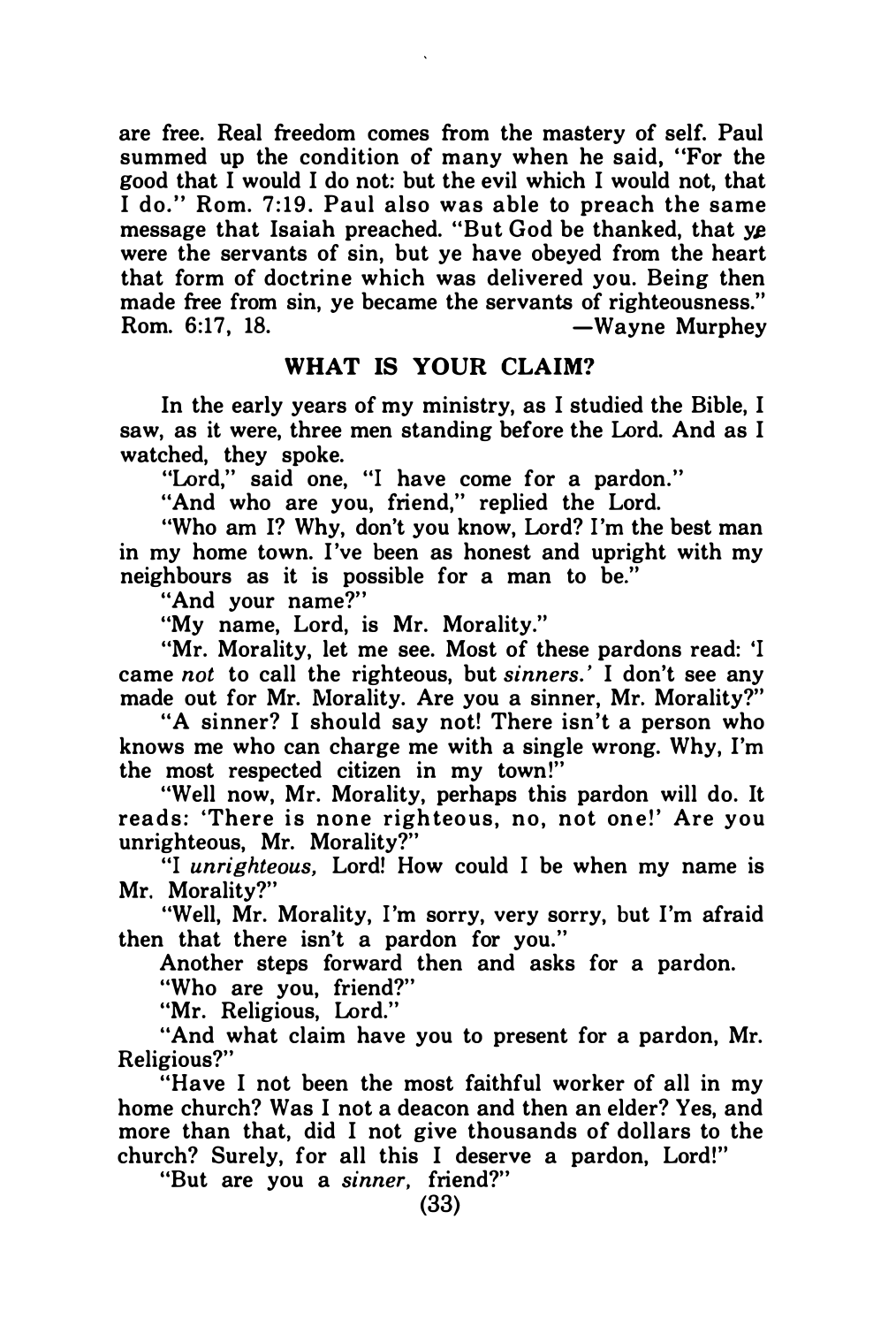"A sinner? Indeed I am not! I have been religious all my life. I never strayed from the fold. In fact, I was brought up in the church."

"Well, Mr. Religious, your claim of being religious I do not for a moment dispute. You are certainly well named. But I am compelled to tell you that all these pardons are made out to sinners. I have none for you."

"None for me, Lord, me! the most faithful churchman in the community! None for me! Don't I deserve one? Why, I have always been a Christian."

"Perhaps so, friend, perhaps so; but I cannot recognize such claims as you present. My pardons are not for you. They are for sinners. "

There comes another. He bows low as he approaches, and humbly requests a pardon.

"And who are you, friend?"

"Who am I? Oh, I'm nobody at all, Lord. I'm just a poor. sinful man."

"Well, upon what ground do you expect to get a pardon, then?"

"Only on the ground of the finished work of the Lord Jesus Christ. I have never done anything to merit or deserve it. I'm just a poor, guilty sinner, Lord. Is there a pardon for a sinner like me?"

"Indeed there is, friend, and an abundant one, too. Here, take this one. It reads, 'Christ Jesus came into the world to save sinners." I have plenty for sinners like yourself. But, oh, it is so hard to find *sinners!* You are pardoned."

-Selected

NOTICE: If your subscription expires with this quarter, it is time to send in your subscription renewal. It is necessary that your subscription orders be in this office by Dec. 1, 1983. For your convenience, there is an order blank located at the end of this book.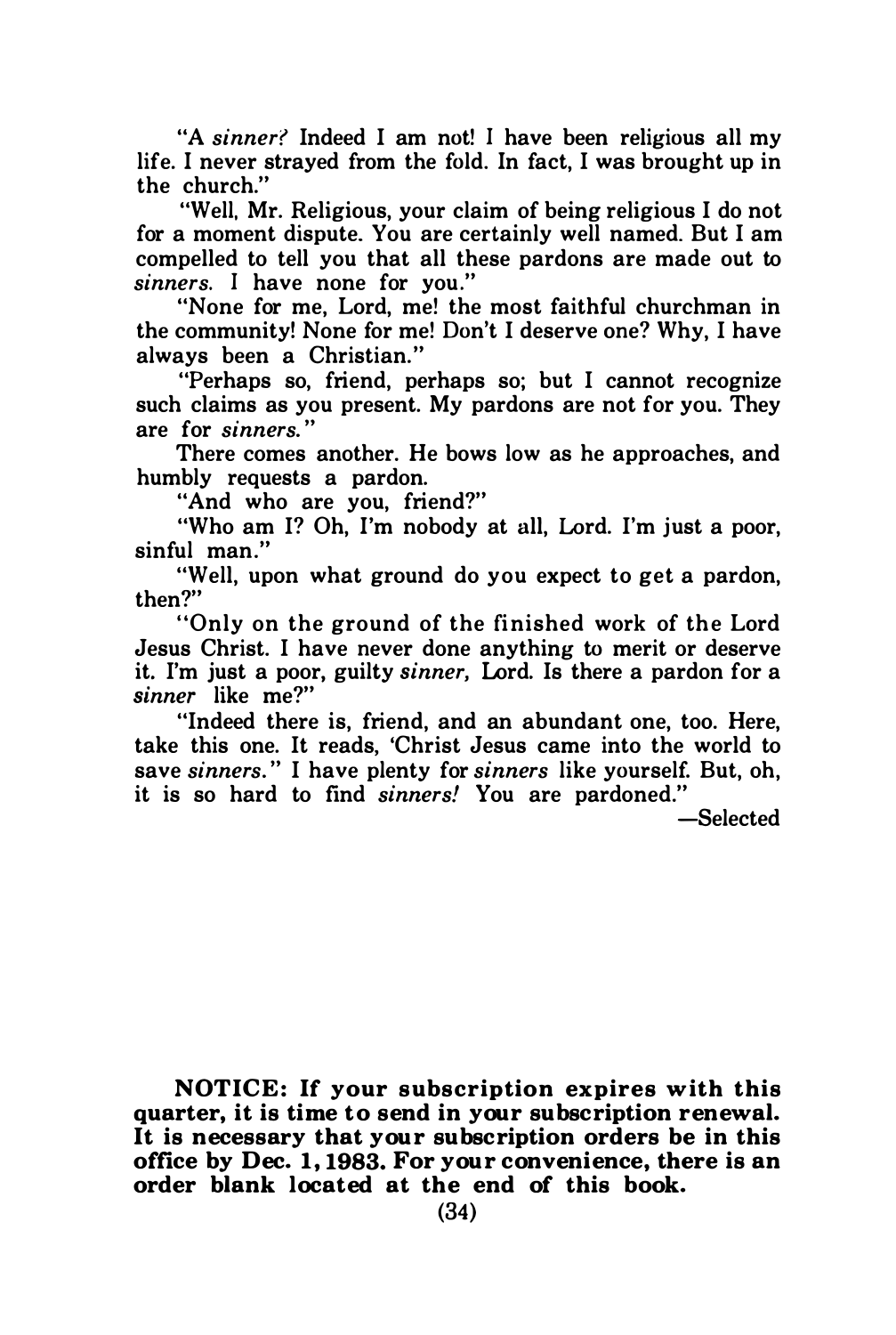#### WATCHMEN ON THE WALLS OF ZION

Isa. 62:1 For Zion's sake will I not hold my peace, and for Jerusalem's sake I will not rest, until the righteousness thereof go forth as brightness, and the salvation thereof as a lamp that burneth.

2 And the Gentiles shall see thy righteousness, and all kings thy glory: and thou shalt be called by a new name, which the mouth of the Lord shall name.

3 Thou shalt also be a crown of glory in the hand of the Lord, and a royal diadem in the hand of thy God.

4 Thou shalt no more be termed Forsaken; neither shall thy land any more be termed Desolate: but thou shalt be called Hephzibah, and thy land Beulah: for the Lord delighteth in thee, and thy land shall be married.

5 For as a young man marrieth a virgin, so shall thy sons marry thee: and as the bridegroom rejoiceth over the bride, so shall thy God rejoice over thee.

6 I have set watchmen upon thy walls, 0 Jerusalem, which shall never hold their peace day nor night: ye that make mention of the Lord, keep not silence,

7 And give him no rest, till he establish, and till he make Jerusalem a praise in the earth.

8 The Lord hath sworn by his right hand, and by the arm of his strength, Surely I will no more give thy corn to be meat for thine enemies; and the sons of the stranger shall not drink thy wine, for the which thou hast laboured:

9 But they that have gathered it shall eat it, and praise the Lord; and they that have brought it together shall drink it in the courts of my holiness.

10 Go through, go through the gates; prepare ye the way of the people; cast up, cast up the highway; gather out the stones; lift up a standard for the people.

11 Behold, the Lord hath proclaimed unto the end of the world, Say ye to the daughter of Zion, Behold, thy salvation cometh; behold, his reward is with him, and his work before him.

12 And they shall call them, The holy people, The redeemed of the Lord: and thou shalt be called, Sought out, A city not forsaken.

Memory Verse: Obey them that have the rule over you, and submit yourselves: for they watch for your souls; as they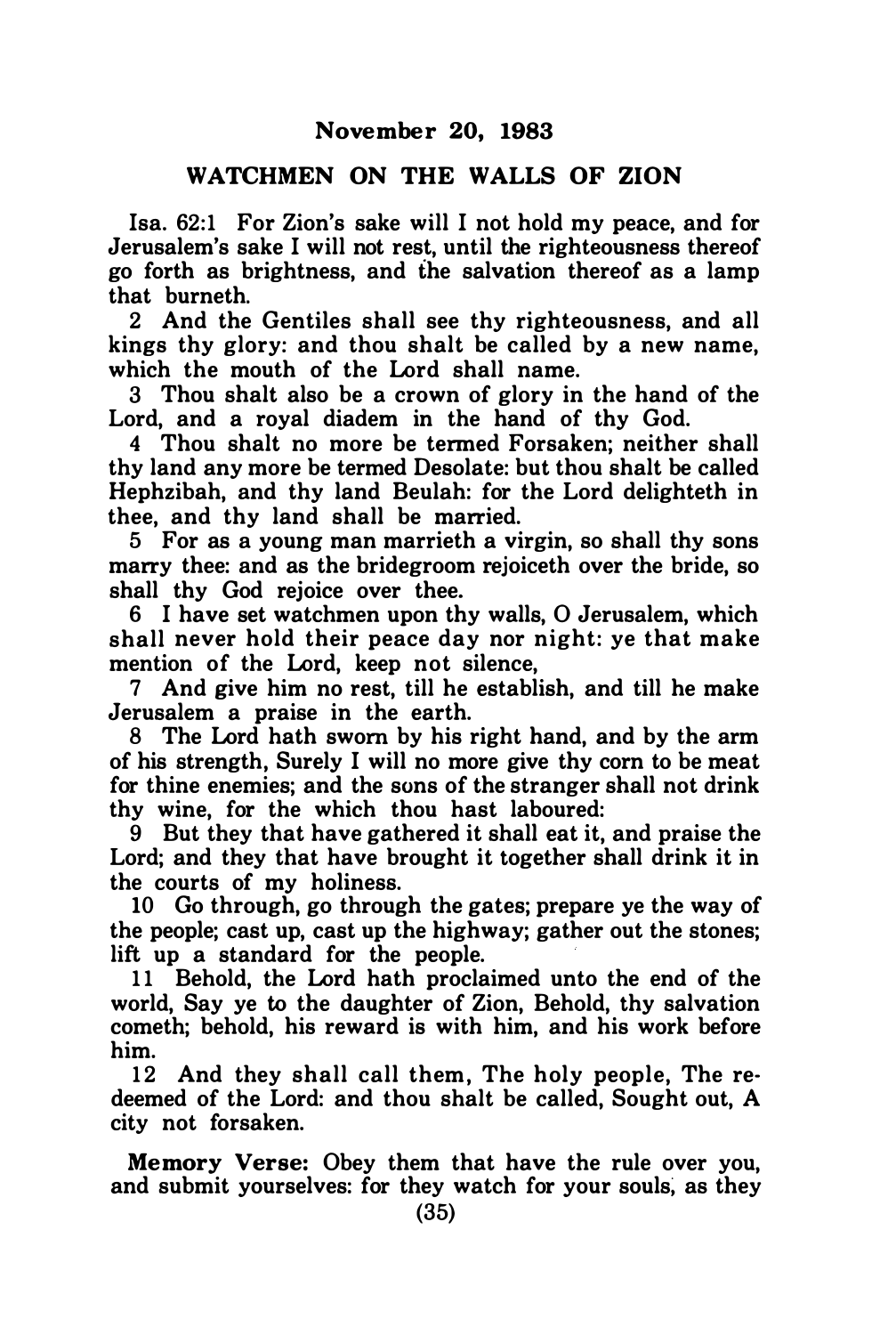that must give account, that they may do it with joy, and not with grief: for that is unprofitable for you. Heb. 13:17.

Central Thought: Jesus Christ guards and keeps His Church with the greatest of care. He intercedes for her with God, and works with her through the guidance and anointing of the Holy Spirit. His called and chosen ministers share in this burden and responsibility just as watchmen on the walls of a city stand guard as leaders in the cause of Christ.

Word Definitions: Hephzibah: A Hebrew word meaning "My delight is in her." Beulah: Married (to Christ).

#### LESSON BACKGROUND

It is to be noted that this chapter links directly with the preceding chapter. Christ and His ministers, in their administration of the work of salvation and His cause in the earth, make up the greatest corporation and business there is. Christ loved the Church and gave Himself for it. He ascended on high, led captivity captive, and gave gifts unto men. He gave some apostles, and some prophets, and some evangelists, and some pastors and teachers. He gave these for the perfecting of the saints for the work of His service, and for the edifying of His spiritual body, the Church. He wants all to attain to the unity of the faith and of the knowledge of Himself, and of the measure of the stature of His truth and holiness. Christ will not hold His peace. The ministers will not hold their peace. That is why the true ministers preach as they do. They share in the same burden with Christ who desires to see Jerusalem (or the Church) a praise in the earth. In the olden time, when cities were surrounded by walls, there were watchmen employed day and night for the safety of the city. In our time we no longer have walls, but we have policemen and law enforcement officers on duty around the clock for the safety of our communities. The Church has that, too. Christ is keeping the watch, and so are those who are called His ministers. Oh, that men would awaken to the seriousness of this. Be thankful for those who watch for your souls, who seek to get messages from heaven for food to your souls. They are watchmen on the walls. God wants His Church to be a shining light in the world, and He wants us to prepare the way and lift up a standard for the people. - -Leslie C. Busbee

#### QUESTIONS:

- I. Why do Christ and His ministers not hold their peace?
- 2. What kind of relationship does God desire to have with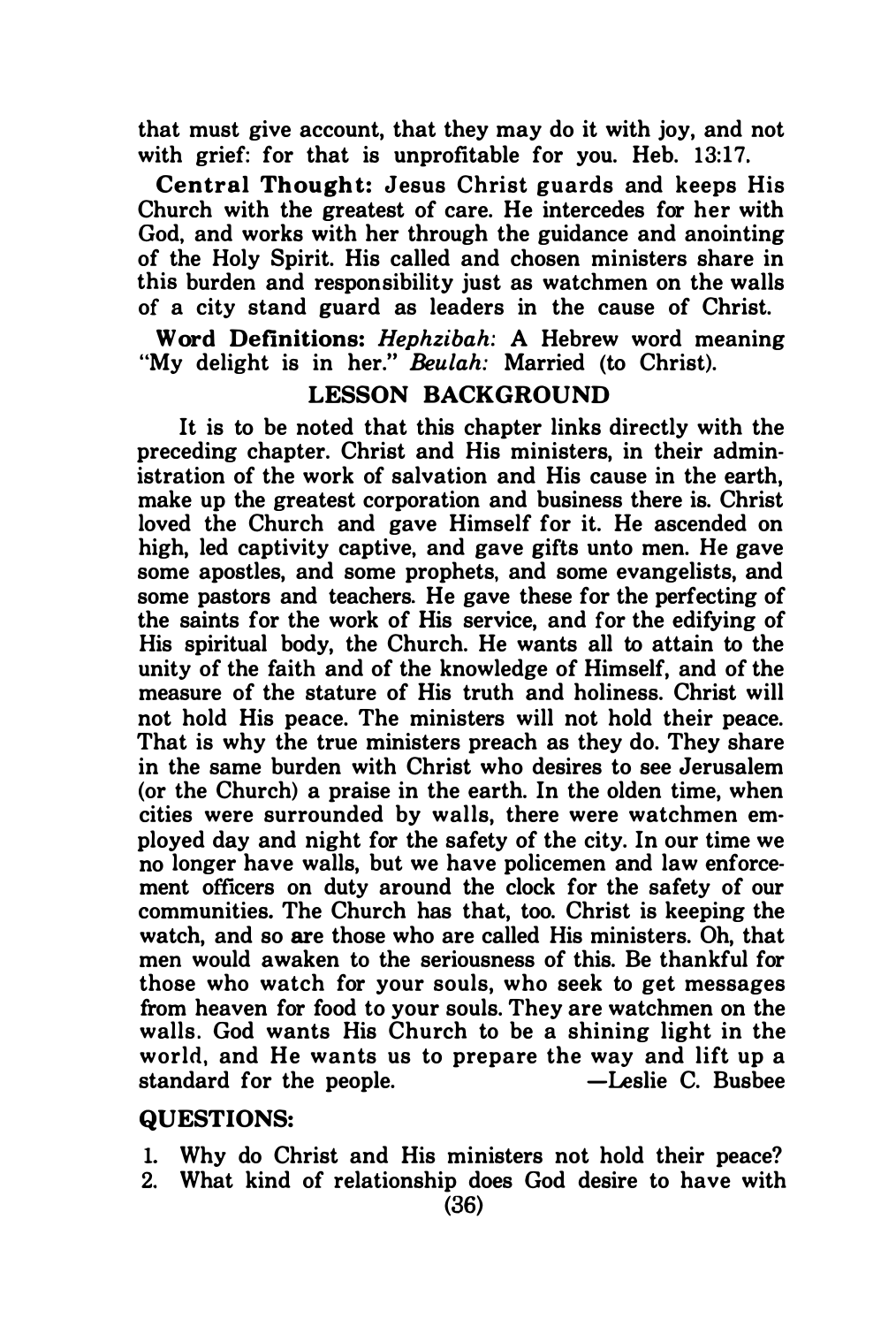#### His Church?

- 3. What kind of feeling do the children of Zion have for her?
- 4. What does God want to make Jerusalem in the earth?<br>5. What kind of stones do we need to get out of the way?
- What kind of stones do we need to get out of the way?
- 6. How do we lift up a standard for the people?
- 7. What will we be called?

#### ADULTS' AND YOUNG PEOPLE'S COMMENTS

God wants His Church to be a praise in the earth. The Holy Spirit is constantly communicating with the people of God in their private devotions and personal experiences concerning Christ and His perfect holiness. He anoints called and qualified men and women to be messengers and witnesses, bearing His gospel and sacred laws to people. We should have a love for the cause of the Lord and the spread of His gospel. We should live pure, holy, clean, upright, faithful, and trustworthy lives, adorning the doctrine of God in all things. He wants us to go through the gates. He wants others to enter in through the gates into the city. We enter the gates of the city of God when we keep His commandments and exemplify in our lives His holy statutes. He wants us to prepare the way of the people. He wants us to gather out the stones. I well remember a time when I was with Brother James Huskey on a trip to Mexico. We were approaching Rancho Martinez. We could see it just a short distance away. But our way became barred with great big rocks and the road became impassible. So we got out and began to remove the stones. A working man nearby came and helped us. When we finally got to the street of the village, our way was barred again by a line of large rocks. When the men who met us began to take out the stones and had them put aside, that made us know that we were welcome. There are stones that stand in people's way. God wants everything that will discourage people from serving Him to be removed from our lives. He wants us to lift up a standard of truth and righteousness for others to see. It will not be nearly as hard to get people measured up to the truth if it is set in good array by those who already profess.

-Leslie C. Busbee

#### FOOD FOR THOUGHT

When we refer to watchmen, there are two subjects that need to be dealt with: the watchmen and those over whom he is keeping watch. God has established offices in the Church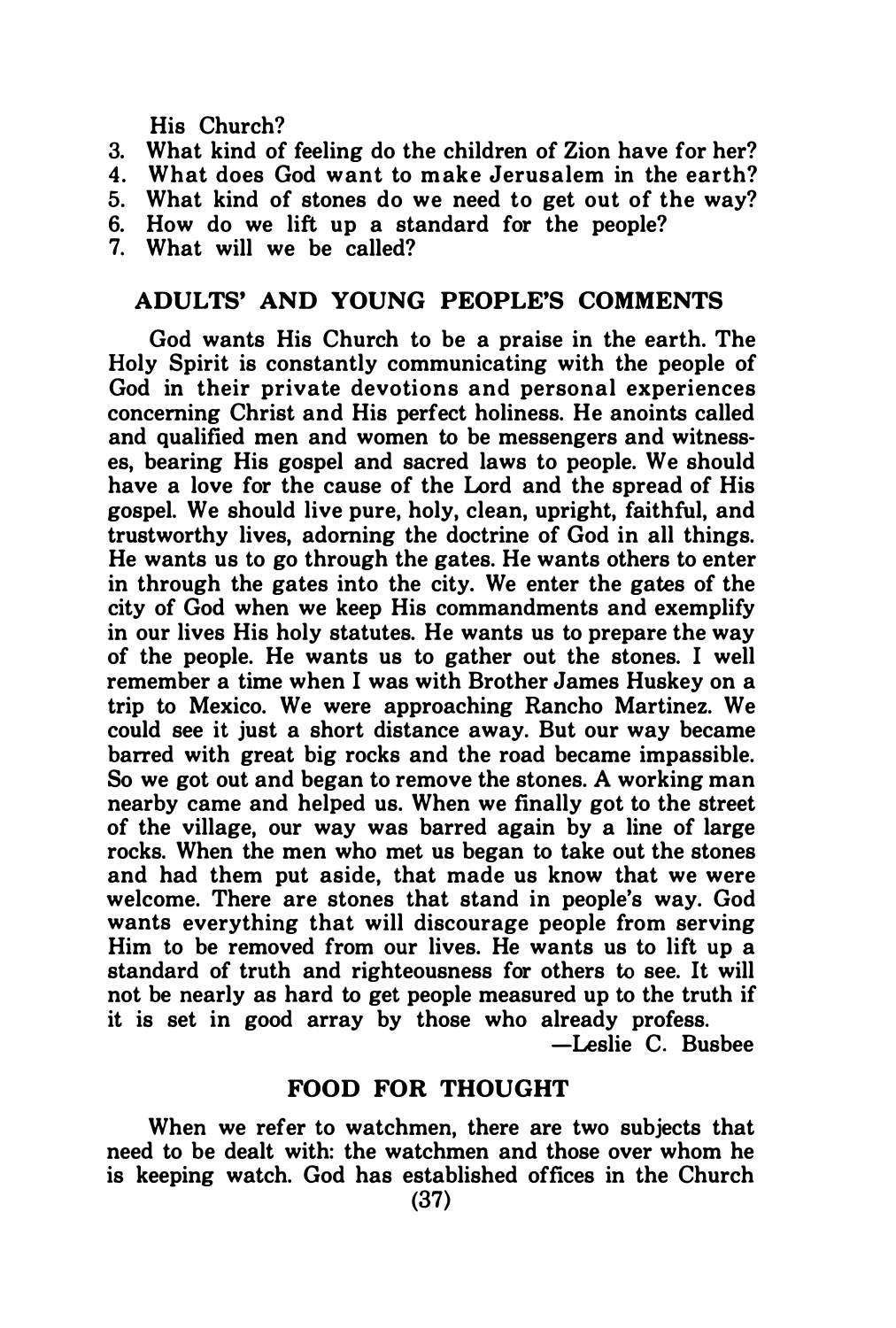for the good of all concerned. It is not a simple task to be a watchman, for not only must you be alert for danger, but you must remain alert yourself though the hour and everything about you declare that it is time to sleep.

A watchman must employ wisdom in carrying out his duty. In exhorting the elders, Peter instructed, "Feed the flock of God which is among you, taking the oversight thereof, not by constraint, but willingly; not for filthy lucre, but of a ready mind: neither as being lords over God's heritage, but being ensamples to the flock." The watchman is not for the purpose of wielding the strong arm of the law, but to expound the perfect plan of salvation. This is why it is so important that what is given out is of God and not of man. Sometimes it requires as much wisdom and reflection to know what is not to be put into a sermon, as what is.

Those who benefit from the watchman's care should render due respect unto him. I read a quote once that proclaimed, "The trouble with being a leader today is that you can't be sure whether the people are following you or chasing you.'' A true child of God is one with whom you can reason and be assured of receiving an audience with. This is one characteristic that sets the Church of God apart from other organizations. The settlement of the Murphey

### -------0------- November 27, 1983

#### CHRIST TREADING THE WINEPRESS

Isa. 63:1 Who is this that cometh from Edom, with dyed garments from Bozrah? this that is glorious in his apparel, travelling in the greatness of his strength? I that speak in righteousness, mighty to save.

2 Wherefore art thou red in thine apparel, and thy garments like him that treadeth in the winefat?

3 I have trodden the winepress alone; and of the people there was none with me: for I will tread them in mine anger, and trample them in my fury; and their blood shall be sprinkled upon my garments, and I will stain all my raiment.

4 For the day of vengeance is in mine heart, and the year of my redeemed is come.

5 And I looked, and there was none to help; and I wondered that there was none to uphold: therefore mine own arm brought salvation unto me; and my fury, it upheld me.

7 I will mention the lovingkindnesses of the Lord, and the praises of the Lord, according to all that the Lord hath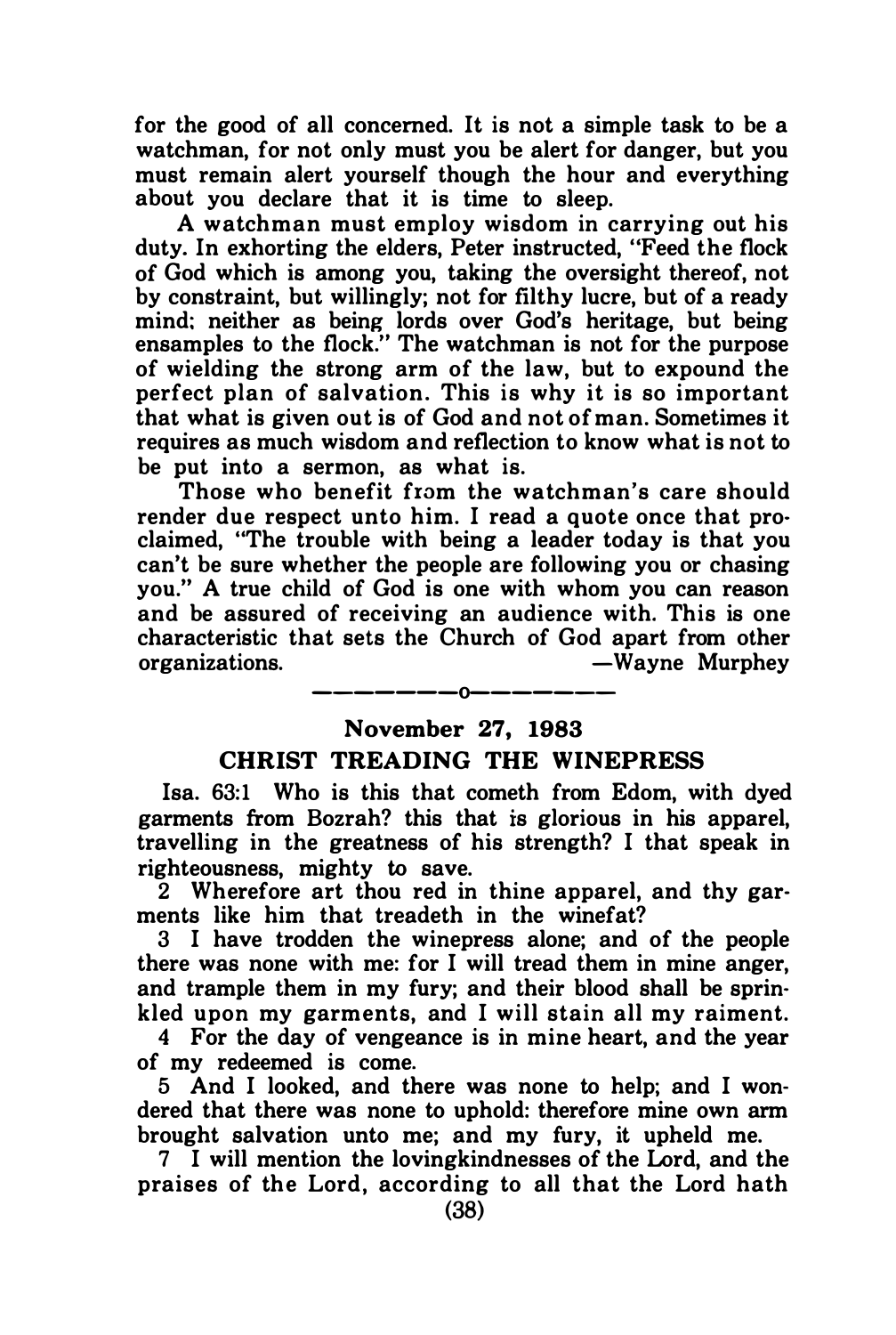bestowed on us, and the great goodness toward the house of Israel, which he hath bestowed on them according to his mercies, and according to the multitude of his lovingkindnesses.

10 But they rebelled, and vexed his holy Spirit: therefore he was turned to be their enemy, and he fought against them.

15 Look down from heaven, and behold from the habitation of thy holiness and of thy glory: where is thy zeal and thy strength, the sounding of thy bowels and of thy mercies toward me? are they restrained?

16 Doubtless thou art our father, though Abraham be ignorant of us, and Israel acknowledge us not: thou, 0 Lord, art our father, our redeemer; thy name is from everlasting.

17 0 Lord, why hast thou made us to err from thy ways, and hardened our heart from thy fear? Return for thy servants' sake, the tribes of thine inheritance.

18 The people of thy holiness have possessed it but a little while: our adversaries have trodden down thy sanctuary.

19 We are thine: thou never barest rule over them; they were not called by thy name.

Memory Verse: For Christ also hath once suffered for sins, the just for the unjust, that he might bring us to God, being put to death in the flesh, but quickened by the Spirit. 1 Pet. 3:18.

Central Thought: Jesus Christ bore the wrath of God and took our punishment for sin. He bore the reproaches of all people in His body on the cross that He might bring down pride and rebellion. Although we like sheep had gone astray, the Lord laid on Him the iniquity of us all.

Word Definitions: Bozrah: A place in the land of Edom referring to where grapes are gathered. Edom: The name given to Esau because of his reddish hair, the same word as Adam which was given to Adam because of him being formed from the red earth. The red color is being applied to the blood of grapes which refers to the blood of Christ.

#### LESSON BACKGROUND

We are now being directed by the prophet to a change of spiritual vision. We have the scene of a Mighty One coming from the winepresses of Bozrah in Edom. His raiment is stained with the blood of grapes. Who is this One? The answer: "I that speak in righteousness, mighty to save." It is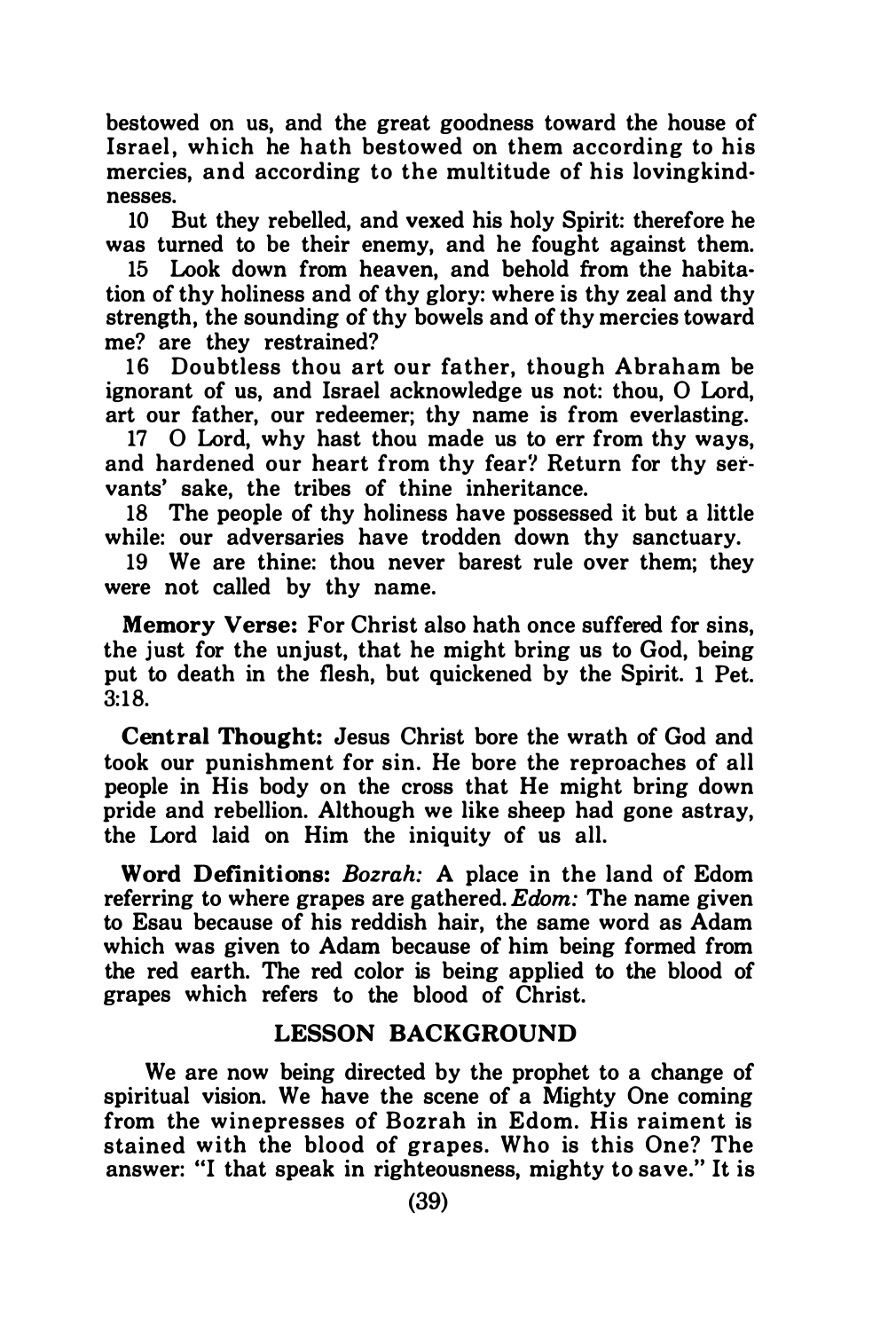not difficult to readily recognize who this is that is speaking. It is Jesus Christ, the Redeemer. And why are His garments red and stained with blood? And the answer: "I have trodden the winepress alone; and of the people there was none with me." Their blood, the blood of the people that He is wanting to save is upon His raiment. Verse 5 is similar to the expression in 59:16. There was no intercessor, none to help, therefore His own arm brought salvation, and His righteousness and His fury upheld Him. This is all spiritual language. How could Christ save and yet at the same time trample the people and tread them down in His fury? Why did He bring down their strength to the earth? This is truly what has to take place in the soul before one can really experience the saving grace of God. The pride of man and the rebellion of his own way must be brought down. This was accomplished when Christ was crucified in weakness. As He bore their sin, He was also treading them down in His anger. He was treading the winepress of the wrath of God. The rest of the chapter speaks about the sin and rebellion of Israel despite the lovingkind· nesses of God toward them. How they vexed and provoked His Holy Spirit! But He remembered the days of old, namely, Moses, Abraham, and Jacob. In His anger, Israel was punished and brought to desolation. But it was all to bring out His goodness and mercy in Christ.

#### QUESTIONS:

- 1. What is Christ mighty to do?<br>2. Whose blood was sprinkled up
- Whose blood was sprinkled upon His raiment?
- 3. Why would the wrath of God be likened unto a winepress?
- 4. What must happen to the grapes to procure the rich wine?
- 5. Why does our rebellion have to be trampled under the feet of Christ? How did He do this?
- 6. What kept God from utterly destroying Israel? Who did He remember?
- 7. What is the lamentation of the prophet in the last few verses of our lesson?

#### ADULTS' AND YOUNG PEOPLE'S COMMENTS

There are two main ingredients in our lesson today that are very relative to each other. The first scene is that of Christ treading the winepress of the wrath of God and being stained in His raiment with the blood of the people. The last scene shows the rebellion of Israel, and the sad consequences of their rebellion. As history shows, the ten tribes of Israel were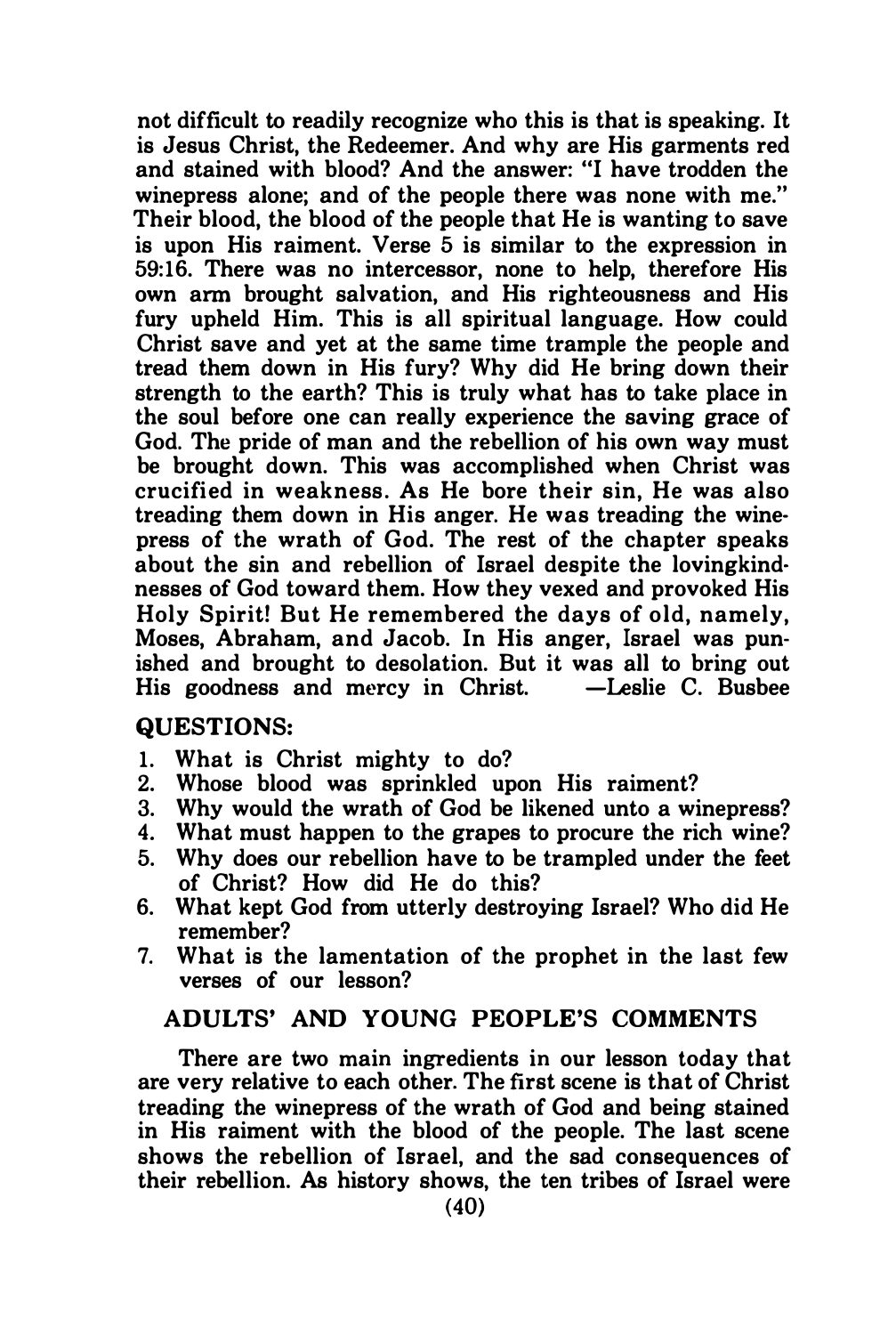carried away captive and were lost. The tribe of Judah remained for a time, and finally, because of their sin, were carried away to Babylon. It was this rebellion and sin against God that Jesus was bearing in His body on the cross. That is why He had to die. This rebellion must be crushed. This proud and disobedient nature of man must be melted into submission and devotion. As we read of the sad state of those who were carried away captive from the land of Israel, we see where their hearts were humbled and brought down before God. Psalms 102 and 137 were written during the captivity. It was a sad time. But it was a time when Israel was made to recognize her error. God has ways of working with people. In His severity He is seeking to bring hearts to consciousness of their need. And above all is One who bore their stains of crimson in His body on the tree of Calvary. Oh, how we should love Him and allow His mighty power to break every bone of pride and stubbornness in our nature. - -Leslie C. Busbee

#### FOOD FOR THOUGHT

Once a newspaper printed a picture of a large oak tree with signs nailed to it. The signs were placed one above the other, and their message was obvious. On the top sign were printed the words: "No Trespassing"; on the middle one: "No Hunting"; and on the bottom sign: "No Nothing!" The caption under the newspaper picture declared, "No trespassing ... no hunting, we ll, that's a landowner 's prerogative. But 'no nothing' makes you want to beep your horn, shout out the window-anything to resist a little."

The Apostle Paul was very familiar with the urge behind such a response. Prior lessons have mentioned how that Paul, while in sin, served the flesh. He did not have the power to do the things that he knew he should do.

The Israelites were steeped in laws and ordinances, yet they rebelled against God time and again. The law did not conquer the inner man. This is why it was necessary for Christ, in His death, to tread the winepress. The sins of all the people, their rebellion and disobedience, would fill up the cup of God's wrath.

God's vengeance was not only directed toward the children of Israel, but against the sin principle in general.

"Though freed from the law with its stem demands,

No longer ruled by its harsh commands,

I'm bound by Christ's love and am truly free To live and to act responsibly."  $-Wayne$  Murphey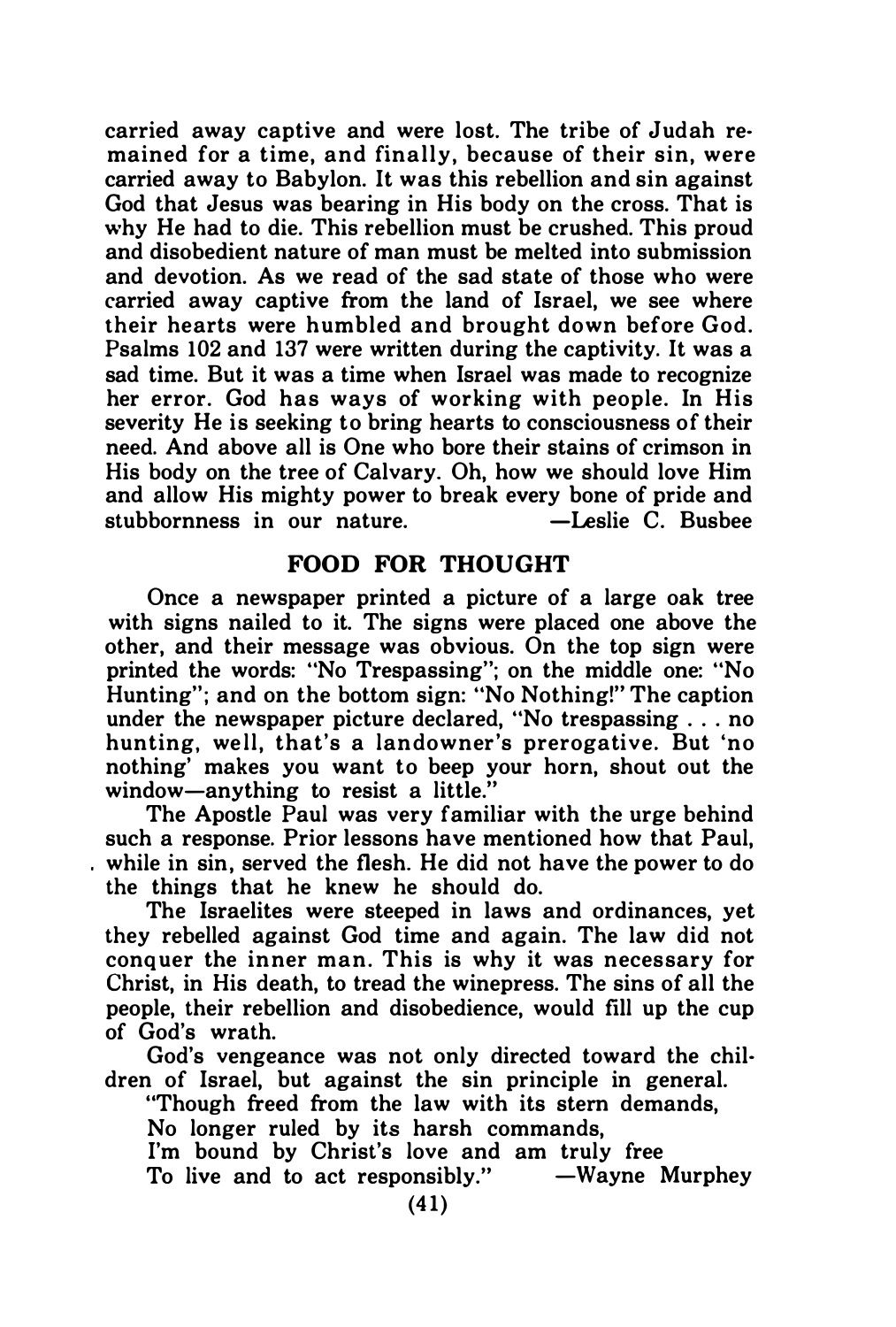#### UNFORGOTTEN WORDS

"Have you examined that bill, James?" "Yes, sir."

"Anything wrong?"

"I find two errors."

"Ah, let me see."

The lad handed his employer a long bill that had been placed on his desk for examination.

"Here is an error in the calculation of ten dollars, which they have made against themselves; and another ten dollars in the footing."

"Also against themselves?"

"Yes, sir."

The merchant smiled in a way that struck the lad as peculiar.

"Twenty dollars against themselves," he remarked in a kind of pleasant surprise. "Trusty clerks they must have!"

"Shall I correct the figures?" asked the lad.

"No, let them correct their own mistakes. We don't examine bills for other people's benefit," replied the merchant. "It will be time to rectify those errors when they find them out. All so much gain as it now stands."

The boy's delicate moral sense was shocked at so unexpected a remark. He was the son of a poor widow, who had given him to understand that to be just was the duty of man.

Mr. Carman, the merchant in whose employment he had been for only a few months, was an old friend of his father, and a person in whom he reposed the highest confidence. In fact, James had always looked upon him as a kind of model man; and when Mr. Carman agreed to take him into his store, he felt that good fortune was in his way.

"Let them correct their own mistakes." These words made a strong impression on the mind of James Lewis. When first spoken by Mr. Carman, and with the meaning then involved, he felt, as we have said, shocked; but as he turned them over again in his thoughts, and connected their utterance with a person who stood so high in his mother's estimation, he began to think that perhaps the thing was fair enough in business. Mr. Carman was hardly the man to do wrong. A few days after James had examined the bill, a clerk from the house by which it had been rendered, called for settlement. The lad, who was present. waited with interest to see whether Mr. Carman would speak of the error. But he made no remark. A check for amount of the bill rendered, was filled out, and a receipt taken.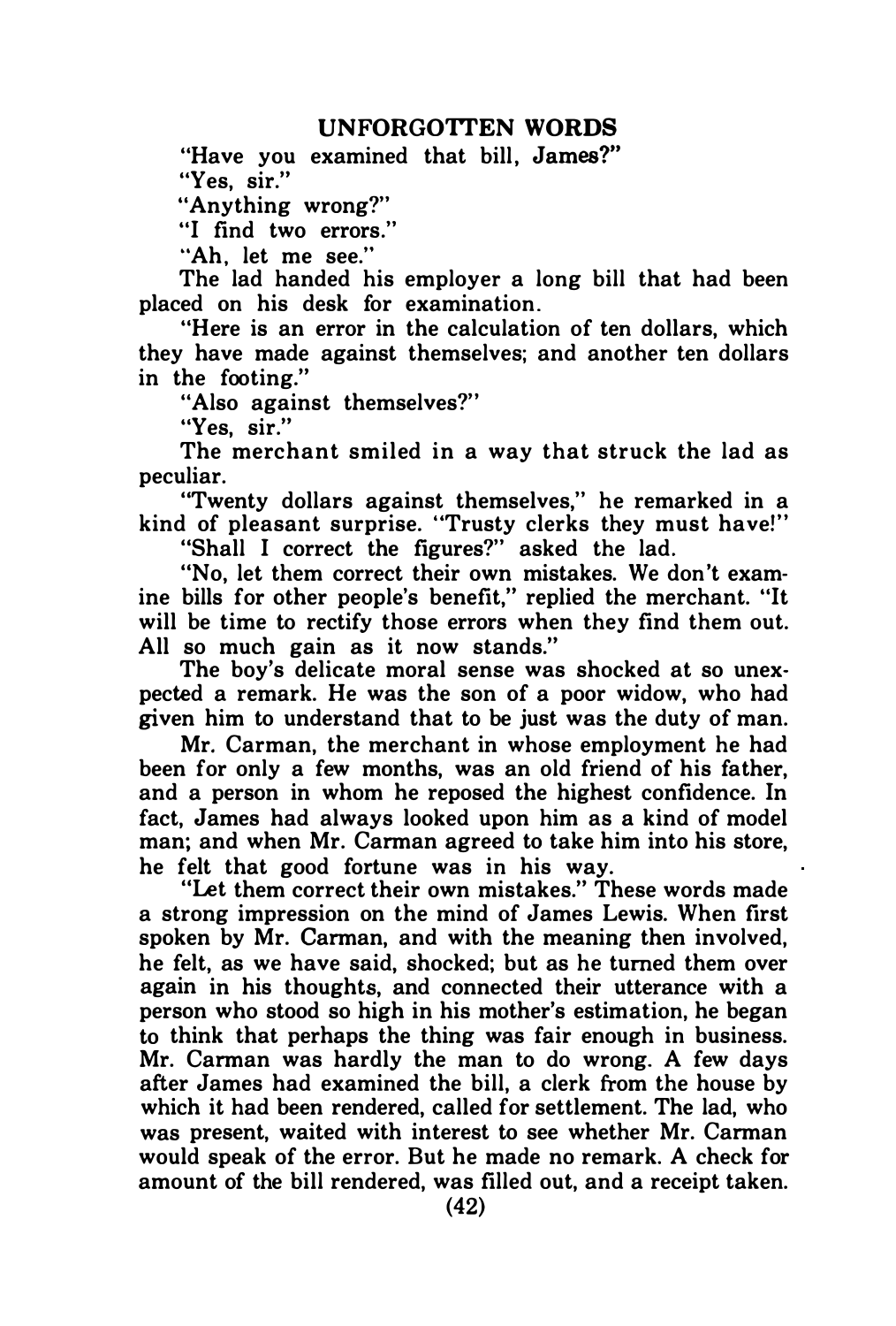"Is that right?" James asked himself this question. His moral sense said no; but the fact that Mr. Carman had so acted, bewildered his mind.

"It may be the way in business"—so he thought to himself-"but it don't look honest. I wouldn't have believed it of him."

Mr. Carman had a kind of way with him that won the boy's heart, and naturally tended to make him judge of whatever he might do in a most favorable manner.

"I wish he had corrected that error," he said to himself a great many times when thinking in a pleased way of Mr. Carman, and his own good fortune in having been received into his employment. "It don't look right, but it may be in the way of business."

One day he went to the bank and drew the money for a check. In counting it over he found that the teller had paid him fifty dollars too much, so he went back to the counter and told him of his mistake. The teller thanked him, and he returned to the store with the consciousness in his mind of having done right.

"The teller overpaid me by fifty dollars," he said to Mr. Carman, as he handed him the money.

"Indeed," replied the latter, a light breaking over his countenance; and he hastily counted the bank bills.

The light faded as the last bill left his fingers.

"There's no mistake, James." A tone of disappointment was in his voice.

"Oh, I gave him back the fifty dollars. Wasn't that right?"

"You simpleton!" exclaimed Mr. Carman. "Don't you know that bank mistakes are never corrected'? If the teller had paid you fifty dollars short he would not have made it right. "

The warm blood mantled the cheek of James under this reproof. It is often the case that more shame is felt for a blunder than a crime. In this instance the lad felt a sort of mortification at having done what Mr. Carman was pleased to call a silly thing, and he made up his mind that if they should ever overpay him a thousand dollars at the bank, he should bring the amount to his employer, and let him do as he pleased with the money.

"Let people look after their own mistakes," said Mr. Carman.

James Lewis pondered these things in his heart. The impression they made was too strong ever to be forgotten. "It may be right," he said, but he did not feel altogether satisfied.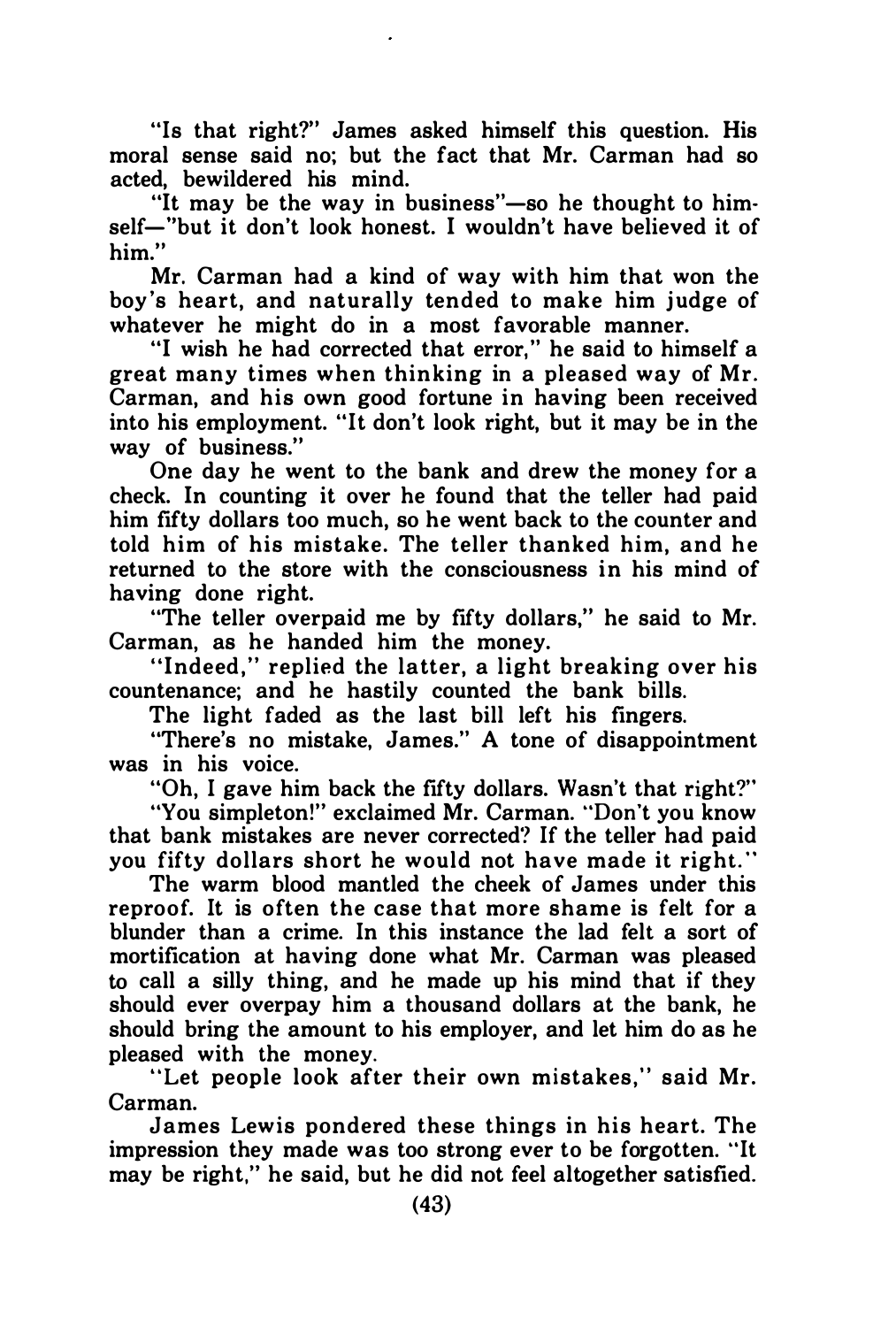A month or two after the occurrence of that bad mistake, as James counted over his weekly wages, just received from Mr. Carman, he discovered that he was paid half a dollar too much.

The first impulse of his mind was to return the half-dollar to his employer, and it was on his lips to say, "You have given me half a dollar too much, sir," when the unforgotten words, "Let people look after their own mistakes," flashing upon his thoughts, made him hesitate. To hold a parley with evil is to be overcome.

"I must think about this," said James, as he put the money in his pocket. "If it is true in one case, it is true in another. Mr. Carman don't correct mistakes that people make in his favor, and he can't complain when the rule works against him."

But the boy was very far from being in a comfortable state. He felt that to keep half a dollar would be a dishonest act. Still he could not make up his mind to return it, at least not then.

James did not return the half-dollar, but spent it to his own gratification. After he had done this it came suddenly into his head that Mr. Carman had only been trying him, and he was filled with anxiety and alarm.

Not long after Mr. Carman repeated the same mistake. James kept the half-dollar with less hesitation.

"Let him correct his own mistakes," said he resolutely; "that's the doctrine he acts on with other people, and he can't complain if he gets paid back in the same coin he puts in circulation. I just wanted half a dollar."

> (to be continued) -------0-------

December 4, 1983

#### THE PROPHET'S PRAYER FOR DIVINE REVELATION

lsa. 64 :1 Oh that thou wouldest rend the heavens, that thou wouldest come down, that the mountains might flow down at thy presence,

2 As when the melting fire bumeth, the fire causeth the waters to boil, to make thy name known to thine adversaries, that the nations may tremble at thy presence!

3 When thou didst terrible things which we looked not for, thou camest down, the mountains flowed down at thy presence.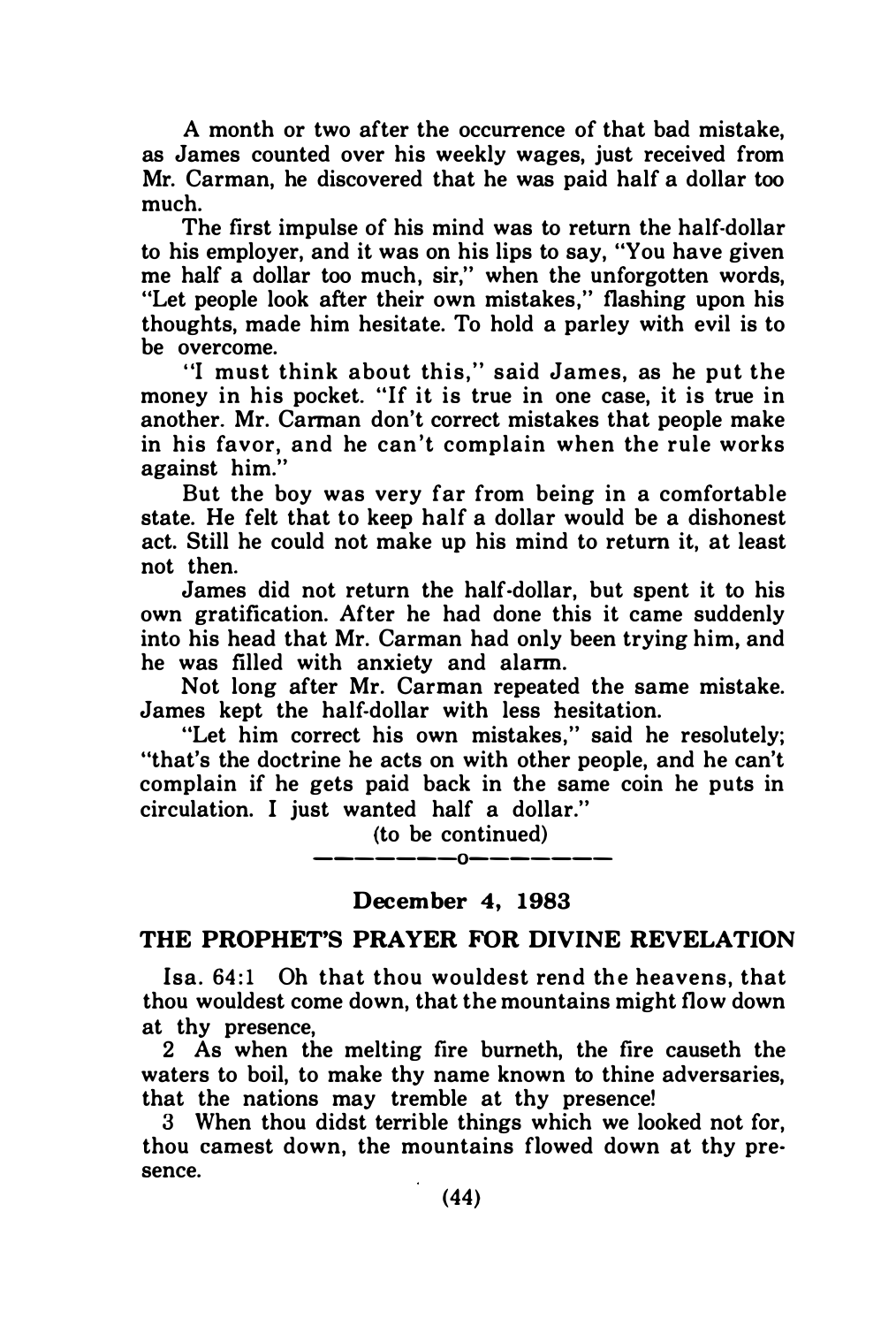4 For since the beginning of the world men have not heard, nor perceived by the ear, neither hath the eye seen, 0 God, beside thee, what he hath prepared for him that waiteth for him.

5 Thou meetest him that rejoiceth and worketh righteousness, those that remember thee in thy ways: behold, thou art wroth; for we have sinned: in those is continuance, and we shall be saved.

6 But we are all as an unclean thing, and all our righteousnesses are as filthy rags; and we all do fade as a leaf; and our iniquities, like the wind, have taken us away.

7 And there is none that calleth upon thy name, that stirreth up himself to take hold of thee: for thou hast hid thy face from us, and hast consumed us, because of our iniquities.

8 But now, 0 Lord, thou art our father; we are the clay, and thou our potter; and we all are the work of thy hand.

9 Be not wroth very sore, 0 Lord, neither remember iniquity for ever: behold, see, we beseech thee, we are all thy people.

10 Thy holy cities are a wilderness, Zion is a wilderness, Jerusalem a desolation.

11 Our holy and our beautiful house, where our fathers praised thee, is burned up with fire: and all our pleasant things are laid waste.

12 Wilt thou refrain thyself for these things, 0 Lord? wilt thou hold thy peace, and afflict us very sore?

Memory Verse: But we are all as an unclean thing, and all our righteousnesses are as filthy rags; and we all do fade as a leaf; and our iniquities, like the wind, have taken us away. Isa. 64:6.

Central Thought: The prophet, in the midst of his lamentation for the sad state of affairs with Israel, is praying for God to show His power and manifest Himself before the nations.

#### LESSON BACKGROUND

This chapter is connected directly with the preceding one. It is a lamentation for the sad condition of the nation of Israel, a recognition of the national sins of the people, and a plea for mercy and intervention. I am especially impressed with the first four verses. The prophet is no doubt thinking of the time at Sinai when God came down in mighty power, when the mountain quaked and great fear was stirred in the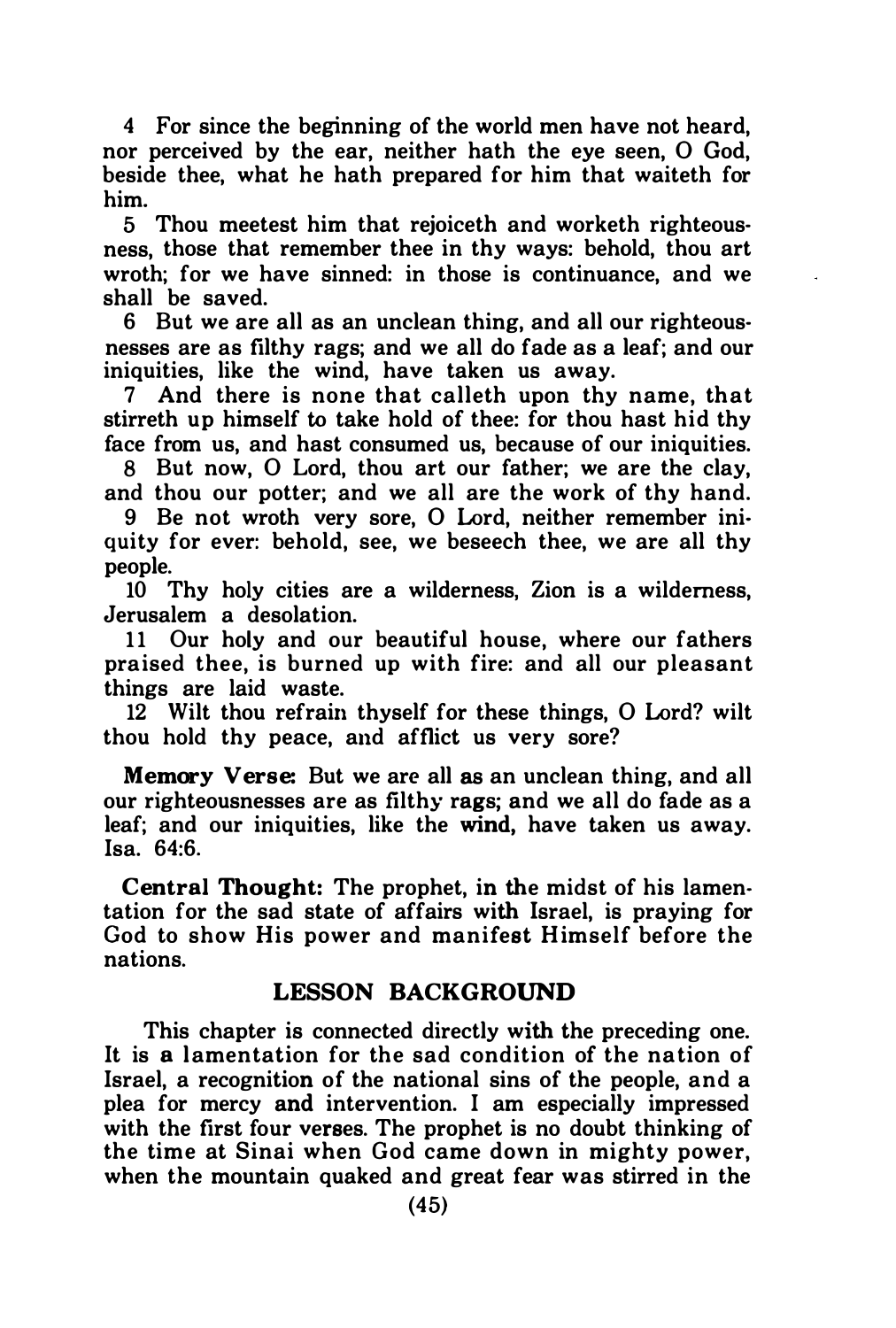hearts of the people. He is yearning for a manifestation of the power of God so that the souls of men might be moved to fear. Is this not our prayer sometimes, too? There have been some people who have ventured far enough to say, "Well, if there is a God, why does He not show Himself?" But let us notice verse 4. Let us also know that Paul quotes this verse in 1 Corinthians 2:9. He was speaking there about the hidden wisdom, and how that the princes of this world did not know this wisdom, or they would not have crucified the Lord of glory. "But as it is written, Eye hath not seen, nor ear heard, neither have entered into the heart of man, the things which God hath prepared for them who love him." Here we see the darkness and blindness of mankind described. It is a very important thought. For this reason this Scripture in our lesson is standing out as a stark witness of the main problem that God has with mankind. It is the rebellion of his heart, causing<br>blindness and spiritual darkness. - Leslie C. Busbee blindness and spiritual darkness.

#### QUESTIONS:

 $\cdot$ 

- 1. What causes God to withdraw Himself and hide from man's view?
- 2. What are all of our unrighteousnesses?
- 3. What takes us away, like the wind?
- 4. Is there any hope for the despairing blindness and hardness of men's hearts?
- 5. How did the destruction of Jerusalem and the beautiful temple prove to be of spiritual benefit?
- 6. Can you describe or identify the state of mind and heart that caused the prophet to utter the words in verse 12?

#### ADULTS' AND YOUNG PEOPLE'S COMMENTS

Our lesson today presents a sad picture indeed. The blindness of the heart of man, the pitiful state of wickedness and iniquity that binds him, and the seemingly shut up mercies and compassions of God all add up to one sad state. But there are rays of hope shining in this chapter. Can you see them? I see one ray shining in verse 4. It shines in the words: "beside thee." Although man is blinded, God can still see. Paul solves this problem by a strong declaration as he quotes this verse in 1 Cor. 2:10. "But God hath revealed them unto us by his Spirit; for the Spirit searcheth all things, yea, the deep things of God." Here is another ray of hope: "Thou meetest him that rejoiceth and worketh righteousness, those that remember thy ways." Then again in verse 8: "But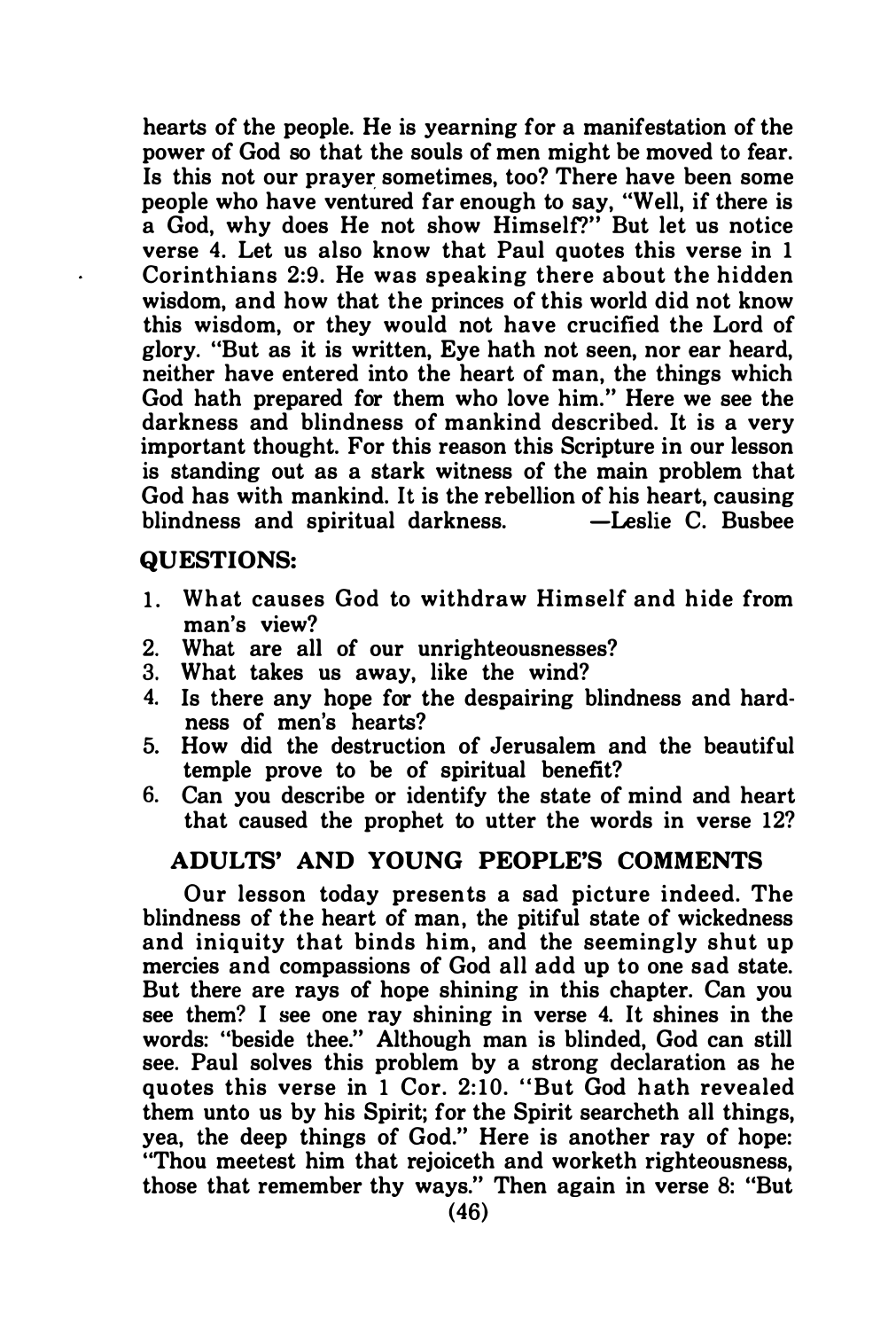now, 0 Lord, thou art our father; we are the clay, and thou our potter; and we all are the work of thy hand." Yes, there are rays of hope shining in the depths of this lamentation. The weight of sorrow and remorse is still upon the prophet, but he has hope. The holy cities are a wilderness and a desolation, and the beautiful temple of God is burned with fire. The plea is left before God in verse 12. Let us remember this verse, because in our next lesson we will hear what the answer of God is going to be to all of this lamentation and prayer. -Leslie C. Busbee

#### FOOD FOR THOUGHT

The streets of a certain city were in bad disrepair, but so was the treasury. City officials were faced with the problem of a shortage of funds, and were unable to fill in the potholes which were a danger to drivers. Then someone came up with a bright suggestion. Why not sell the potholes in the same manner as any product is marketed? Christmas was near, and those road hazards would make ideal gifts for the person who had everything. Therefore potholes were advertised and sold, much to the delight of the city fathers and consumers alike. For \$10.00 the purch aser received a "standard job." It included a certificate of the pothole's location and the date it was filled. For \$20.00 there was a "deluxe job." It came with the recipient's name embossed in fluorescent orange paint on top of the patch. The potholes were soon all filled.

In today's lesson, we learn of a far worse type of disrepair. "Thy holy cities are a wilderness, Zion is a wilderness, Jerusalem a desolation." There are too many people who come up with bright ideas about how to repair the Church of God. When it comes to the Church, keep in mind that man's ingenuity and wisdom are sometimes a great hindrance.

Isaiah realized what the answer was to Zion's desolation. It wasn't a clever new scheme, but a humbling and submission to God. "But, now, 0 Lord, thou art our father; we are the clay, and thou our potter; and we all are the work of thy hand." — Wayne Murphey

#### UNFORGOTTEN WORDS

#### (continued from last lesson)

From this time the fine moral sense of James Lewis was blunted. He had taken an evil counselor into his heart, stimulated a spirit of covetousness—latent in almost every mind which caused him to desire the possession of things beyond his ability to obtain.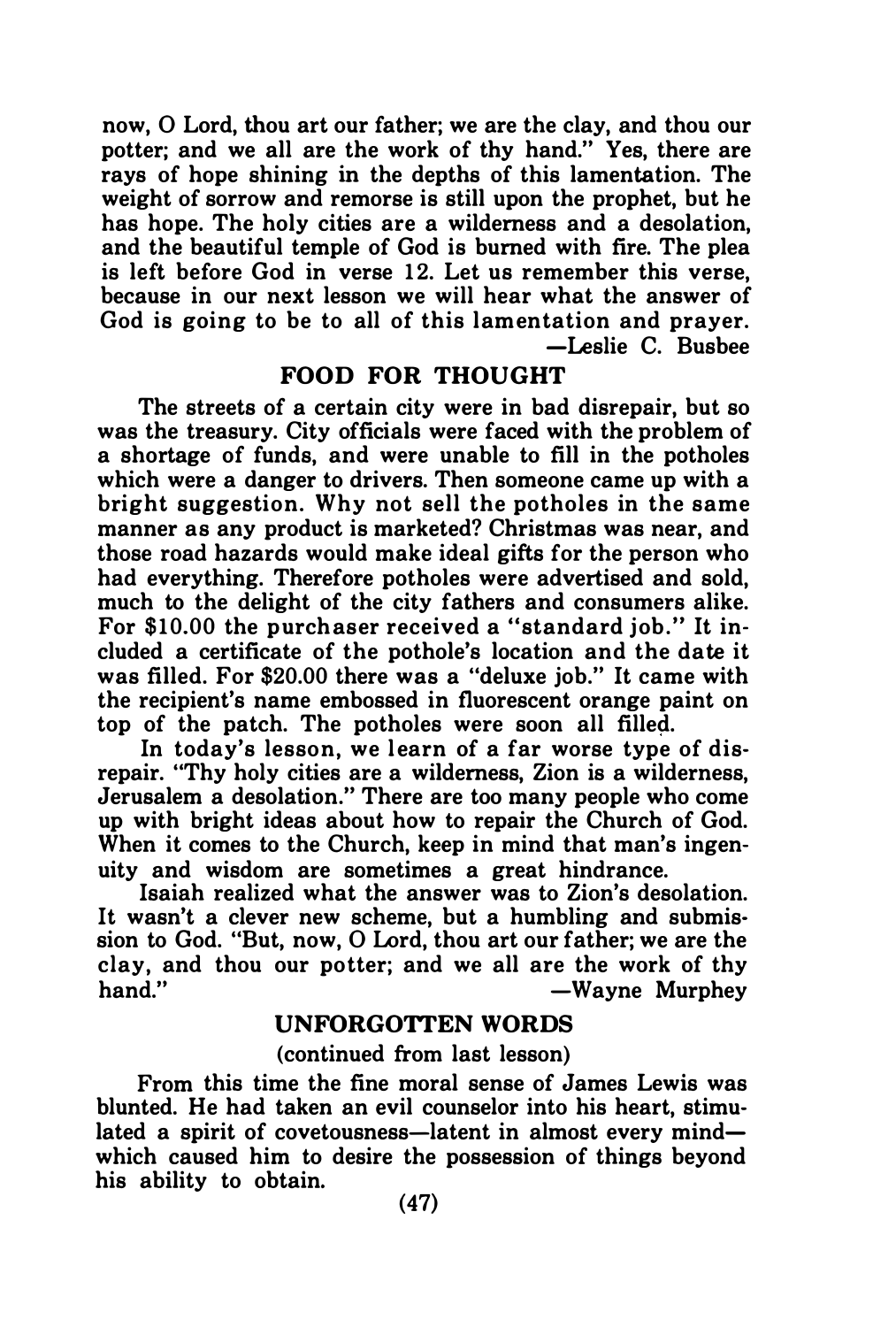James had good business qualifications, and so pleased Mr. Carman by his intelligence, industry, and tact with customers, that he advanced him rapidly, and gave him, before he was eighteen years of age, the most reliable position in the store. But James had learned something more from his employer than how to do busness well. He had learned to be dishonest. He had never forgotten the first lesson he had received in this bad science; he had acted upon it, not only in two instances, but in a hundred, and almost always to the injury of Mr. Carman. He had long since given up waiting for mistakes to be made in his favor, but originated them in the varied and complicated transactions of a large business in which he was trusted implicitly.

James grew sharp, cunning, and skillful; always on the alert; always bright, and ready to meet any approaches towards a discovery of his wrong-doing by his employer, who held him in the highest regard.

Thus it went on until James Lewis was in his twentieth year, when the merchant had his suspicions aroused by a letter that spoke of the young man as not keeping the most respectable company, and as spending money too freely for a clerk on a moderate salary.

Before this time James had removed his mother into a pleasant house, for which he paid a rate of four hundred dollars; his salary was eight hundred, but he deceived his mother by telling her it was fifteen hundred. Every comfort that she needed was fully supplied, and she was beginning to feel that, after a long and painful struggle with the world, her happier days had come.

James was at his desk when the letter was received by Mr. Carman. He looked at his employer and saw him change countenance suddenly. He read it over twice, and James saw that the contents procured disturbance. Mr. Carman glanced towards the desk, and their eyes met; it was only for a moment, but the look that James received made his heart stop beating.

There was something about the movements of Mr. Carman for the rest of the day that troubled the young man. It was plain to him that suspicion had been aroused by that letter. Oh, how bitterly now did he repent, in dread of discovery and punishment, the evil of which he had been guilty! Exposure would disgrace and ruin him, and bow the head of his widowed mother even to the grave.

"You are not well this evening," said Mrs. Lewis, as she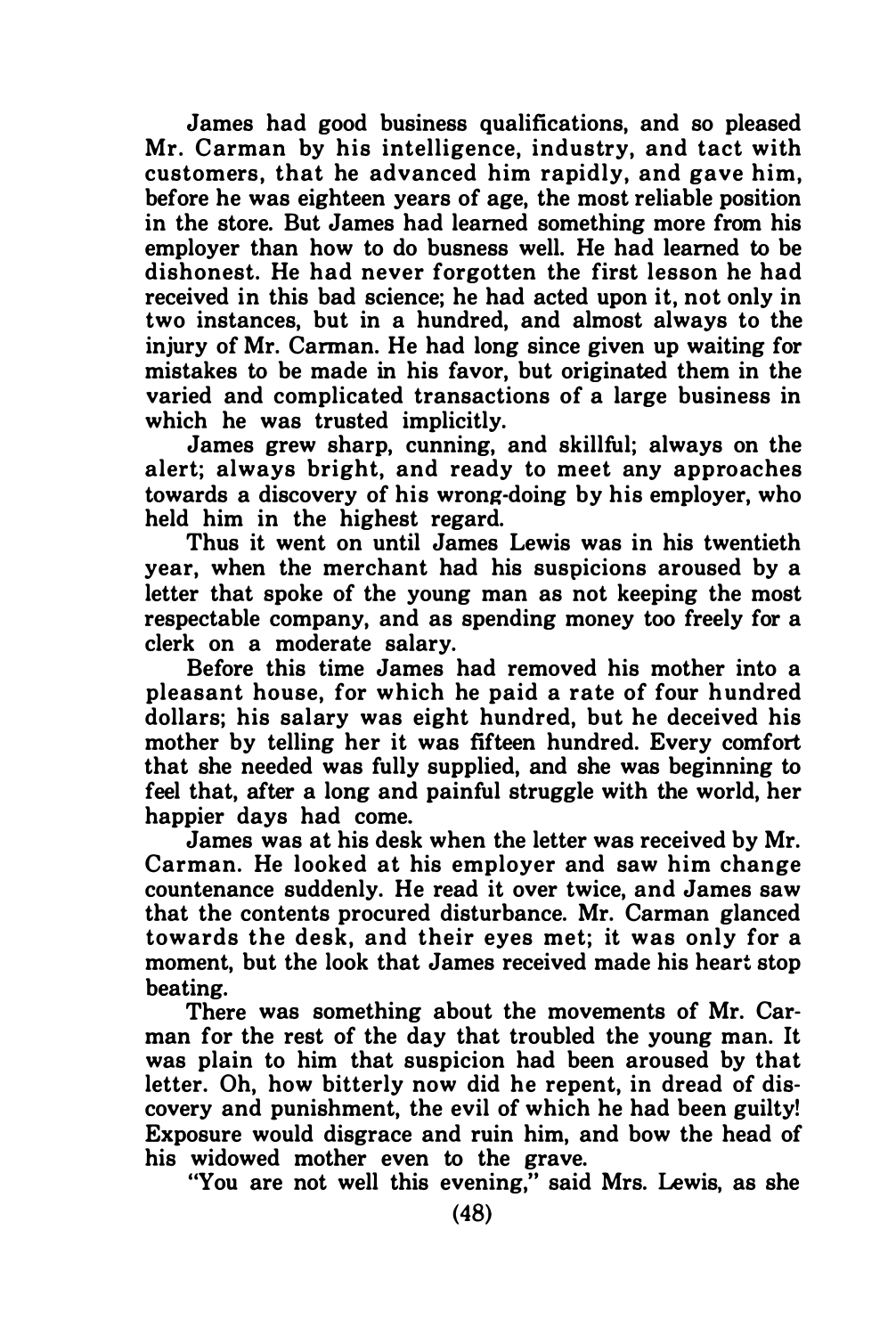looked at her son's changed face across the table, and noticed that he did not eat.

"My head aches."

"Perhaps a rest will make you feel better."

"I'll lie down on the sofa in the parlor for a short time."

Mrs. Lewis followed him into the parlor in a little while, and, sitting down on the sofa on which he was lying, placed her hand upon his head. Ah, it would take more than the loving pressure of a mother's hand to ease the pain from which he was suffering. The touch of that pure hand increased the pain to agony.

"Do you feel better?" asked Mrs. Lewis. She had remained some time with her hand on his forehead.

"Not much," he replied, and rising as he spoke, he added, "I think a walk in the open air will do me good."

"Don't go out, James," said Mrs. Lewis, a troubled feeling coming into her heart.

''I'll walk only a few squares." And James went from the parlor and passed into the street.

"There is something more than headache the matter with him," thought Mrs. Lewis.

For half an hour James walked without any purpose in his mind beyond the escape from the presence of his mother. At last his walk brought him near Mr. Carman's store, and at passing he was surprised at seeing a light within.

"What can this mean?'' he asked himself, a new fear creeping, with its shuddering impulse, into his heart.

He listened by the door and windows, but he could hear no sound within.

"There's something wrong," he said. "What can it be? If this is discovered what will be the end of it? Ruin! ruin! My poor mother!"

The wretched young man hastened on, walked the streets for two hours, when he returned home. His mother met him when he entered, and with unconcealed anxiety, asked him if he were better. He said yes, but in a manner that only increased the trouble she felt, and passed up hastily to his own room.

In the morning the strangely altered face of James, as he met his mother at the breakfast table, struck alarm into her heart. He was silent, and evaded all her questions. While they sat at the table the door-bell rang loudly. The sound startled James, and he turned his head to listen, in a nervous way.

"Who is it?" asked Mrs. Lewis.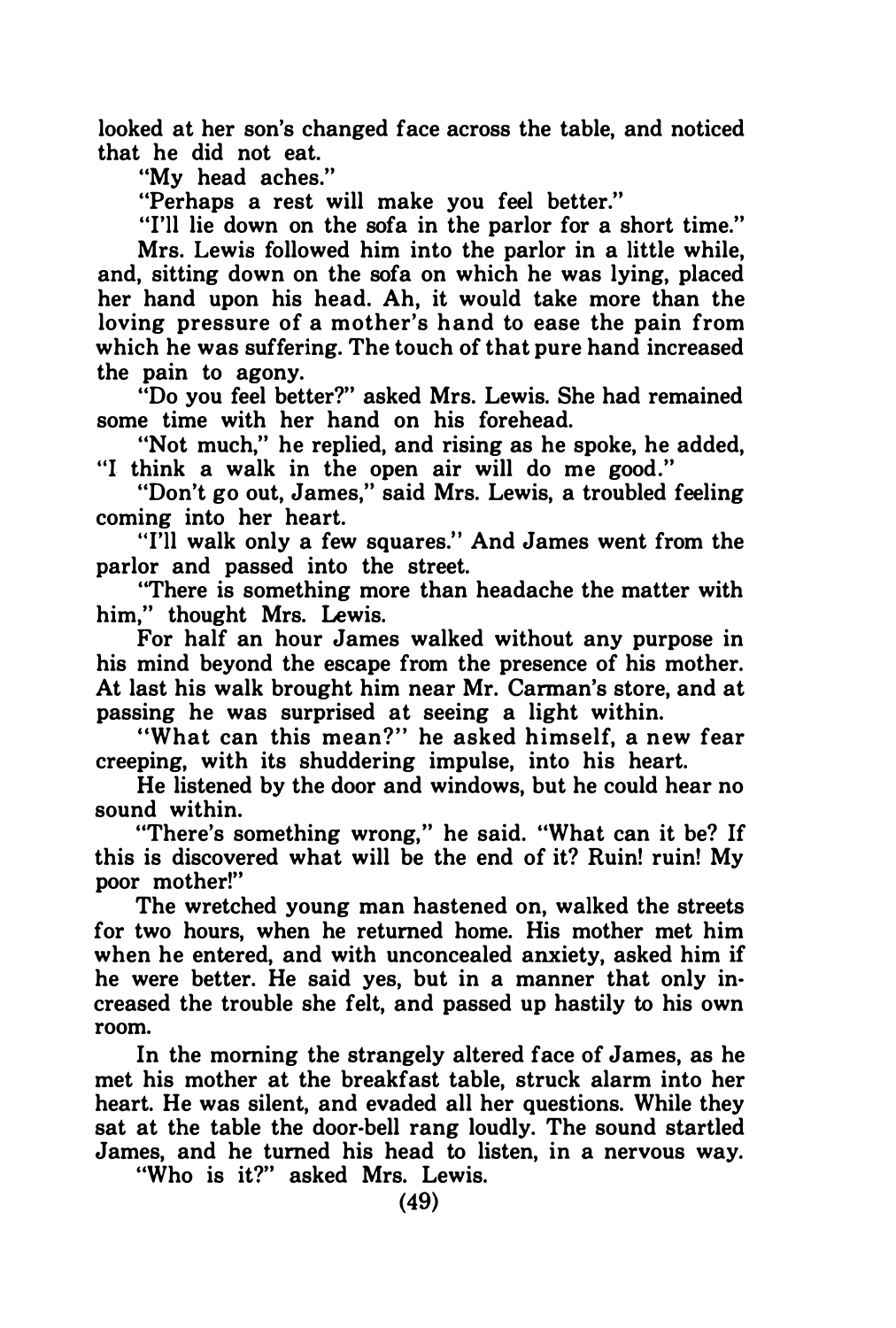"A gentleman who wishes to see Mr. James," replied the girl.

> (To Be Continued) -------0-------

#### December 11, 1983

#### GOD'S ANSWER CONCERNING HIS PEOPLE

Isa. 65:1 I am sought of them that asked not for me: I am found of them that sought me not: I said, Behold me, behold me, unto a nation that was not called by my name.

2 I have spread out my hands all the day unto a rebellious people, which walketh in a way that was not good, after their own thoughts;

5 Which say, Stand by thyself, come not near to me: for I am holier than thou. These are a smoke in my nose, a fire that bumeth all the day.

6 Behold, it is written before me: I will not keep silence, but will recompense, even recompense into their bosom,

7 Your iniquities, and the iniquities of your fathers together, saith the Lord, which have burned incense upon the mountains, and blasphemed me upon the hills: therefore will I measure their former work into their bosom.

8 Thus saith the Lord, As the new wine is found in the cluster, and one saith, Destroy it not; for a blessing is in it: so will I do for my servants' sakes, that I may not destroy them all.

9 And I will bring forth a seed out of Jacob, and out of Judah an inheritor of my mountains: and mine elect shall inherit it, and my servants shall dwell there.

17 For, behold, I create new heavens and a new earth: and the former shall not be remembered, nor come into mind.

18 But be ye glad and rejoice for ever in that which I create: for, behold, I create Jerusalem a rejoicing, and her people a joy.

19 And I will rejoice in Jerusalem, and joy in my people: and the voice of weeping shall be no more heard in her, nor the voice of crying.

23 They shall not labour in vain, nor bring forth for trouble; for they are the seed of the blessed of the Lord, and their offspring with them.

24 And it shall come to pass, that before they call, I will answer; and while they are yet speaking, I will hear.

25 The wolf and the lamb shall feed together, and the lion shall eat straw like the bullock: and dust shall be the serpent's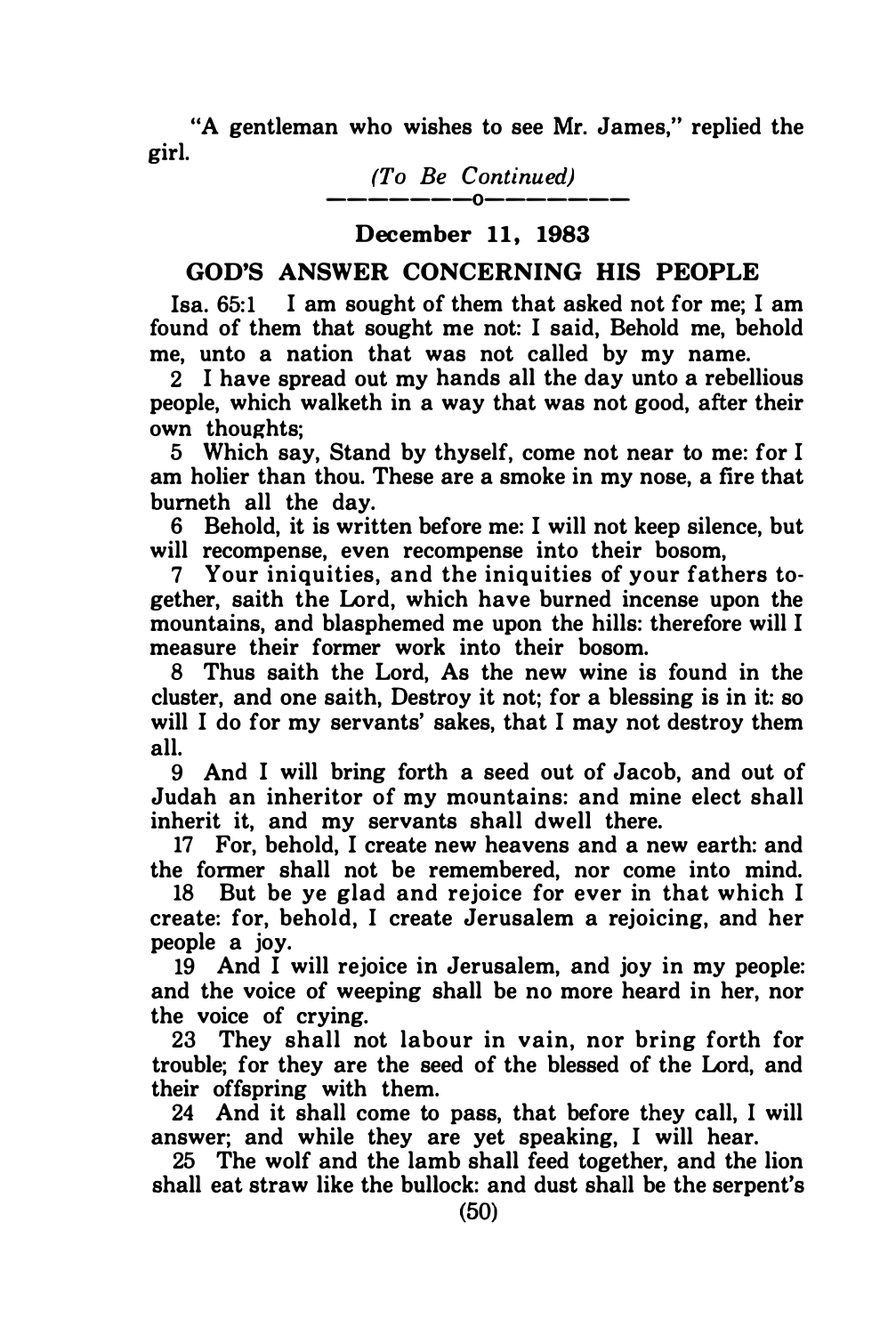meat. They shall not hurt nor destroy in all my holy mountain, saith the Lord.

Memory Verse: For there is no difference between the Jew and the Greek: for the same Lord over all is rich unto all that call upon him. Romans 10:12.

Central Thought: God promises to offer to the Gentiles His saving grace and to bring out of Israel a choice remnant of those who are true and faithful to Him.

Word Definition: Elect: Chosen, choice, select.

#### LESSON BACKGROUND

Our last lesson ended with an earnest appeal to God, a distressful lamentation and plea for His divine response to the sore need of Israel. It is very important for us to realize the weight and humiliation that was upon the Israelite nation because of their captivity and exile from the land of their sacred history. And although it was because of their sins that such was their fate, yet God used that punishment to prepare them for the final fulfillment of His plan. Our lesson today is the answer of God to that lamentable appeal. He shows that Israel is not the only nation that He is interested in. The first two verses of our lesson are quoted by Paul in Romans 10:20, 21. After quoting Moses from Deut. 32:21, in which God promised to provoke Israel to jealousy by another nation, he said: "But Esaias is very bold, and saith, I was found of them that sought me not; I was made manifest unto them that asked not after me. But to Israel he saith, All day long I have stretched forth my hands unto a disobedient and gainsaying people." The prophet in our lesson also quotes from Deut. 32:35, in verse 6. This is one of the rare occasions when an Old Testament writer quotes from another. But · this is God speaking. God remembers the song that Moses wrote as a witness to the children of Israel. Recompense will be given to those who refuse to cease from their evil ways, but blessings and peace are reserved for those who will yield to God. God promises a new heaven and a new earth. The new spiritual order in Christ could well be termed a new heaven and new earth, but Peter declares in 2 Pet. 3:13, that this promise includes a new world after this present earth and heavens are destroyed. -Leslie C. Busbee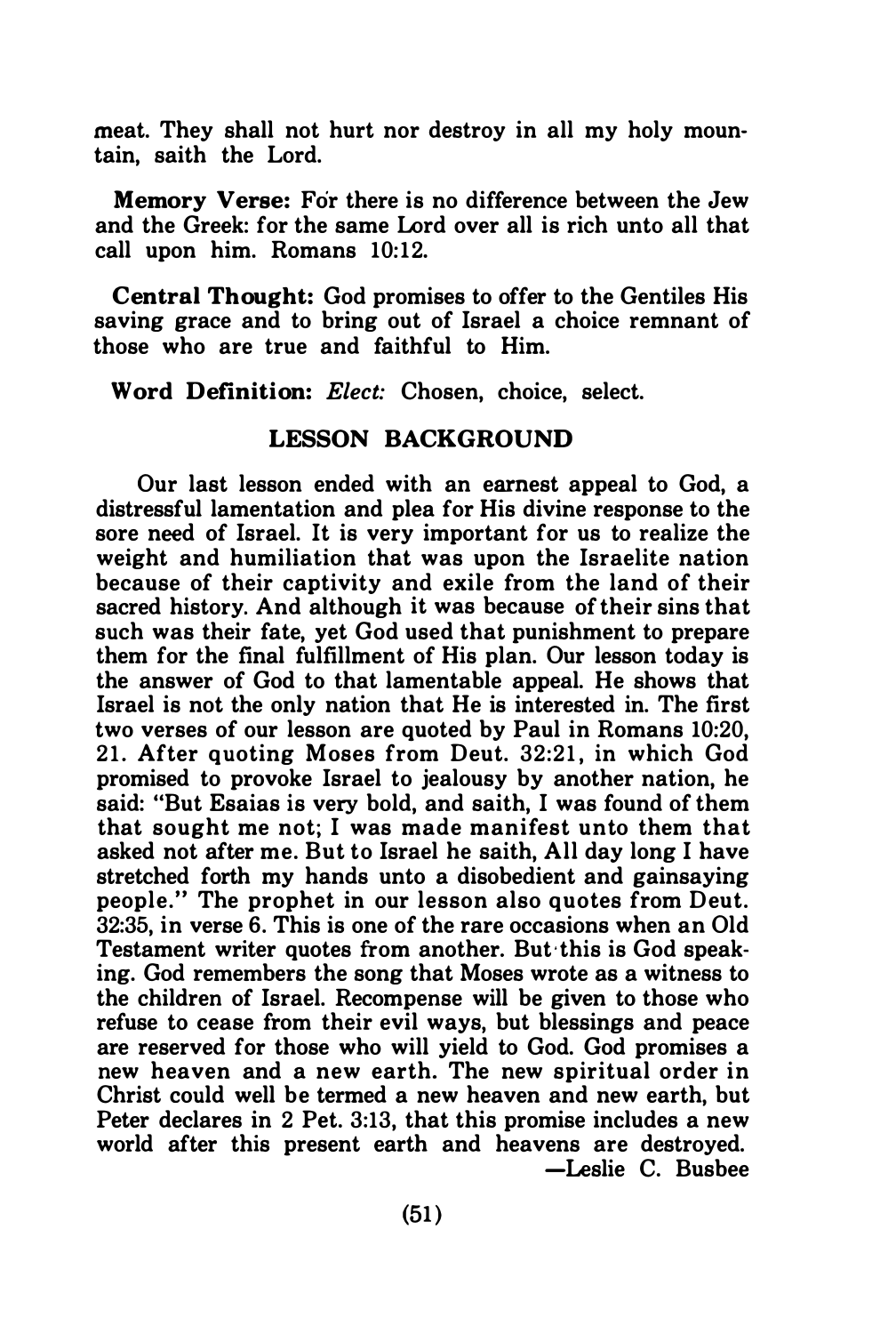#### QUESTIONS:

- 1. How did God feel about the other peoples of the earth?
- 2. What was His feelings toward Israel as a nation?
- What did He promise to do for those who were faithful in Israel?
- 4. Who are the new heavens and new earth for?
- 5. What is the new Jerusalem and her people to be?
- 6. What kind of spirit prevails in God's holy mountain?

#### ADULTS' AND YOUNG PEOPLE'S COMMENTS

God called Abraham from his kindred and land, leading him to the land of Canaan where he sojourned. From Abraham's seed there sprang a mighty nation. After a sojourn in Egypt they came forth in power to repossess the Canaan land. But Israel as a nation left a tale that is scarred with sin, disobedience, rebellion, folly, and iniquity. Surveying the whole account of the straying of this people from God, it is no wonder that the answer of God comes as it does today in our lesson. All the way God had spread out His hands to this rebellious people. But this brings out more vivid proof that if we refuse to obey God, we will heap upon ourselves great sorrow and destruction. Israel did not get away with disobeying God, and neither shall we. God promises to bring out those who really mean to follow Him faithfully. There is new wine in the cluster. After the winepress is trodden, and the precious grape juice is stored for use, the refuse is discarded and forgotten. In Israel there were those who were true. They were brought out, but those who refused were discarded. It is that way today. We gain nothing by drawing back and following the way of the flesh and the world. Far better it is to follow Christ and bear His cross. Far better it is to deny ourselves and leave all to follow Him. God promises a new heaven and a new earth, in which (as Peter says) "dwelleth righteousness." 2 Pet. 3:13. We can be in that new heaven and earth now in a spiritual sense. We can be made new creatures in Christ, old things passing away, and God will give to His faithful saints dwellings in that world without end. Surely it pays to serve God. -Leslie C. Busbee

#### FOOD FOR THOUGHT

Isn't it strange how human nature exalts itself in spite of the fact that it has made itself base and low? In the 2nd verse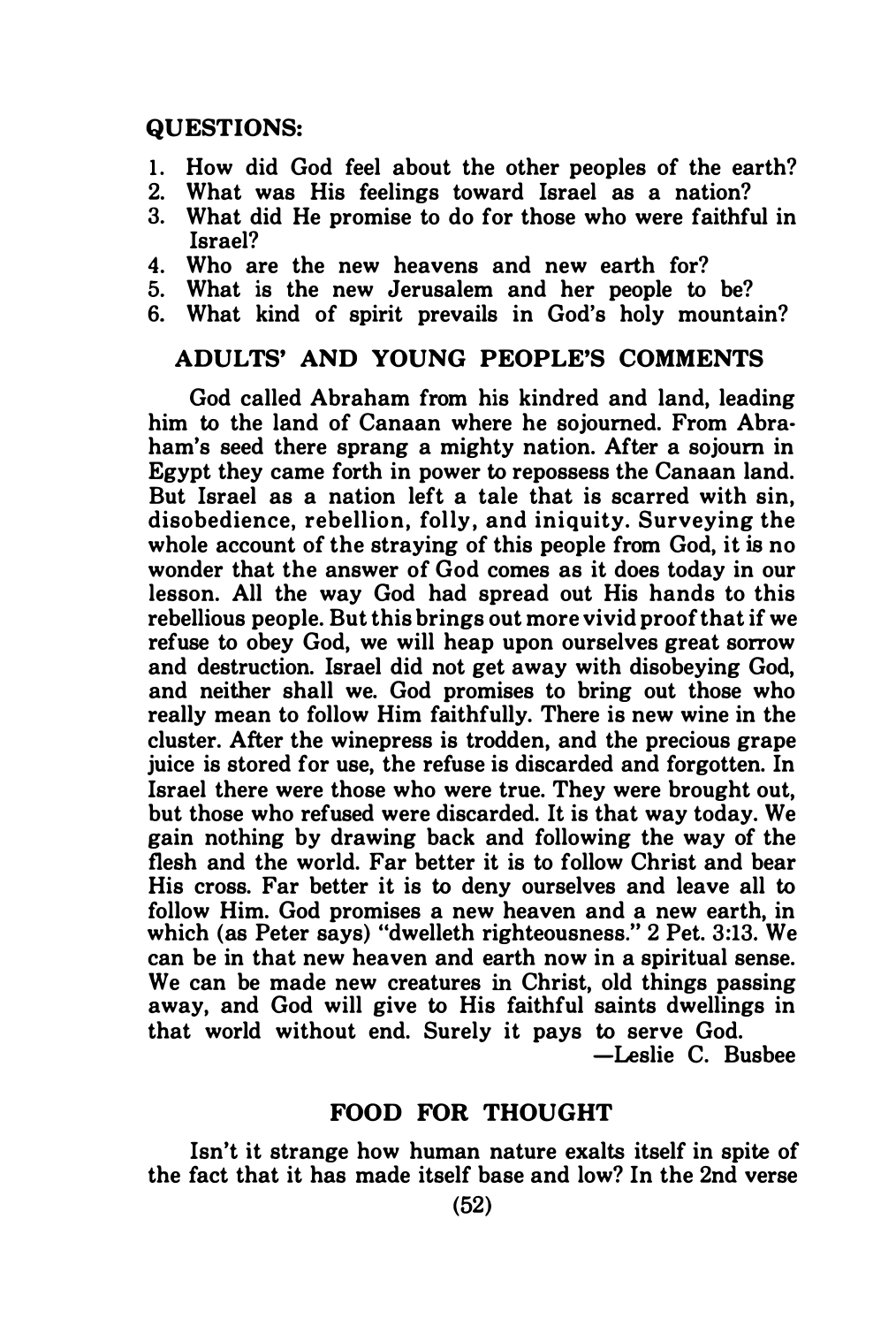of our lesson, God declares that He spread out His hands "all the day unto a rebellious people, which walketh in a way that was not good, after their own thoughts." Then in the 5th verse, we find what the people think about themselves. "Which say, Stand by thyself, come not near to me: for I am holier than thou. '; What great delusion those in this condition suffer. Satan will cause those who have become defiled and degraded to maintain an air of self righteousness and justification.

The Israelites mentioned here are the same ones whom Isaiah, in the fifth chapter told, "Woe unto them that call evil good, and good evil." Perhaps you've noticed those who delight in sin, taunt and torment one who is endeavoring to walk uprightly. It is to such erring ones that God declared, "I will not keep silence, but will recompense, even recompense into their bosom."

Have you ever been near a campfire and had the wind blow smoke from it into your face? The smoke bums your eyes and makes them water, gets in your nose and causes you to choke and cough. God views hypocrites and those who are self righteous as a "smoke in my nose, a fire that burneth all the day." When smoke is tormenting a person and the wind won't change directions so as to ease the discomfort, the individual takes measures to change the situation and rid himself of this nuisance. Let us live in such a manner that God will find us a sweet smelling savor of Christ unto Himself and not a provoking odor.  $-Wayne$  Murphey

#### UNFORGOTTEN WORDS

#### (Continued From Last Lesson)

James arose instantly and went out into the hall, shutting the dining-room door as he did so. Mrs. Lewis sat waiting her son's return. She heard him coming back in a few moments; but he did not enter the dining-room. Then he returned along the hall to the street door and she heard it shut. All was silent. Starting up, she ran into the passage, but James was not there. He had gone away with the person who called.

Ah, that was a sad going away. Mr. Carman had spent half the night in examining the accounts of James, and discovered frauds of over six thousand dollars. Blindly indignant, he sent an officer to arrest him early in the morning; and it was with this officer that he went away from his mother, never to return.

"The young villain shall lie in the bed he has made for himself!" exclaimed Mr. Carman, in his bitter indignation.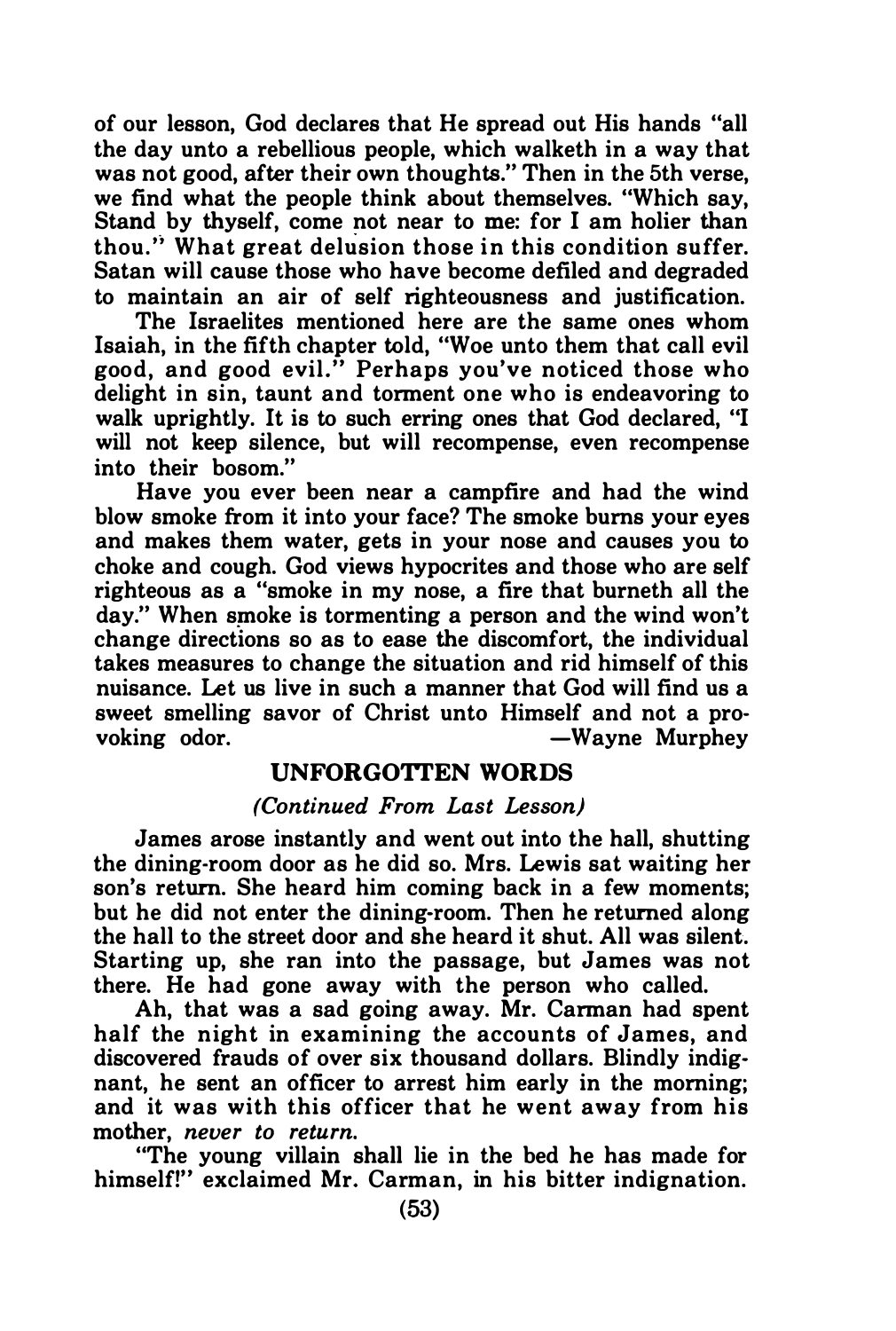And he made the exposure completely. At the trial he showed an eager desire to have him convicted, and presented such an array of evidence that the jury could not give any other verdict than guilty.

The poor mother was in court, and audibly in the silence that followed came her convulsive sobs upon the air. The presiding judge addressed the culprit, and asked if he had anything to say why the sentence should not be pronounced against him. All eyes were turned upon the pale, agitated young man, who rose with an effort, and leaned against the railing by which he stood, as if needing the support.

"Will it please your honors," he said, "to direct my prosecutor to come a little nearer, so that I can look at him and your honors at the same time?''

Mr. Carman was directed to come forward to where the boy stood. James looked at him steadily for a few moments, and turned to the judges.

"What I have to say to your honors is this [he spoke calmly and distinctly], and it may in a degree extenuate, though it cannot excuse, my crime. I went into that man's store an innocent boy, and if he had been an honest man I would not have stood before you today as a criminal!"

Mr. Carman appealed to the court for protection against an allegation of such an outrageous character; but he was peremptorily ordered to be silent. James went on in a firm  $v^{\text{oice}}$ 

"Only a few weeks after I went into his employment I examined a bill by his direction, and discovered an error of twenty dollars."

The face of Mr. Carman crimsoned.

"You remember it, I see," remarked James, "and I shall have cause to remember it as long as I live. The error was in favor of Mr. Carman. I asked if I should correct the figures, and he answered, 'No; let them correct their own mistakes. We don't examine bills for other people's benefit.' It was my first lesson in dishonesty. I saw the bill settled, and Mr. Carman take twenty dollars that was not his own. I felt shocked at first; it seemed such a wrong thing. But soon after he called me a simpleton for handing back a fifty-dollar bill to the teller of a bank, which he had overpaid me on a check, and then-"

"May I ask the protection of the court?" said Mr. Carman.

"Is it true what the lad says?" asked the presiding judge.

Mr. Carman hesitated and looked confused. All eyes were on his face; and judges and jury, lawyers and spectators, felt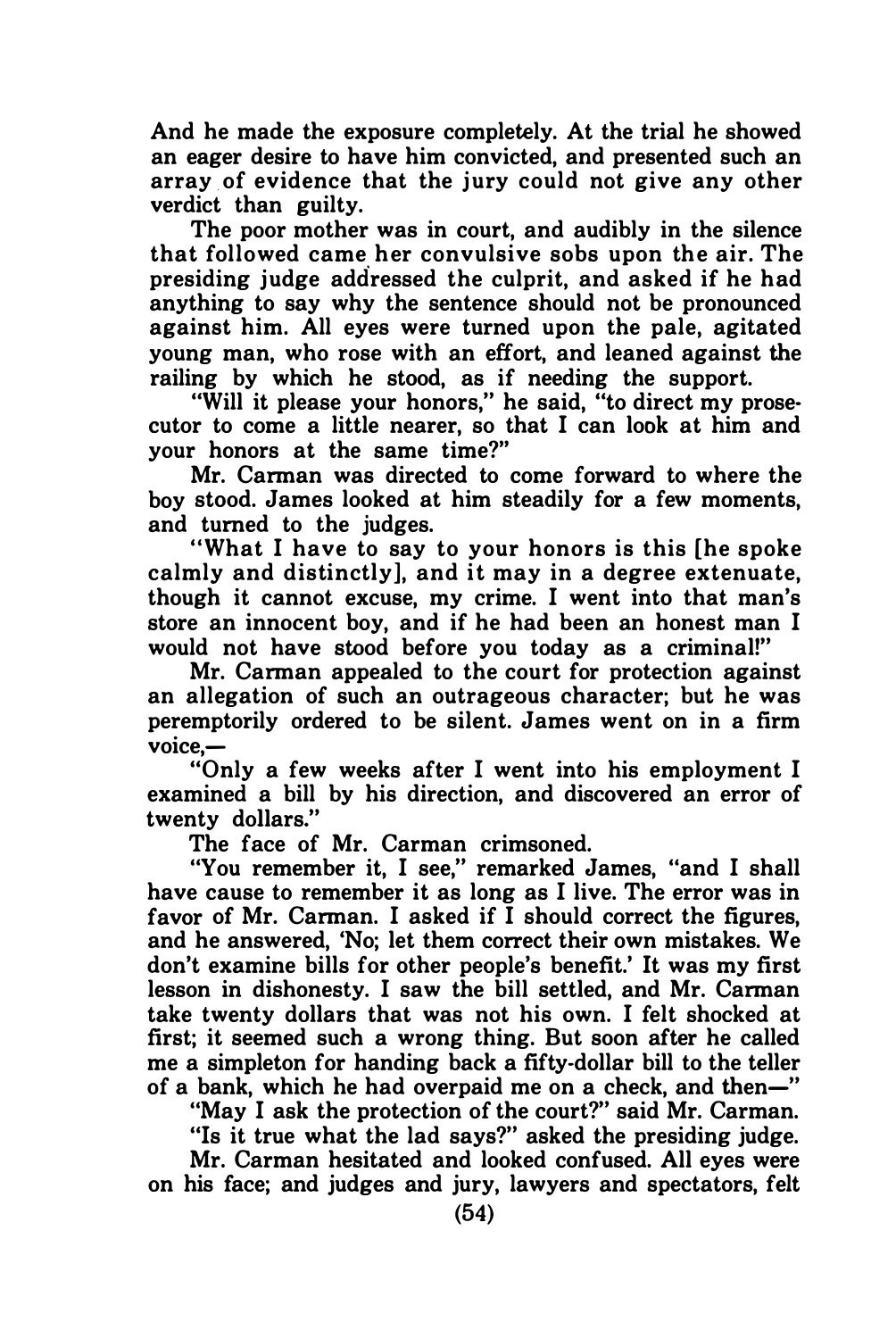certain that he was guilty of leading the unhappy young man astray.

"Not long afterward," resumed Lewis, "in receiving my wages I found that Mr. Carman had paid me fifty cents too much. I was about to give it back to him, when I remembered his remark about letting people correct their own mistakes, and said to myself, 'Let him correct his own errors,' and dishonestly kept the money. Again the same thing happened, and I kept the money that did not of right belong to me. This was the beginning of evil, and here I am. If he had shown me any mercy, I might have kept silent and made no defense."

The young man covered his face with his hands, and sat down overpowered with his feelings. His mother who was near him sobbed aloud, and bending over, laid her hands on his head, saving: $-$ 

"My poor boy! my poor boy!"

There were few eyes in the court-room undimmed. In the silence that followed Mr. Carman spoke out: $-$ 

"Is my character to be thus blasted on the word of a criminal, your honors? Is this right?"

"Your solemn oath that this charge is untrue," said the judge, "will place you in the right." It was the unhappy boy's only opportunity; and the court felt bound in humanity to hear him.

James Lewis stood up again instantly, and turned his white face and dark, piercing eyes upon Mr. Carman.

"Let him take his oath if he dare!" he exclaimed.

Mr. Carman consulted with his counsel, and withdrew. After a brief conference with his associates, the presiding  $i$ udge said, addressing the criminal: $-$ 

"In consideration of your youth, and the temptation to which in tender years you were unhappily subject, the court gives you the slightest sentence, one year's imprisonment. But let me solemnly warn you against any further steps in the way you have taken. Crime can have no valid excuse. It is evil in the sight of God and man, and leads only to suffering. When you come forth again after your brief incarceration, may it be with the resolution to die rather than commit crime!"

And the curtain fell on that sad scene in the boy's life. When it was lifted again, and he came forth from prison a year afterwards, his mother was dead. From the day her pale face faded from his vision as he passed from the court-room, he never looked upon her again.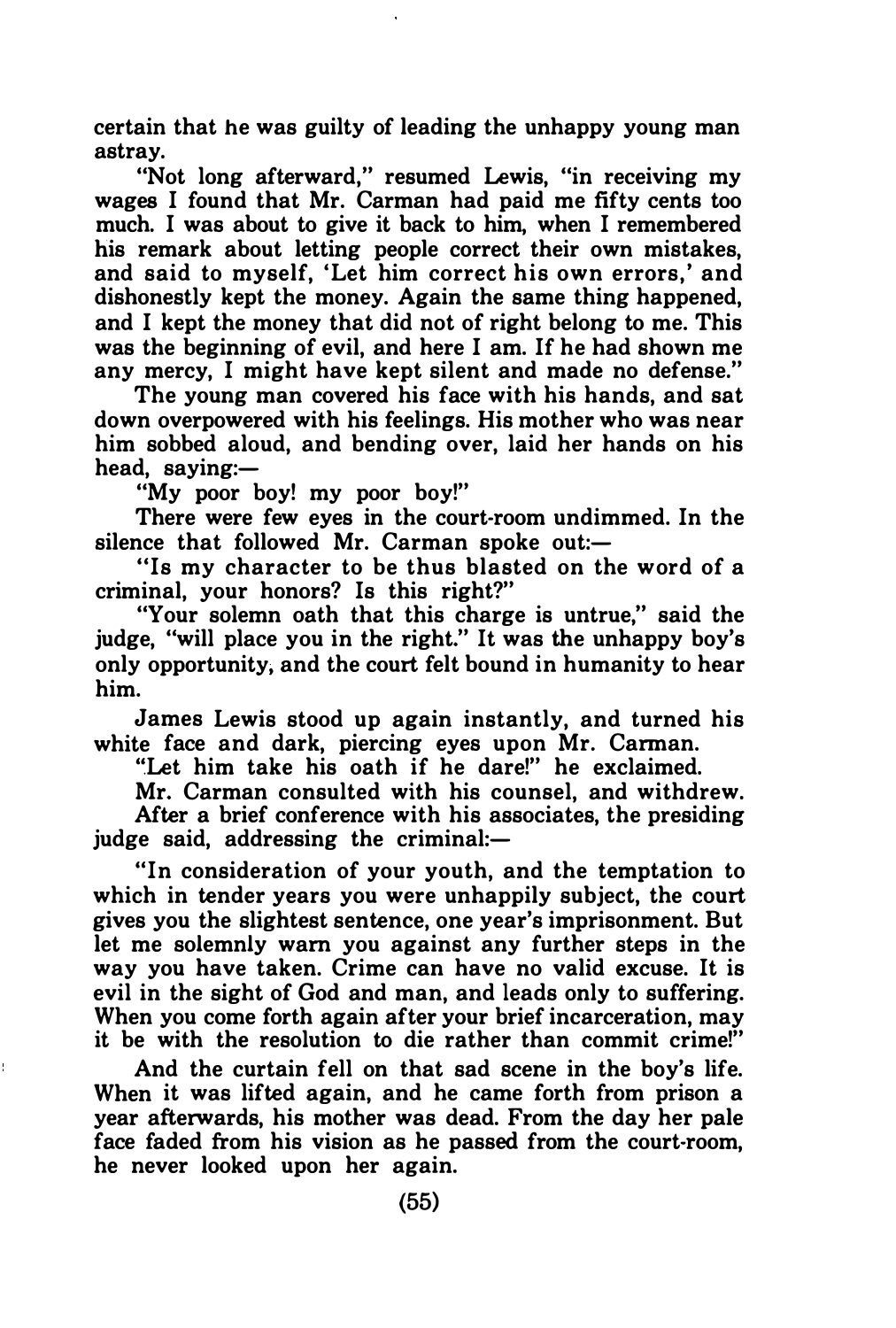Ten years afterward a man was reading a newspaper in a far western town. He had a calm, serious face, and looked like one who had known suffering and trial.

"Brought to justice at last!" he said to himself, as the blood came to his face; "convicted on the charge of open insolvency, and sent to State prison. So much for the man who gave me in tender years the first lessons in ill-doing. But, thank God! the other lessons have been remembered. 'When you come forth again,' said the judge, 'may it be with the resolution to die rather than commit a crime!' and I have kept his injunction in my heart when there seemed no way of escape except through crime; and God helping me, I will keep it to the end." -Selected

### December 18, 1983 EVERLASTING SALVATION FOR THE PEOPLE OF GOD

-------0-------

Isa. 66:1 Thus saith the Lord, The heaven is my throne, and the earth is my footstool: where is the house that ye build unto me? and where is the place of my rest?

2 For all those things hath mine hand made, and all those things have been, saith the Lord: but to this man will I look, even to him that is poor and of a contrite spirit, and trembleth at my word.

5 Hear the word of the Lord, ye that tremble at his word; Your brethren that hate you, that cast you out for my name's sake, said, Let the Lord be glorified: but he shall appear to your joy, and they shall be ashamed.

6 A voice of noise from the city, a voice from the temple, a voice of the Lord that rendereth recompence to his enemies.

7 Before she travailed, she brought forth; before her pain came, she was delivered of a man child.

8 Who hath heard such a thing? who hath seen such things? Shall the earth be made to bring forth in one day? or shall a nation be born at once? for as soon as Zion travailed, she brought forth her children.

12 For thus saith the Lord, Behold, I will extend peace to her like a river, and the glory of the Gentiles like a flowing stream: then shall ye suck, ye shall be borne upon her sides, and be dandled upon her knees.

13 As one whom his mother comforteth, so will I comfort you; and ye shall be comforted in Jerusalem.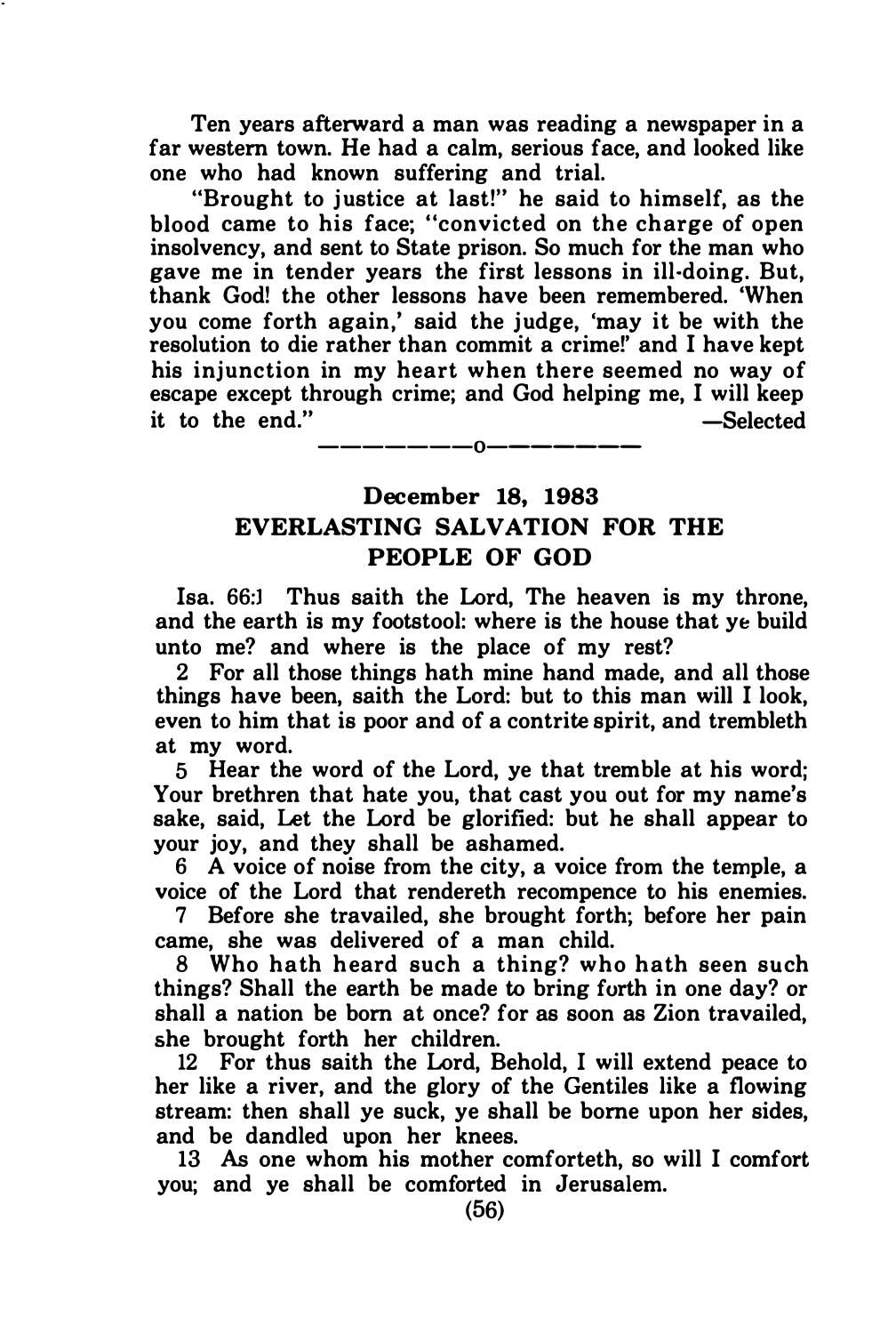15 For, behold, the Lord will come with fire, and with his chariots like a whirlwind, to render his anger with fury, and his rebuke with flames of frre.

18 For I know their works and their thoughts: it shall come, that I will gather all nations and tongues; and they shall come, and see my glory.

22 For as the new heavens and the new earth, which I will make, shall remain before me, saith the Lord, so shall your seed and your name remain.

23 And it shall come to pass, that from one new moon to another, and from one sabbath to another, shall all flesh come to ·worship before me, saith the Lord.

24 And they shall go forth, and look upon the carcases of the men that have transgressed against me: for their worm shall not die, neither shall their fire be quenched; and they shall be an abhorring unto all flesh.

Memory Verse: Blessed are they that do his commandments, that they may have right to the tree of life, and may enter in through the gates into the city. Rev. 22:14.

Central Thought: All who are poor and of a contrite spirit, and who tremble at His Word, God will bring forth to everlasting salvation. He speaks through His Church, who shall be as a mother bringing forth through travail her children, to love and to cherish forever.

Word Definitions: Tremble: To fear or reverence. Dandled: Fondled or carressed as a child upon the lap of its mother.

#### LESSON BACKGROUND

This is our concluding lesson in this series of studies from the book of Isaiah the prophet. It is the summing up and final conclusion of God's eternal purpose for His saints. There are several parts of this chapter that are either quoted, or referred to, or verified in the New Testament. In Stephen's defense address against the Jews who were condemning him to death, he quoted from verse 1 of our lesson, declaring that, although Solomon built God a (literal) house, "the Most High dwelleth not in temples made with hands; as saith the prophet," and then he quoted verse 1 and part of verse 2 of this chapter. The voice of noise from the city and from the temple that was to render recompence to his enemies was that of Christ and His disciples. Verses 7 and 8 are prophetic utterances pointing toward the New Testament Church put into motion on the day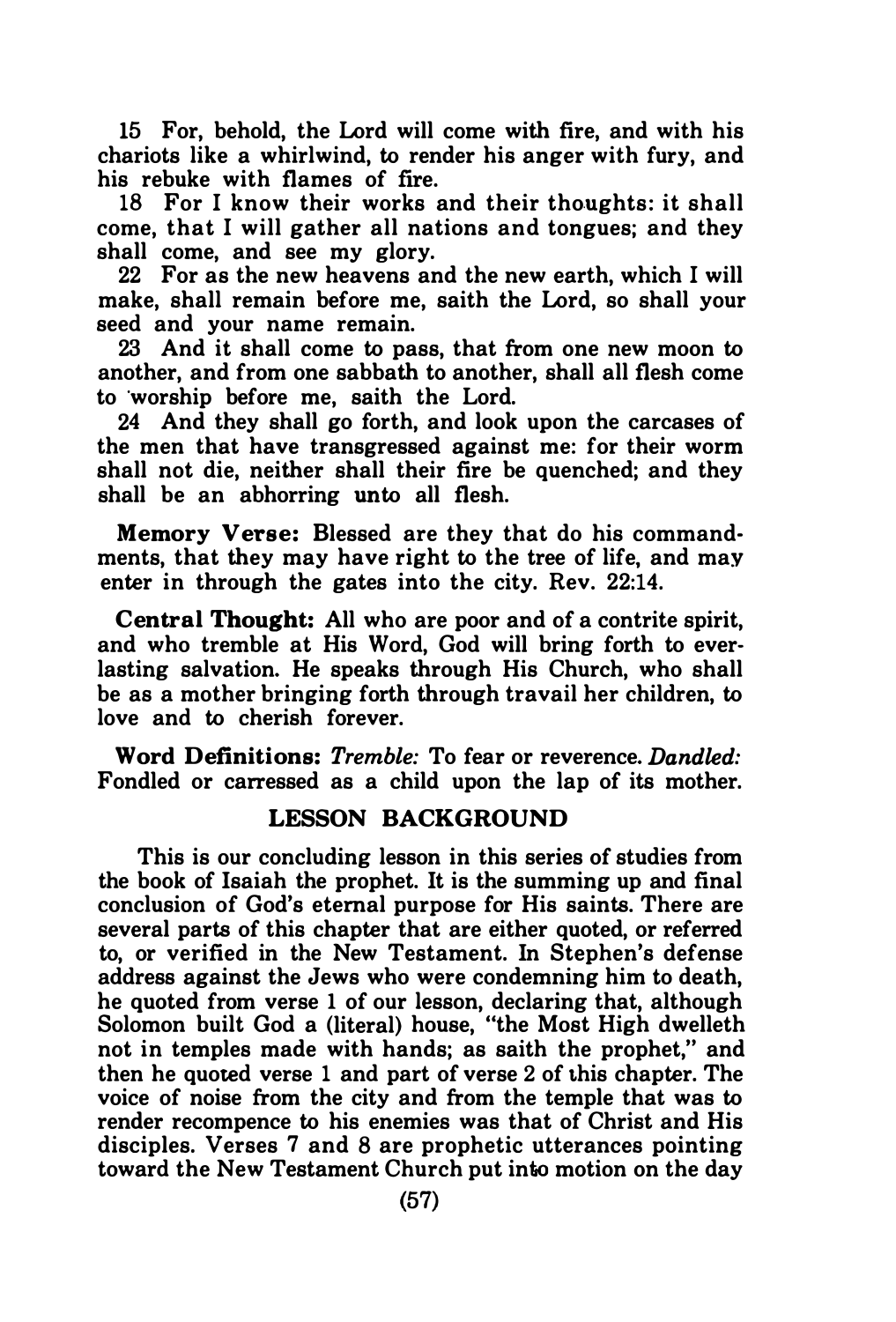of Pentecost into which a nation was hom-three thousand souls. Here the Church is revealed as a mother having peace and glory, loving and nourishing her converts. In verse 15, we see a two-fold application. The Lord goes forth in His Church in the fire of the Holy Spirit to plead with all flesh. Then we know that the Lord will, at the end of time, come in flaming fire, taking vengeance on the ungodly. In verse 22, the new heavens and new earth are mentioned once more, with a promise of their remaining before God as His people will also remain. Verses 23 and 24 must be applied to the world to come. Jesus referred to verse 24 in Mark 9:43-48, speaking of those who will go into hell, into the fire that never shall be quenched. Three times He repeated this statement: "Where their worm dieth not, and the fire is not quenched." This is a serious statement. It comes from the last verse of our lesson, a final warning of the surety of everlasting punishment.

-Leslie C. Busbee

#### QUESTIONS:

- 1 . If heaven is God's throne, and the earth is His footstool, is it possible for man to build Him a house?
- 2. Where is God really wanting to dwell?
- 3. Who is she that brought forth a child before her pain? What was the nation born in one day?
- 4. What is God extending to the Church?
- 5. What will our relationship be with the Church of God?
- 6. What will God's attitude be toward His enemies?
- What will be the end of those who transgress against God?

#### ADULTS' AND YOUNG PEOPLE'S COMMENTS

There is surely going to be an everlasting world to come. But to qualify for admittance and entrance into that new heaven and new earth, one must be a partaker of the same element of love and holiness that is the law of the Church of God on earth. It is vain to look off away to a better world and hope for entrance therein, if we are not willing to live to the law of Christ which is for us now. In our lesson we have one of the keys for being potential for the Bride of Christ. "To this man will I look, even to him that is poor and of a contrite spirit, and trembleth at my word!' If we will assume this kind of spirit and attitude, God will be able to work with us, and we will see the rest of this prophecy fulfilled in us for our good and eternal welfare. But if we refuse to humble our hearts to obey the Lord, there is an awful future waiting for us. I want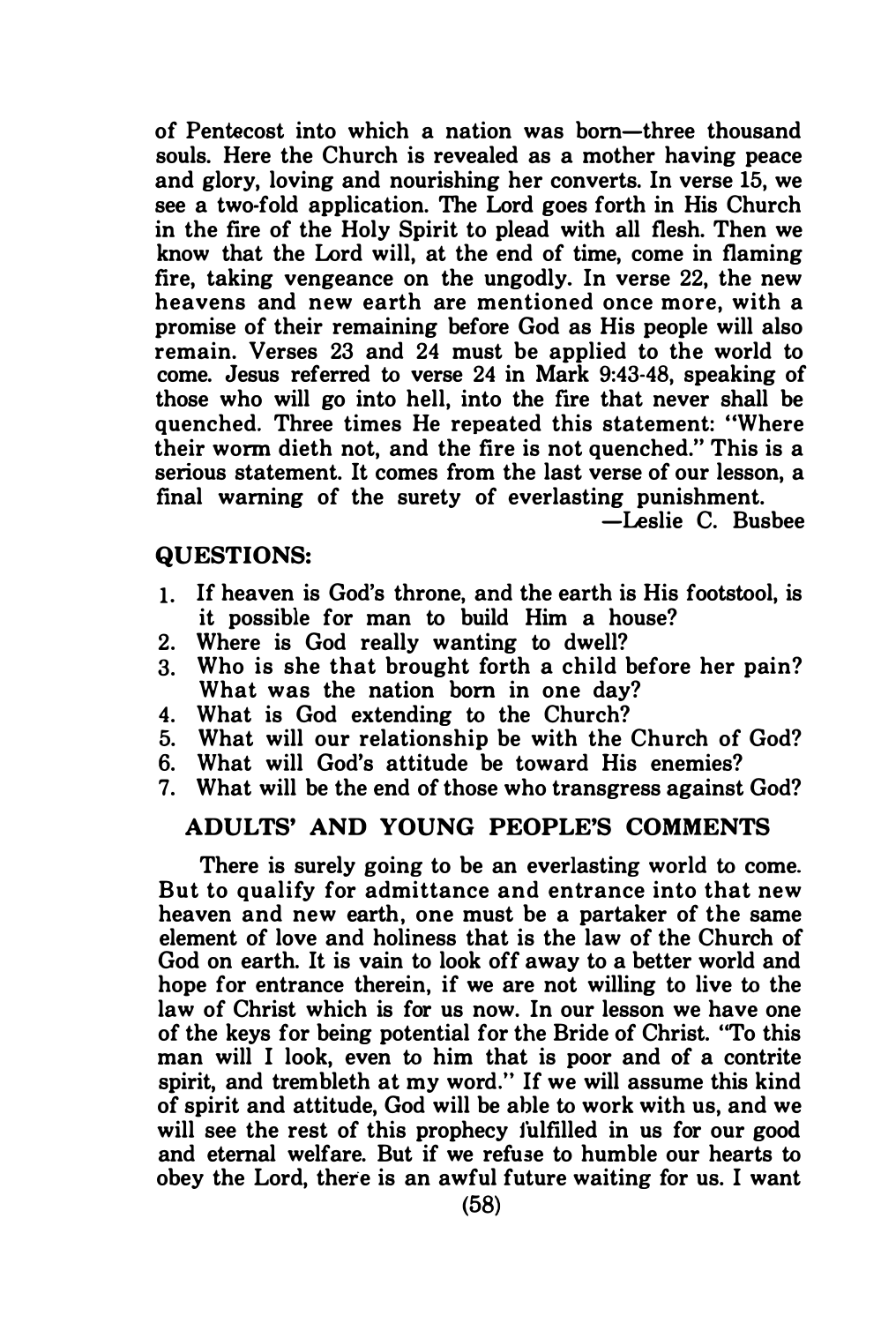us to pay particular attention to the last verse of the book of Isaiah. The Septuagint translation reads almost identically with what we have in the King James translation. Jesus labeled this worm that dieth not and the fire that is not quenched as hell fire. It would seem from the reading of this Scripture that those who will be accounted worthy of obtaining entrance to that world of eternal life will have a chance to go forth and look upon those who are being punished for their transgressions. This would be a hard thing for us to comprehend. I will make very little comment on it, but leave it with each individual to draw their own conclusions. But it is a serious warning. The worm here is defined in the Hebrew as a maggot. The gnawing maggot of the conscience will torment forever. Those who are lost in hell will burn, but never be annihilated. The flame will never be quenched. May the fear of God and the love of God stir our hearts as we behold the truth in the book of the prophet Isaiah. -Leslie C. Busbee

#### FOOD FOR THOUGHT

As I read the verses of today's lesson, one thing stood out in my mind: you and I are responsible creatures. We had nothing to do with being born, and no choice as to when or what family. The time is coming when we shall die and it is not left up to us as how or when. However, the short space between birth and death is ours. We can do with it as we please, but inevitably we will be required to give an account of it.

This chapter aptly portrays the life of a Christian and the death of a sinner. The Christian life offers peace through the comfort of God. Here is a quote from one who experienced heavenly comfort. "I have enjoyed many of the comforts of life, none of which I wish to esteem lightly; yet I confess I know not any joy that is so dear to me, that so fully satisfies the inmost desires of my mind, that so enlivens, refines, and elevates my whole nature, as that which I derive from religion . . . from faith in God. May this God be thy God, thy refuge, thy comfort, as He has been mine."

Even if God offered no comfort for our present temporal existence, the fire that Isaiah pictures should serve to make one want to live right. The horror of constant eternal torment is beyond human comprehension. We may be able to soothe and stifle our conscience in this life, but in eternity we will be utterly powerless to comfort it at all.  $-Wavne$  Murphey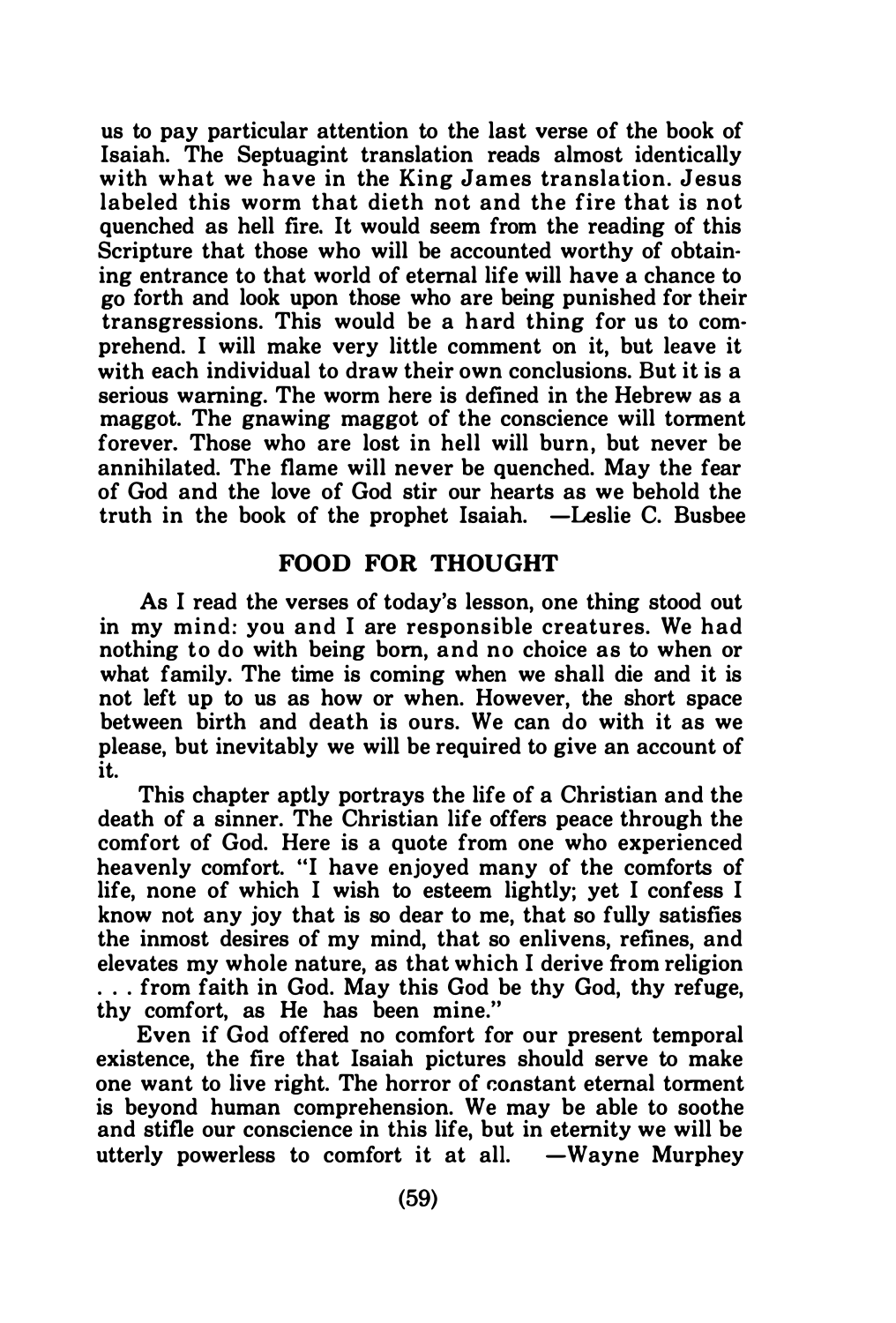#### THE BIRTH OF JESUS CHRIST, THE SON OF GOD

Matt. 1:18 Now the birth of Jesus Christ was on this wise: When as his mother Mary was espoused to Joseph, before they came together, she was found with child of the Holy Ghost.

19 Then Joseph her husband, being a just man, and not willing to make her a publick example, was minded to put her away privily.

20 But while he thought on these things, behold, the angel of the Lord appeared unto him in a dream, saying, Joseph, thou son of David, fear not to take unto thee Mary thy wife: for that which is conceived in her is of the Holy Ghost.

21 And she shall bring forth a son, and thou shalt call his name JESUS: for he shall save his people from their sins.

22 Now all this was done, that it might be fulfilled which was spoken of the Lord by the prophet, saving,

23 Behold, a virgin shall be with child, and shall bring forth a son, and they shall call his name Emmanuel, which being interpreted is, God with us.

24 Then Joseph heing raised from sleep did as the angel of the Lord had bidden him, and took unto him his wife:

25 And knew her not till she had brought forth her firstborn son: and he called his name JESUS.

Luke 2:7 And she brought forth her firstborn son, and wrapped him in swaddling clothes, and laid him in a manger; because there was no room for them in the inn.

8 And there were in the same country shepherds abiding in the field, keeping watch over their flock by night.

9 And, lo, the angel of the Lord came upon them, and the glory of the Lord shone round about them: and they were sore afraid.

10 And the angel said unto them, Fear not: for, behold, I bring you good tidings of great joy, which shall be to all people.

11 For unto you is born this day in the city of David a Saviour, which is Christ the Lord.

Memory Verse: And she shall bring forth a son, and thou shalt call his name JESUS: for he shall save his people from their sins. Matt. 1:21.

Central Thought: Jesus Christ was born of the virgin Mary, in fulfillment of the prophecies, and according to God's promise. The angels heralded His birth to lowly shepherds of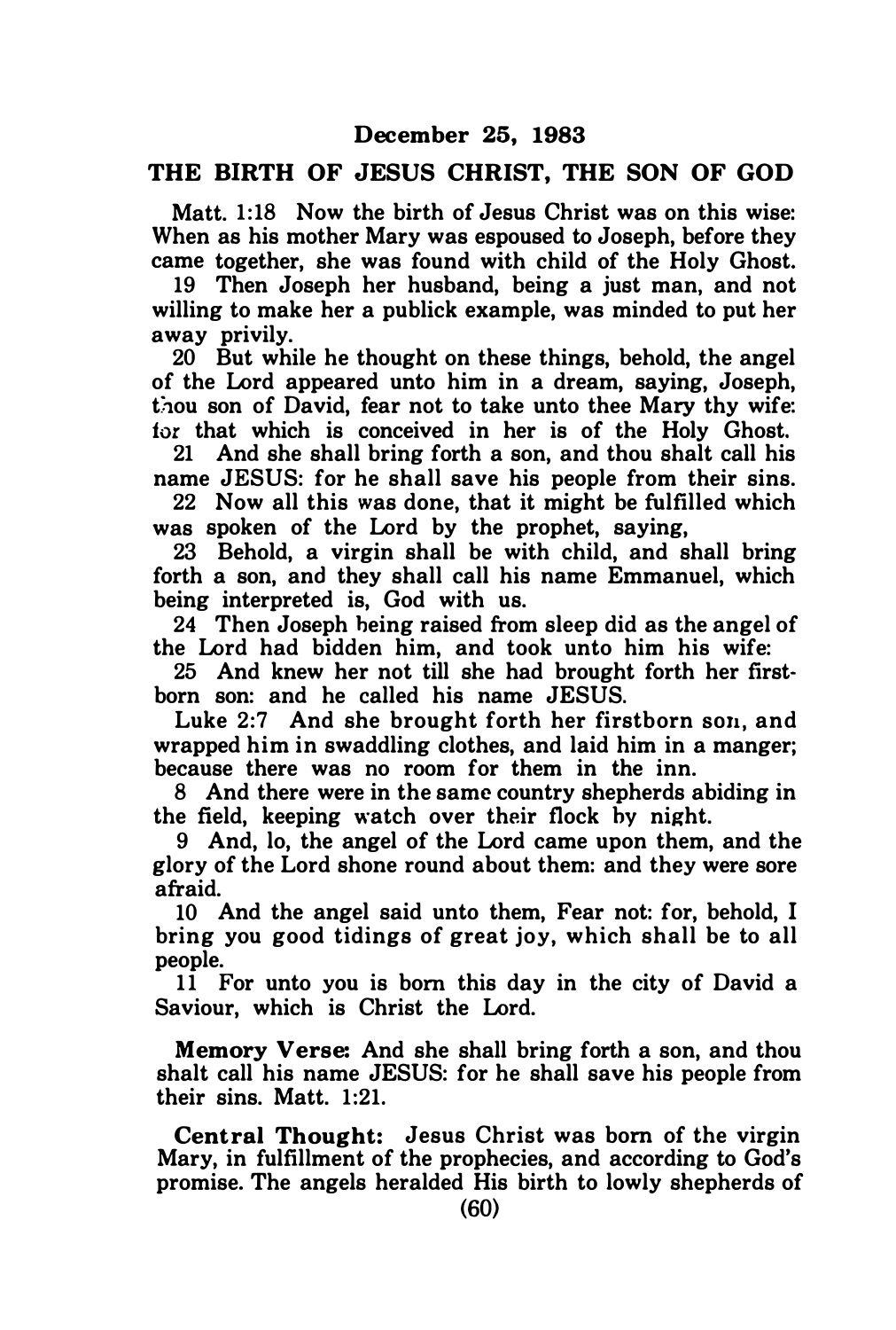that country. We, today, can rejoice for what the birth of Christ means to us.

Word Definitions: Espoused: Betrothed or engaged. Not willing to make her a publick example: The Greek text says: "Not willing to expose her to infamy or reproach. Privily: Secretly. Swaddling clothes: Strips of cloth.

#### LESSON BACKGROUND

Luke 1 tells the story of how the angel Gabriel was sent to Nazareth to the home of a young maiden who was a virgin, whose name was Mary. He informed her that she was chosen of God to be the mother of the Saviour of mankind. He explained that this was to be done through the power of the Highest and the Holy Spirit coming upon her. Mary was at this time engaged to be married, and had not yet entered into the sacred state of matrimony. Our Scripture text begins in Matthew with the truth of her expectancy being found out. No doubt it was learned by Joseph from Mary's own lips. One can imagine the terrible feeling and shock that Joseph experienced as this confession came to his ears. No doubt Mary tried to explain it all to him about the visit of the angel and that it was of God, but we see that Joseph could not take it all in. He loved Mary, but his just principles could not allow him to take her in this condition. He did not want to put her to shame before the public, and so was arranging to break off their engagement quietly. It was a difficult position that he was in. But it was God's way. Many times God's ways bring hardships upon His children in the flesh. But it will work out for great blessings. We today are still receiving great benefits from the birth of Christ. His birth meant His entrance into this world. His entrance made it possible for His great work to be accomplished. Had He not come down and taken on human flesh, we could never have been saved. - Leslie C. Busbee

#### QUESTIONS:

- 1. When was Mary found with child?
- 2. What was Joseph's reaction to this?
- 3. Would he have been justified in putting Mary away?
- 4. What changed his mind?
- 5. Why did Jesus have to be laid in a manger?
- 6. Who were the first ones to hear the news of His birth?
- 7. What is the most practical and godly way to commemorate the birth of Christ?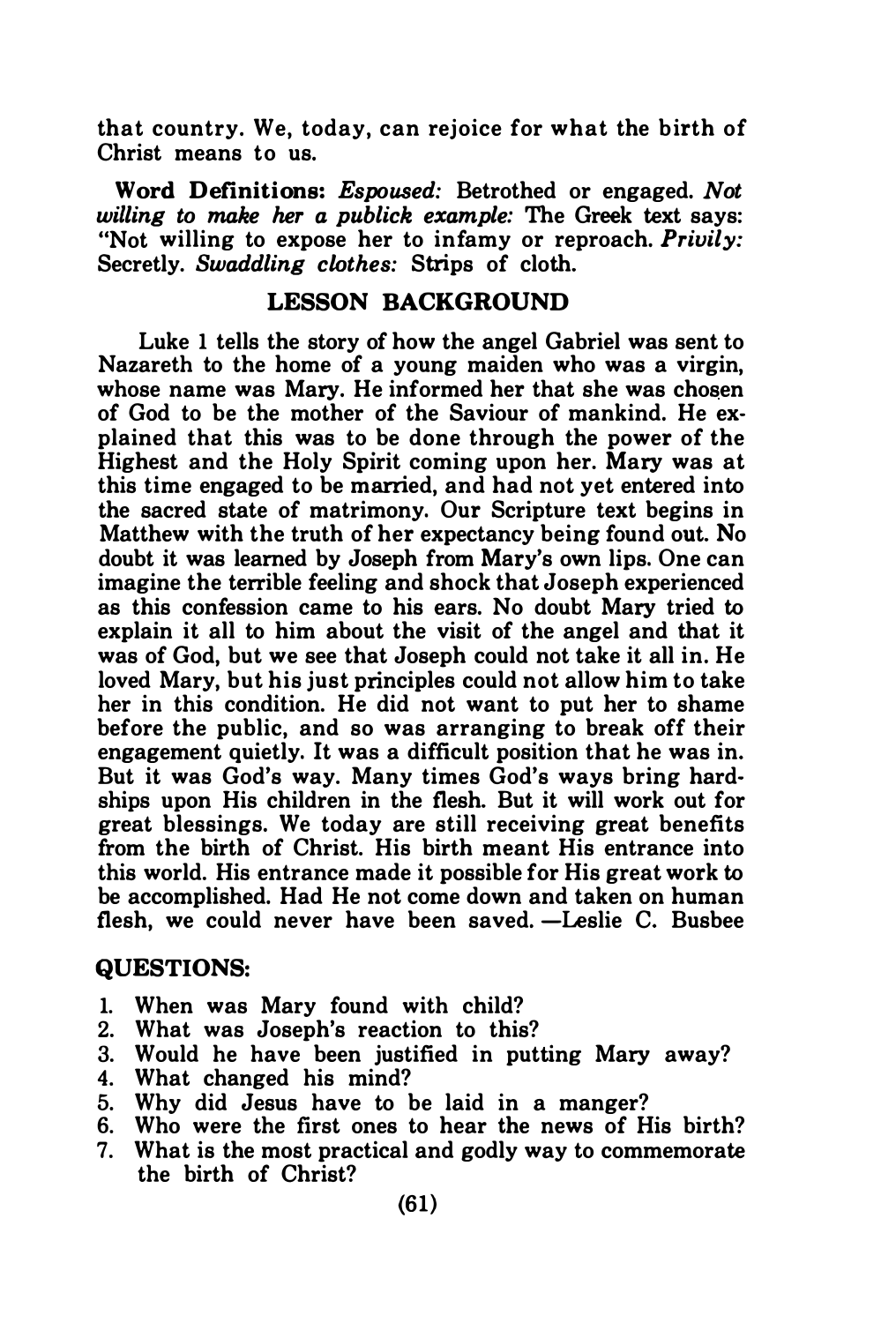#### ADULTS' AND YOUNG PEOPLE'S COMMENTS

There is something about the story of Christ's birth that has a special appeal to the heart of man. Christ's birth was a miracle. It was not the result of a work of nature. The truth of the virgin birth of Christ is hard for the carnal mind to receive. It was doubtless difficult for Mary and Joseph to take in, also. I would guess that even at the moment of the birth of this, her first-born, that Mary's heart was filled with wonderment. She had done her best to believe and accept it as the handmaid of the Lord. But still it caused her to ponder many things in her heart. Think of Joseph, too. It took a lot of faith for him to obey the voice of the angel and go ahead and take Mary to be his wife. In considering the role of Joseph in this real live drama, I have gained a respect and appreciation for this man. He truly manifested the kind of spirit and attitude that God was pleased with. He was right there with Mary in the stable when the shepherds came to worship the child. He was obedient to hazard the long journey to Egypt for the safety of Mary and Jesus, and then to go to Galilee for their safe keeping later. The birth of Jesus is the story of faith, love, devotion, obedience, hardship, suffering, and courage. It was the Lord's plan that He be manifest in the flesh, to come down into a human body. For this to be carried out meant difficulty and hardship for those involved. Even so do God's workings today bring about problems and difficulties. But it is worth it all to see what  $God \, brines$  about.  $-Leslie \, C.$  Busbee

#### FOOD FOR THOUGHT

As indicated in our memory verse, Christ is the great deliverer of mankind. We read of great men throughout the ages who delivered others from bondage. One of the most outstanding was Moses, who led the children of Israel out of Egypt. The Israelites were enslaved by one who showed no mercy. They cried to God for deliverance and He sent Moses to help them.

President Lincoln is remembered for the emancipation proclamation.

Today we are studying about a deliverer who stands head and shoulders above any other. Moses faced a brutal king; Lincoln faced an angry confederacy; Christ faced the arch fiend of hell and gives us freedom from every besetting sin.

It can safely be declared that nothing in the history of mankind has ever made an impact on society like that of the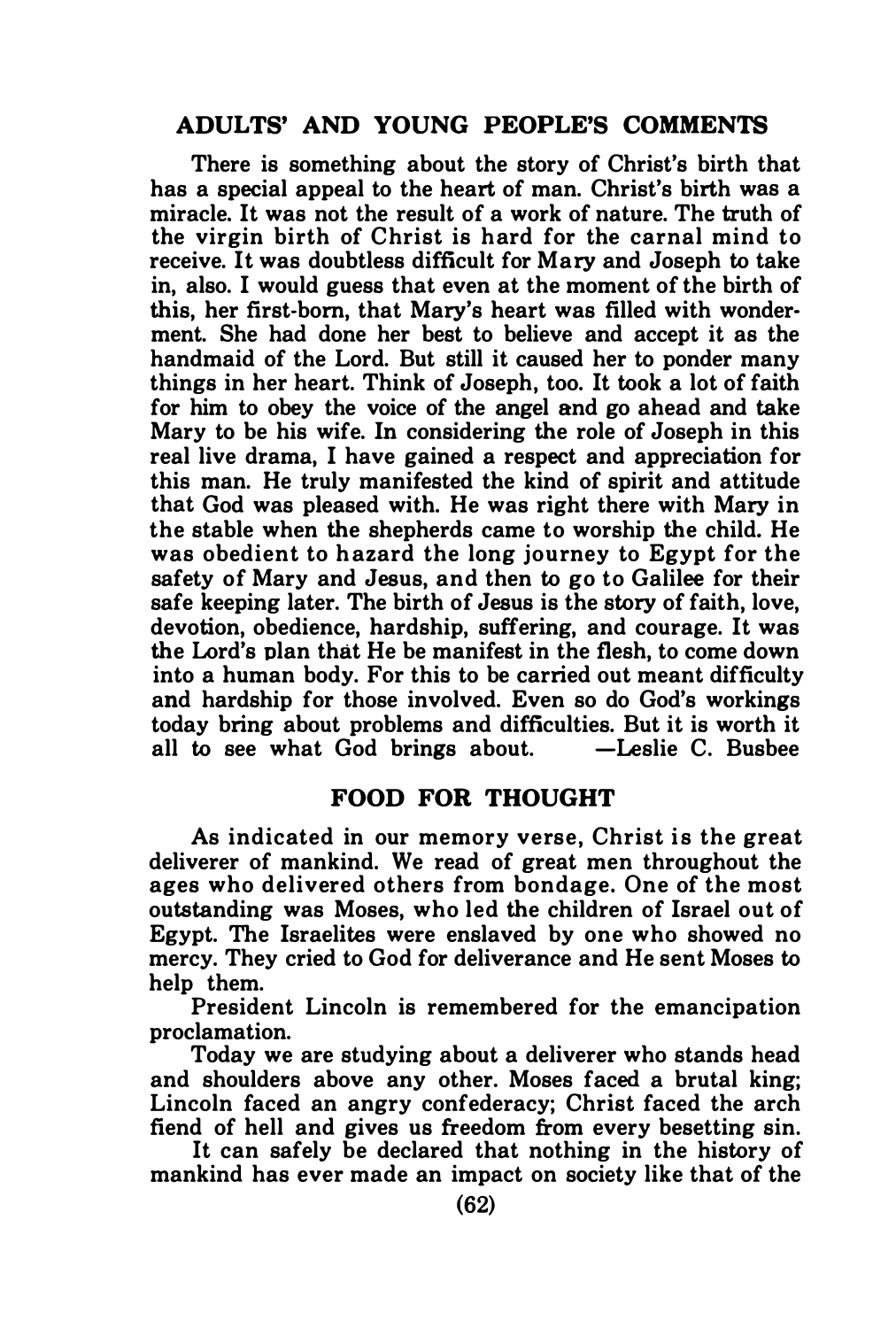# Subscription Order

| coming of Jesus Christ. Reformers and philosophers have<br>come and gone, realizing that in fact man is by nature corrupt<br>and undesirable. However, discerning a problem and pro-<br>viding the solution are quite different. No system or philoso-<br>phy has ever provided the elevating grace to enable man to be<br>what he ought to be outside of divine redemption.<br>In return for salvation there are three things that Christ<br>desires of us: our heart, the center of our affections; our praise;<br>and the submission of all our plans, problems, and cares.<br>-Wayne Murphey |
|--------------------------------------------------------------------------------------------------------------------------------------------------------------------------------------------------------------------------------------------------------------------------------------------------------------------------------------------------------------------------------------------------------------------------------------------------------------------------------------------------------------------------------------------------------------------------------------------------|
| <b>Subscription Order</b>                                                                                                                                                                                                                                                                                                                                                                                                                                                                                                                                                                        |
| Please send ______ copies of the Bible Lessons<br>quarterly to:                                                                                                                                                                                                                                                                                                                                                                                                                                                                                                                                  |
|                                                                                                                                                                                                                                                                                                                                                                                                                                                                                                                                                                                                  |
|                                                                                                                                                                                                                                                                                                                                                                                                                                                                                                                                                                                                  |
|                                                                                                                                                                                                                                                                                                                                                                                                                                                                                                                                                                                                  |
| Subscription rate: 50¢ per copy per quarter; or<br>\$2.00 per copy for one year (issued quarterly).                                                                                                                                                                                                                                                                                                                                                                                                                                                                                              |
| Please find enclosed payment in the amount of \$                                                                                                                                                                                                                                                                                                                                                                                                                                                                                                                                                 |
|                                                                                                                                                                                                                                                                                                                                                                                                                                                                                                                                                                                                  |

Mail to: FAITH PUBLISHING HOUSE P. 0. Box 518 Guthrie, Okla. 73044